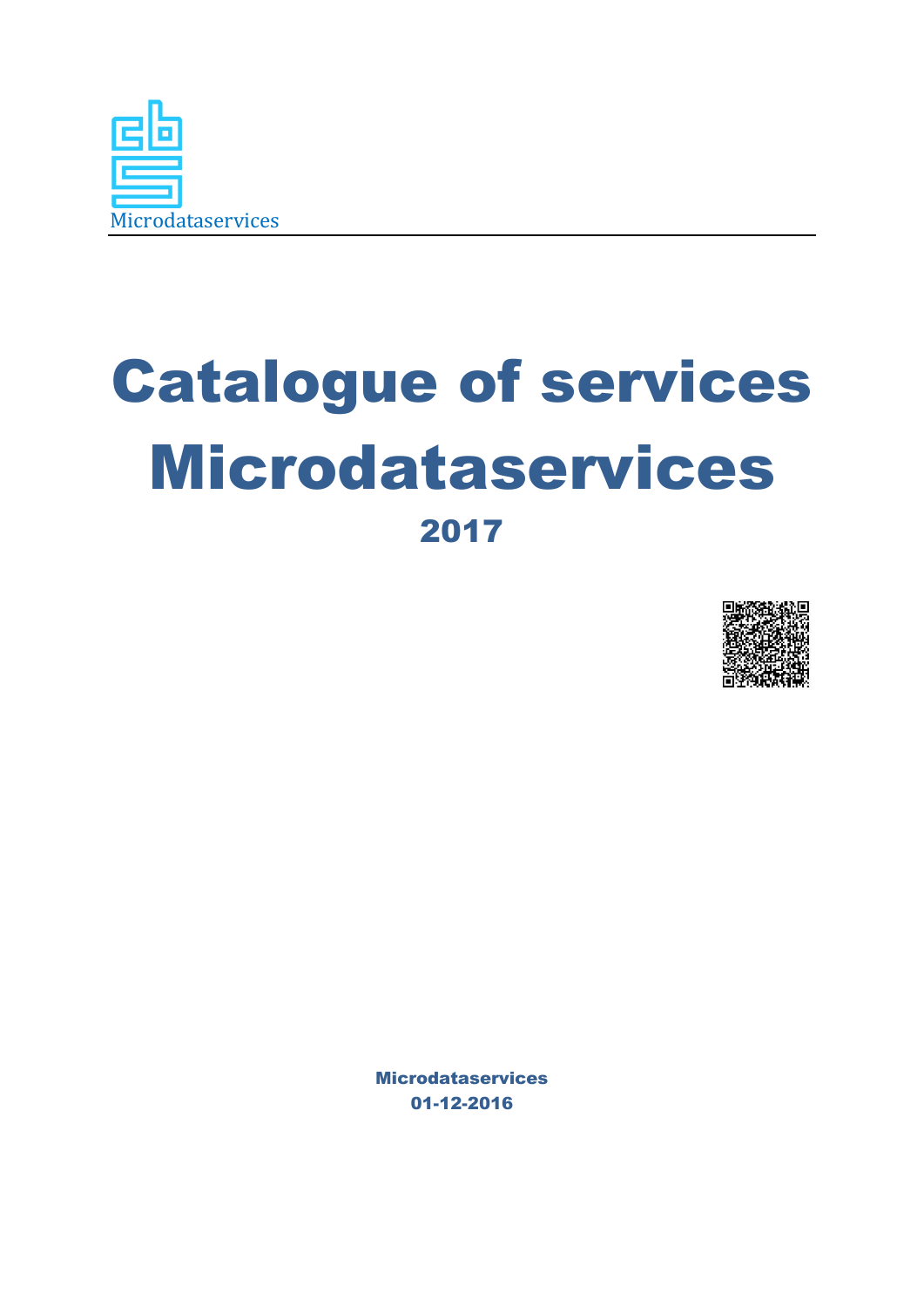CBS, Catalogue of Services Microdataservices 2017, version 1 December 2016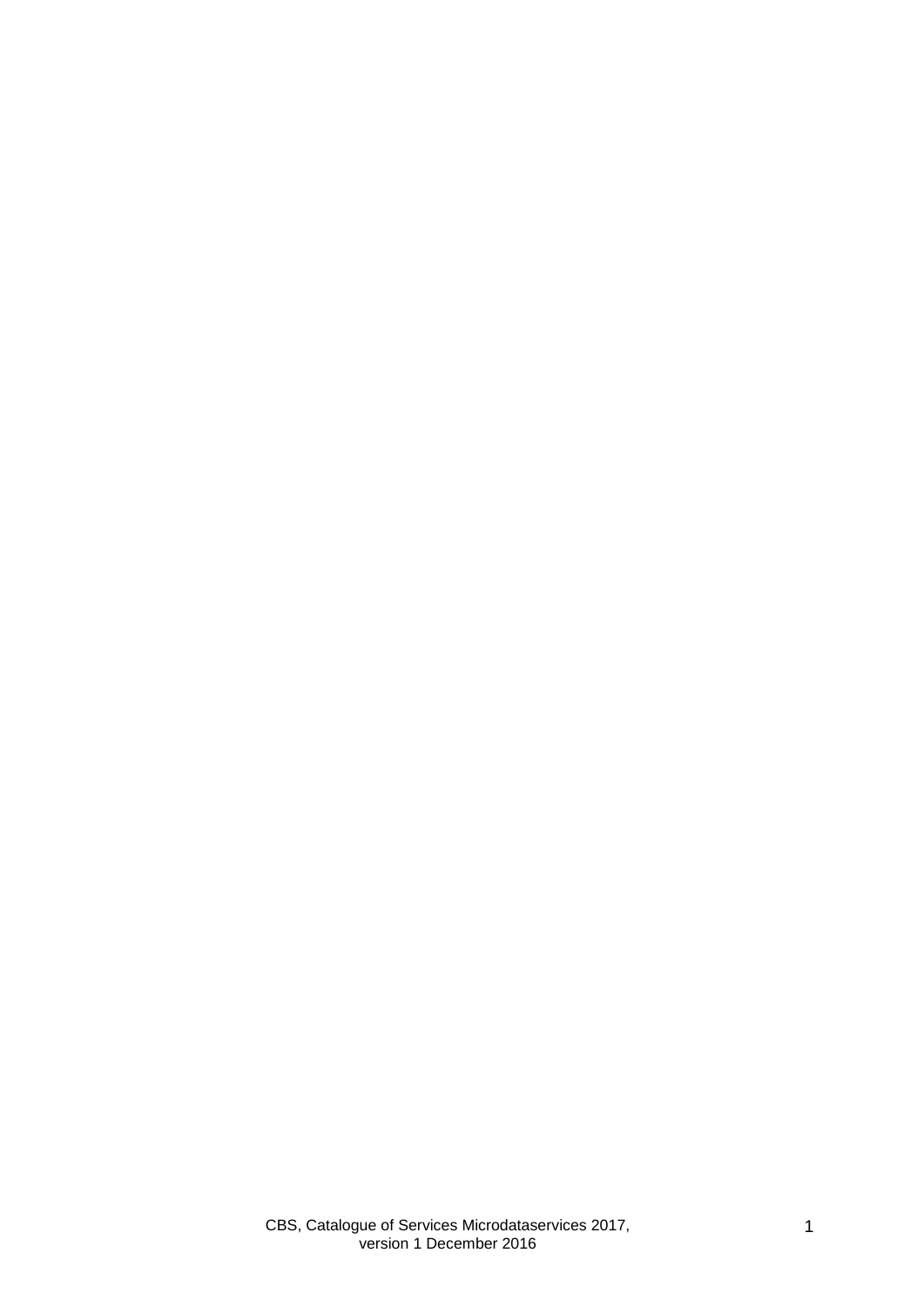# **Catalogue of services Microdataservices**

#### **Contents**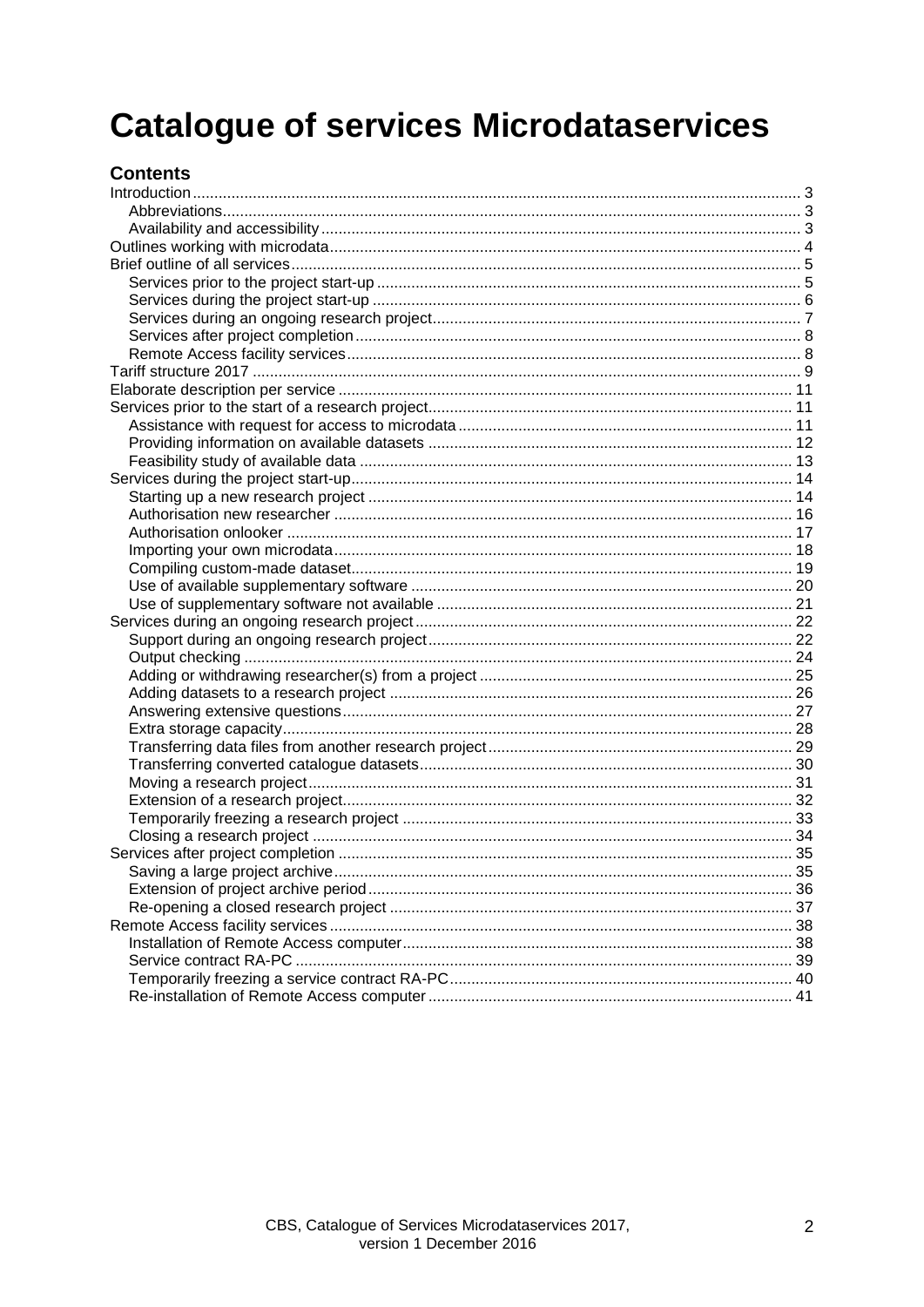### <span id="page-3-0"></span>**Introduction**

Statistics Netherlands (CBS) collects a huge amount of data and the mission of CBS is to compile statistics based on these data and make them accessible to the public at large. On the website StatLine, you will find thousands of tables classified according to themes. CBS provides courses to facilitate the use of StatLine.

CBS statistics are based on microdata, which are not accessible to the public. CBS has stored these data in a highly secured environment. Although these data are anonymous, the level of detail is such that when various datasets are combined, there is a possibility that the identity of individual persons or institutions could be revealed. Under strict conditions, these microdata can be accessed by researchers of departments, organisations or institutions authorised by the director general of statistics (DG).

CBS offers two possibilities for using microdata: CBS can conduct a project study on request or researchers can conduct a research project themselves. In the latter case, the study will be carried out in specially equipped rooms in our offices in The Hague and Heerlen (On-Site, OS), or at the researcher's own institution (Remote Access, RA).

This catalogue of services includes a description of the services CBS provides with respect to doing On-Site or Remote Access research projects by third parties based on CBS microdata. The catalogue is broken down into project stages. For each stage, you can find the services CBS is able to provide. Each service is specified and mutual expectations are laid down. There is also information on throughput time and costs involved.

We hope this catalogue will give you a clear notion of the possibilities and necessities and will result in a fruitful cooperation between CBS and potential clients. All services and costs of 2017 referred to in this catalogue apply from 1 January 2017 and will be applicable for at least one year. Price changes may be implemented on 1 January of the following year. Exceptions are the rates for the Remote Access facility services. We expect to change these rates in the course of 2017 because this facility is likely to be completely renewed and the RA PCs are very likely to disappear.

### <span id="page-3-1"></span>*Abbreviations*

In this catalogue of services you can come across the following abbreviations:

| <b>Abbreviation</b> | <b>Description</b>                                                                                                               |
|---------------------|----------------------------------------------------------------------------------------------------------------------------------|
| <b>CBS</b>          | <b>Statistics Netherlands</b>                                                                                                    |
| DG                  | Director general of statistics                                                                                                   |
| OS/RA               | On-site/Remote Access                                                                                                            |
| <b>OS</b>           | On-site: conducting your own research project in a specially equipped working<br>space at the CBS office in The Hague or Heerlen |
| RA                  | Remote Access: doing your own research project at your own institution.                                                          |
| RA-PC               | Remote Access computer with fingerprint scanner                                                                                  |

### <span id="page-3-2"></span>*Availability and accessibility*

- On-site working space: in each of our offices in The Hague and Heerlen, there are special on-site working rooms, which can be used every working day from van 8:30 am to 5:00 pm. A booking system is in operation.
- Remote Access: you can log in at your own institution 7 days a week 24 hours a day, barring monthly service weekends and unforeseen calamities/incidents.
- The Centre for Policy-related Statistics can be contacted during office hours (working days from 8:30 am to 5:00 pm) [Microdata@cbs.nl](mailto:cvb@cbs.nl) or 0031(0)88-5707070.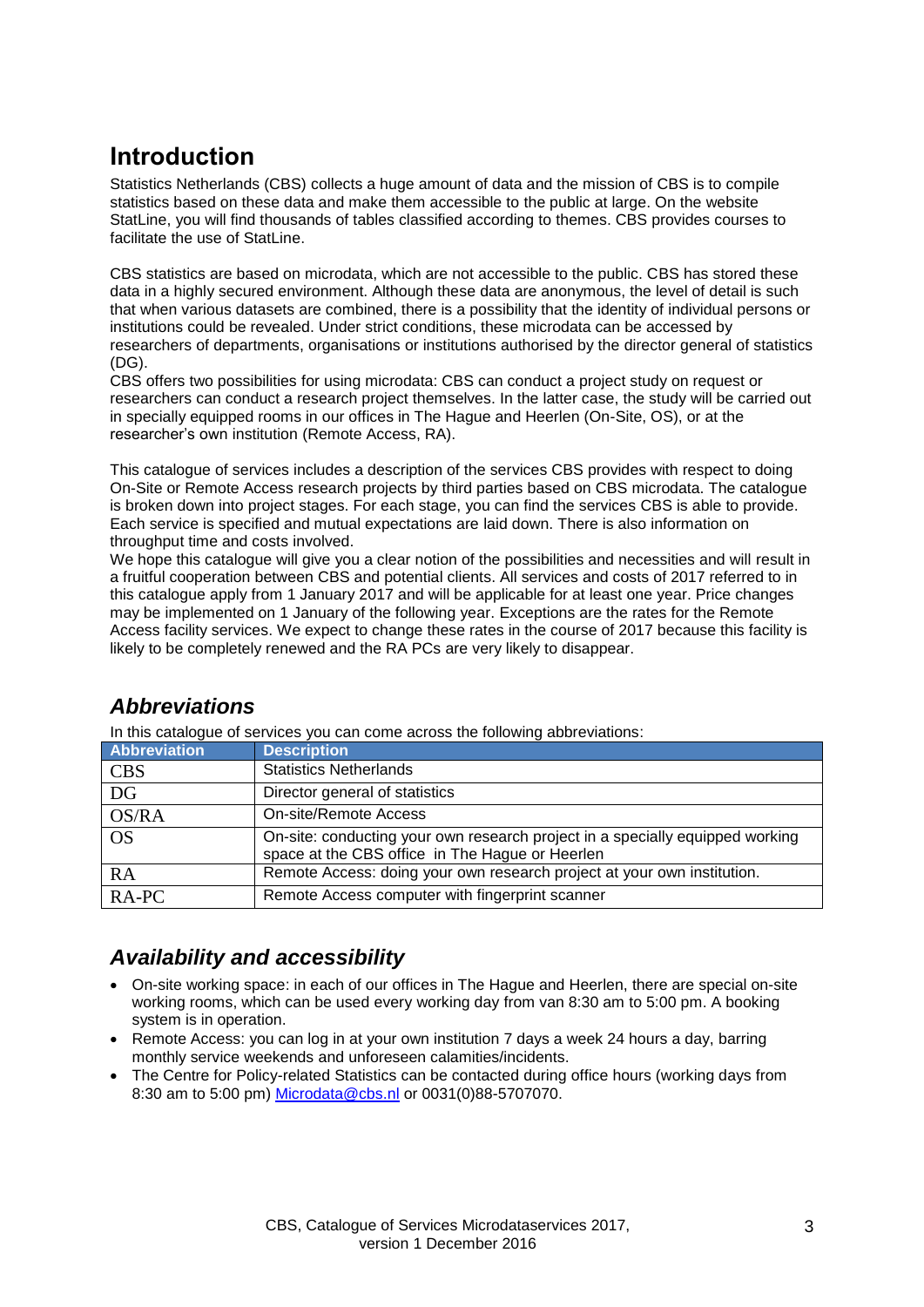### <span id="page-4-0"></span>**Outlines working with microdata**

If you are a researcher and you want to access CBS data personally in The Hague or Heerlen, you are welcome in our specially equipped on-site room provided your organisation has an authorization of the director general of statistics (DG). You will be able to access the CBS data you require for your research project. Our services are not free of charge.

Alternatively you may prefer to use and analyse the CBS data at your own institution. We offer the possibility of Remote Access. Authorised researchers can access microdata without having to travel to The Hague or Heerlen. The datasets are stored on a special server at the CBS and cannot be downloaded. A secure internet connection allows researchers to carry out remote analyses and evaluate the results on their own monitor.

Microdatasets made available by CBS, can be found in our [catalogue.](https://www.cbs.nl/en-gb/our-services/customised-services-microdata/microdata-conducting-your-own-research/microdata-catalogue) Apart from these datasets, CBS can provide custom-made datasets on request. We also offer the possibility to make your own datasets linkable to CBS datasets, if this is relevant for your research project.

CBS has a statutory obligation to make only those datasets available needed to conduct the research project. Once datasets are allocated to your research project, they will remain linked to your project. We expect you to outline your project in advance, including a brief description of your project and a list of the datasets you require. Security is our number one priority: Datasets containing source data cannot be downloaded and the statistical results of the research on CBS data will be checked with respect to the risk of disclosure (output checking). This procedure is inevitable as CBS cannot release data which may eventually lead to disclosure of individual persons, businesses, institutions or households.

If you want to use the services of the Microdataservices, you can contact us during office hours (working days from 8:30 am to 5:00 pm). We can also be contacted at [Microdata@cbs.nl](mailto:cvb@cbs.nl) or 0031(0)88-5707070. Your organisation will require an authorization of the DG to work on our microdata. A supplementary authorisation will be required for each research project. If this requirement is met, an intake interview will be planned. During this interview, we will evaluate the target and the feasibility of your research project, which microdata will be required, if they are available in our database and what costs are involved. When we agree on these subjects, a contract will be drafted with the institution you are working for. For each OS/RA user, a confidentiality statement will be drawn up.

#### Main lines On-Site / Remote Access environment

- On-site working space: in The Hague and Heerlen, there are special on-site working spaces, which can be used every working day from van 8:30 am to 5:00 pm. Access is based on a booking system. Please e-mail your reservation stating your project number to [Microdata@cbs.nl.](mailto:cvb@cbs.nl)
- Remote Access: you can log in from your own work station 7 days a week 24 hours a day, barring monthly service weekends and unforeseen calamities/incidents.
- Access to the datasets required for your research project in SPSS format.
	- In the OS/RA environment, the following software packages are commonly available for all users:
		- o SPSS, Stata, R
		- o StatTransfer
		- o MSAccess, MSWord, MSExcel, MSPowerpoint,
		- o Winzip, AdobeAcrobatReader
		- o Windows Explorer
		- o Blaise
		- WinEdt, Winbugs
- The version of these software packages is the same as the version used on the CBS internal network. A project account with a specific amount of disk space on the OS/RA network. This project account can only be accessed by the project members.
- You, as contractor, will receive a specified invoice for services delivered. We expect you to pay within a fortnight. The invoice is sent to the contractor's address. On legal grounds, it is not possible to send the invoice directly to your client.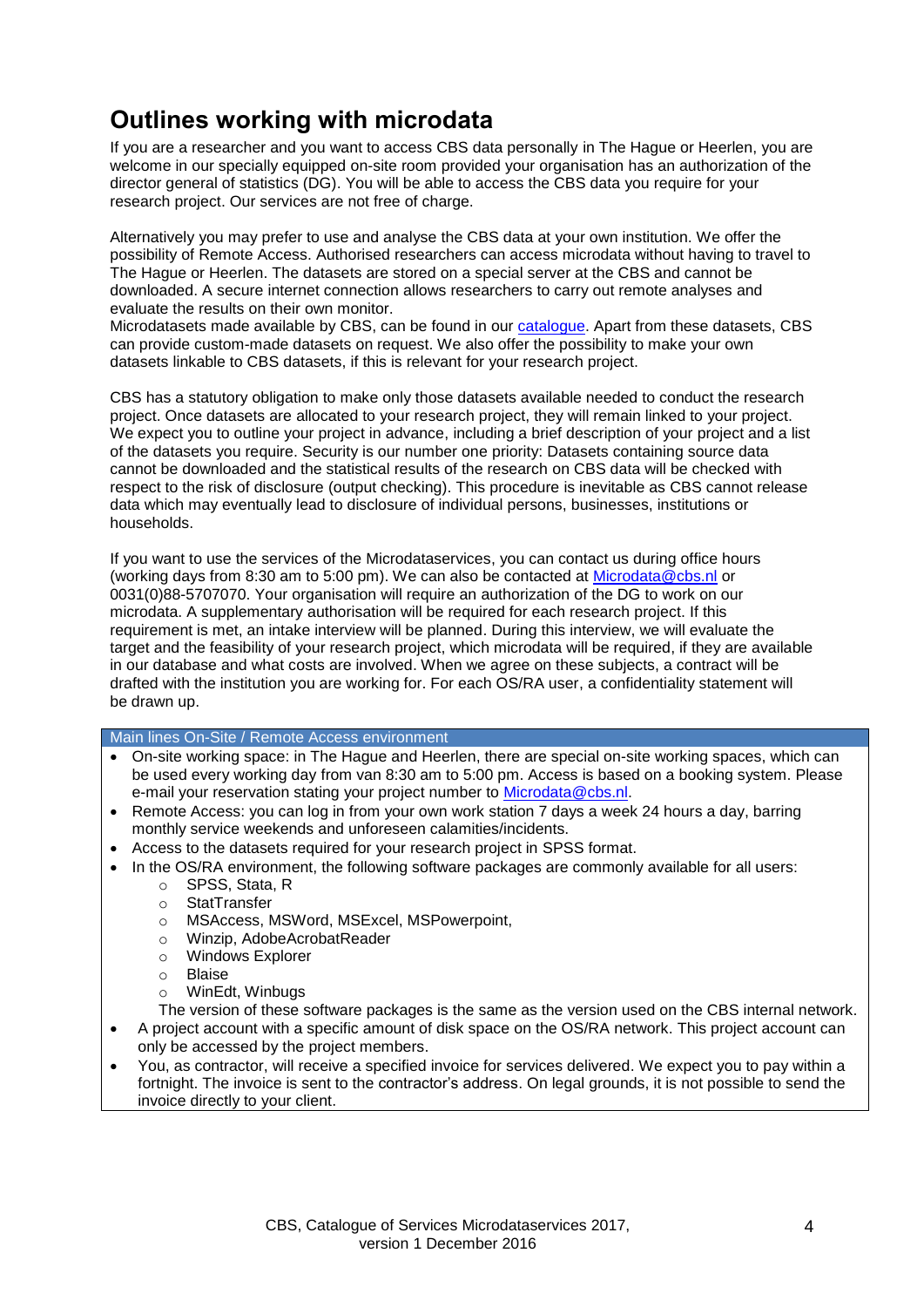### <span id="page-5-0"></span>**Brief outline of all services**

The catalogue of services provides a classification of the stages of the On-Site/Remote Access research project. The stages are:

- Services **prior to** the project start-up;
- Services **during** the project start-up;
- Services **during** an ongoing research project;
- Services **after** the research project.

In addition there are services in relation to the remote access facility.

A distinction is made between the following three types of services:

- **Basic services** are provided for almost every project, for instance, the start-up of a new OS/RA project. Some services are obligatory for a project or for a Remote Access computer. Basic services are very predictable in terms of costs involved and throughput time.
- **Supplementary services** are provided regularly according to a standard procedure, for instance, the addition of a new researcher to an ongoing project or use of the SAS software package during a research project. These services are also highly predictable in terms of costs involved and throughput time
- **Custom-made services** are provided on a one-off basis, for instance, the compilation of datasets which are tailor-made to the specific needs of the researcher. These services are less predictable in terms of costs and throughput time. In the case of custom-made services, Microdataservices will draw up an offer in advance and provide an estimate of the number of hours at a standard hourly rate.

<span id="page-5-1"></span>

| <b>Service</b>                                     | <b>Description</b>                                                                                                                                                                                                                                                                                                                                             | <b>Type</b>     |
|----------------------------------------------------|----------------------------------------------------------------------------------------------------------------------------------------------------------------------------------------------------------------------------------------------------------------------------------------------------------------------------------------------------------------|-----------------|
| Assistance with request for<br>access to microdata | If you want to work with CBS micro-data, an<br>authorisation by the director general of statistics (for<br>each research project) is required. You need to apply<br>for this authorisation yourself, but we can assist you<br>and help you on your way.                                                                                                        | Basic           |
| Provision of information on<br>available datasets  | In the planning stage of their project, researchers often<br>need information about the availability of datasets they<br>would like to use. We can supply this information If<br>answering these questions takes up an extensive<br>amount of time, we will send you an offer for a<br>separate feasibility study (see Feasibility study of<br>available data) | <b>Basic</b>    |
| Feasibility study of available<br>data             | A study of the availability of datasets within CBS which<br>are not included in our standard catalogue of datasets<br>and which is estimated to take up more than 5 working<br>hours.                                                                                                                                                                          | Custom-<br>made |

#### *Services prior to the project start-up*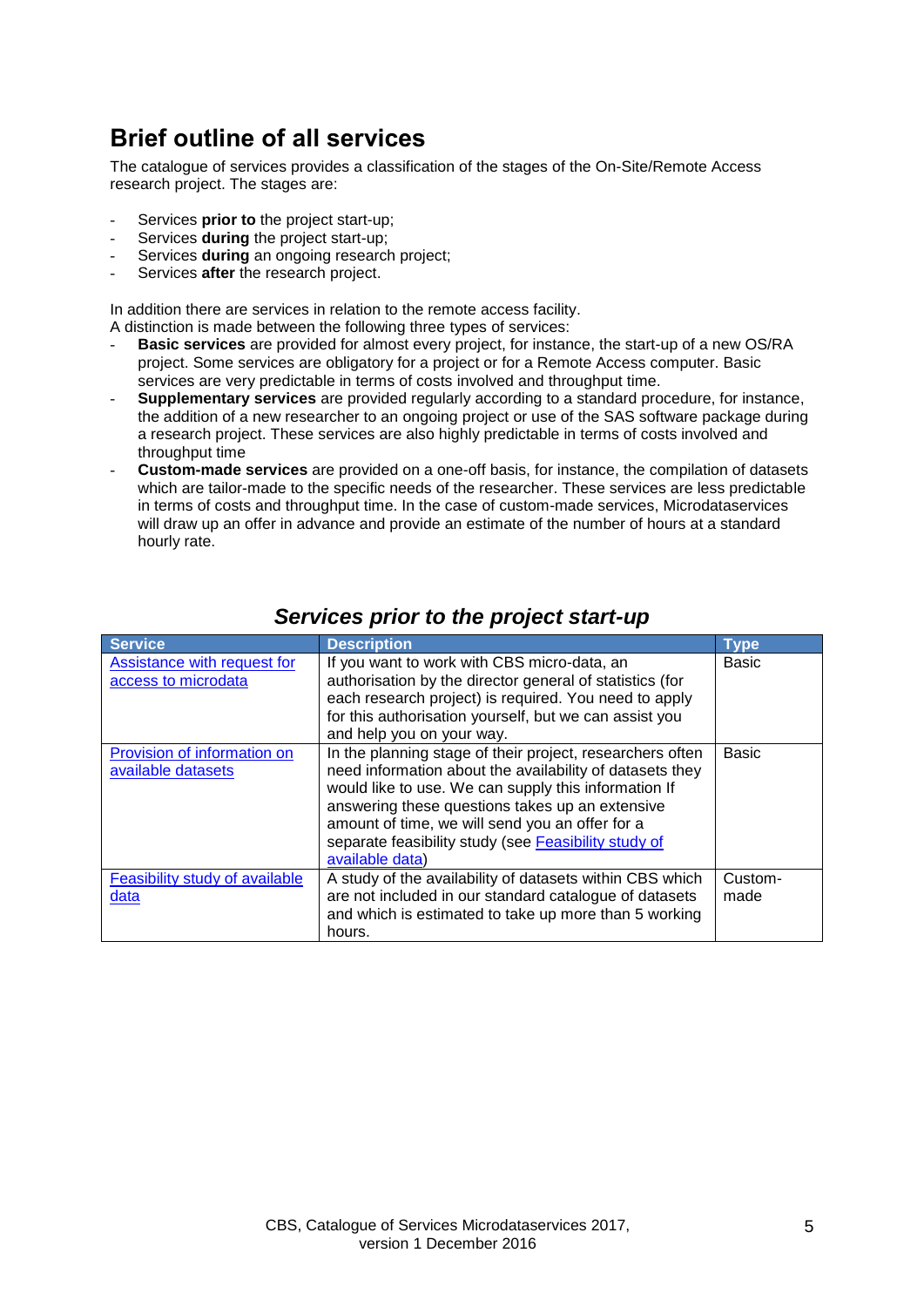### *Services during the project start-up<sup>1</sup>*

<span id="page-6-0"></span>

| This service covers all activities necessary for<br>Compulsory<br><b>Starting up a new research</b><br>project<br>starting up a new research project and includes an<br><b>Basic</b><br>intake meeting, drafting a contract, creating a<br>project environment on the OS/RA (creating<br>accounts, providing access rights to the correct<br>datasets, installing necessary software). The<br>authorisation of new researchers is not included.<br>If the project requires datasets from CBS which are<br>not included in our catalogue of datasets, the<br>preparation of these datasets is not included in this<br>basic service. It will be offered as a custom-made<br>service.<br>Drawing up a confidentiality statement and<br><b>Authorisation new</b><br>Compulsory<br>researcher<br>providing an introduction to/explanation of the<br><b>Basic</b><br>OS/RA environment for new researchers. If the<br>researcher is going to use Remote Access, a<br>fingerprint card will also be configured.<br>Supplementary<br><b>Authorisation onlooker</b><br>Drawing up a confidentiality statement and adding<br>an onlooker to the administration of a specific<br>project. An onlooker has no personal access to the<br>OS/RA environment and can only watch if a fully<br>authorised OS/RA researcher is present.<br>Importing your own<br>In consultation with us, you can bring your own set<br>Supplementary<br>of data on individual persons/businesses/institutions<br>microdata<br>to be used in your research project. The data must<br>be obtained legally and the provision to CBS should<br>also be legal. The data can only be imported via our<br>secured upload facility. The data must not be sent<br>by e-mail. The dataset will be adjusted to prevent<br>disclosure. Direct identifiers will be deleted and<br>replaced by a meaningless linkage key of CBS.<br>If the datasets available in our catalogue are<br><b>Compiling custom-made</b><br>Custom-made<br>dataset<br>insufficient for your research project, we can<br>prepare a dataset tailored to your specific demands.<br>Obviously, this is only possible, if the necessary<br>data are available at CBS. The preparation of such<br>a dataset will be offered at cost price (hourly rate).<br>Use of available<br>Apart from the basic software packages (see:<br>Supplementary<br>supplementary software<br>Outlines On-Site and Remote Access for more<br>information) a number of additional software<br>packages are available on OS/RA. These packages<br>are made available by Microdataservices to<br>researchers at a charge proportional to the licence<br>fee.<br>If you need a specific software package for your<br>Custom-made<br>Use of supplementary<br>software not available<br>project that has not yet been installed on OS/RA,<br>we offer a feasibility study regarding the<br>implementation of this software on OS/RA. On the<br>basis of this feasibility study, we will give you an<br>estimate of the costs of the actual purchase and<br>installation of the software. After installation, | <b>Service</b> | <b>Description</b>                               | <b>Type</b> |
|------------------------------------------------------------------------------------------------------------------------------------------------------------------------------------------------------------------------------------------------------------------------------------------------------------------------------------------------------------------------------------------------------------------------------------------------------------------------------------------------------------------------------------------------------------------------------------------------------------------------------------------------------------------------------------------------------------------------------------------------------------------------------------------------------------------------------------------------------------------------------------------------------------------------------------------------------------------------------------------------------------------------------------------------------------------------------------------------------------------------------------------------------------------------------------------------------------------------------------------------------------------------------------------------------------------------------------------------------------------------------------------------------------------------------------------------------------------------------------------------------------------------------------------------------------------------------------------------------------------------------------------------------------------------------------------------------------------------------------------------------------------------------------------------------------------------------------------------------------------------------------------------------------------------------------------------------------------------------------------------------------------------------------------------------------------------------------------------------------------------------------------------------------------------------------------------------------------------------------------------------------------------------------------------------------------------------------------------------------------------------------------------------------------------------------------------------------------------------------------------------------------------------------------------------------------------------------------------------------------------------------------------------------------------------------------------------------------------------------------------------------------------------------------------------------------------------------------------------------------------------------------------------------------------------------------------------------------------------------------------------------------------------------------------------------------------------------------------------------|----------------|--------------------------------------------------|-------------|
|                                                                                                                                                                                                                                                                                                                                                                                                                                                                                                                                                                                                                                                                                                                                                                                                                                                                                                                                                                                                                                                                                                                                                                                                                                                                                                                                                                                                                                                                                                                                                                                                                                                                                                                                                                                                                                                                                                                                                                                                                                                                                                                                                                                                                                                                                                                                                                                                                                                                                                                                                                                                                                                                                                                                                                                                                                                                                                                                                                                                                                                                                                            |                |                                                  |             |
|                                                                                                                                                                                                                                                                                                                                                                                                                                                                                                                                                                                                                                                                                                                                                                                                                                                                                                                                                                                                                                                                                                                                                                                                                                                                                                                                                                                                                                                                                                                                                                                                                                                                                                                                                                                                                                                                                                                                                                                                                                                                                                                                                                                                                                                                                                                                                                                                                                                                                                                                                                                                                                                                                                                                                                                                                                                                                                                                                                                                                                                                                                            |                |                                                  |             |
|                                                                                                                                                                                                                                                                                                                                                                                                                                                                                                                                                                                                                                                                                                                                                                                                                                                                                                                                                                                                                                                                                                                                                                                                                                                                                                                                                                                                                                                                                                                                                                                                                                                                                                                                                                                                                                                                                                                                                                                                                                                                                                                                                                                                                                                                                                                                                                                                                                                                                                                                                                                                                                                                                                                                                                                                                                                                                                                                                                                                                                                                                                            |                |                                                  |             |
|                                                                                                                                                                                                                                                                                                                                                                                                                                                                                                                                                                                                                                                                                                                                                                                                                                                                                                                                                                                                                                                                                                                                                                                                                                                                                                                                                                                                                                                                                                                                                                                                                                                                                                                                                                                                                                                                                                                                                                                                                                                                                                                                                                                                                                                                                                                                                                                                                                                                                                                                                                                                                                                                                                                                                                                                                                                                                                                                                                                                                                                                                                            |                |                                                  |             |
|                                                                                                                                                                                                                                                                                                                                                                                                                                                                                                                                                                                                                                                                                                                                                                                                                                                                                                                                                                                                                                                                                                                                                                                                                                                                                                                                                                                                                                                                                                                                                                                                                                                                                                                                                                                                                                                                                                                                                                                                                                                                                                                                                                                                                                                                                                                                                                                                                                                                                                                                                                                                                                                                                                                                                                                                                                                                                                                                                                                                                                                                                                            |                |                                                  |             |
|                                                                                                                                                                                                                                                                                                                                                                                                                                                                                                                                                                                                                                                                                                                                                                                                                                                                                                                                                                                                                                                                                                                                                                                                                                                                                                                                                                                                                                                                                                                                                                                                                                                                                                                                                                                                                                                                                                                                                                                                                                                                                                                                                                                                                                                                                                                                                                                                                                                                                                                                                                                                                                                                                                                                                                                                                                                                                                                                                                                                                                                                                                            |                |                                                  |             |
|                                                                                                                                                                                                                                                                                                                                                                                                                                                                                                                                                                                                                                                                                                                                                                                                                                                                                                                                                                                                                                                                                                                                                                                                                                                                                                                                                                                                                                                                                                                                                                                                                                                                                                                                                                                                                                                                                                                                                                                                                                                                                                                                                                                                                                                                                                                                                                                                                                                                                                                                                                                                                                                                                                                                                                                                                                                                                                                                                                                                                                                                                                            |                |                                                  |             |
|                                                                                                                                                                                                                                                                                                                                                                                                                                                                                                                                                                                                                                                                                                                                                                                                                                                                                                                                                                                                                                                                                                                                                                                                                                                                                                                                                                                                                                                                                                                                                                                                                                                                                                                                                                                                                                                                                                                                                                                                                                                                                                                                                                                                                                                                                                                                                                                                                                                                                                                                                                                                                                                                                                                                                                                                                                                                                                                                                                                                                                                                                                            |                |                                                  |             |
|                                                                                                                                                                                                                                                                                                                                                                                                                                                                                                                                                                                                                                                                                                                                                                                                                                                                                                                                                                                                                                                                                                                                                                                                                                                                                                                                                                                                                                                                                                                                                                                                                                                                                                                                                                                                                                                                                                                                                                                                                                                                                                                                                                                                                                                                                                                                                                                                                                                                                                                                                                                                                                                                                                                                                                                                                                                                                                                                                                                                                                                                                                            |                |                                                  |             |
|                                                                                                                                                                                                                                                                                                                                                                                                                                                                                                                                                                                                                                                                                                                                                                                                                                                                                                                                                                                                                                                                                                                                                                                                                                                                                                                                                                                                                                                                                                                                                                                                                                                                                                                                                                                                                                                                                                                                                                                                                                                                                                                                                                                                                                                                                                                                                                                                                                                                                                                                                                                                                                                                                                                                                                                                                                                                                                                                                                                                                                                                                                            |                |                                                  |             |
|                                                                                                                                                                                                                                                                                                                                                                                                                                                                                                                                                                                                                                                                                                                                                                                                                                                                                                                                                                                                                                                                                                                                                                                                                                                                                                                                                                                                                                                                                                                                                                                                                                                                                                                                                                                                                                                                                                                                                                                                                                                                                                                                                                                                                                                                                                                                                                                                                                                                                                                                                                                                                                                                                                                                                                                                                                                                                                                                                                                                                                                                                                            |                |                                                  |             |
|                                                                                                                                                                                                                                                                                                                                                                                                                                                                                                                                                                                                                                                                                                                                                                                                                                                                                                                                                                                                                                                                                                                                                                                                                                                                                                                                                                                                                                                                                                                                                                                                                                                                                                                                                                                                                                                                                                                                                                                                                                                                                                                                                                                                                                                                                                                                                                                                                                                                                                                                                                                                                                                                                                                                                                                                                                                                                                                                                                                                                                                                                                            |                |                                                  |             |
|                                                                                                                                                                                                                                                                                                                                                                                                                                                                                                                                                                                                                                                                                                                                                                                                                                                                                                                                                                                                                                                                                                                                                                                                                                                                                                                                                                                                                                                                                                                                                                                                                                                                                                                                                                                                                                                                                                                                                                                                                                                                                                                                                                                                                                                                                                                                                                                                                                                                                                                                                                                                                                                                                                                                                                                                                                                                                                                                                                                                                                                                                                            |                |                                                  |             |
|                                                                                                                                                                                                                                                                                                                                                                                                                                                                                                                                                                                                                                                                                                                                                                                                                                                                                                                                                                                                                                                                                                                                                                                                                                                                                                                                                                                                                                                                                                                                                                                                                                                                                                                                                                                                                                                                                                                                                                                                                                                                                                                                                                                                                                                                                                                                                                                                                                                                                                                                                                                                                                                                                                                                                                                                                                                                                                                                                                                                                                                                                                            |                |                                                  |             |
|                                                                                                                                                                                                                                                                                                                                                                                                                                                                                                                                                                                                                                                                                                                                                                                                                                                                                                                                                                                                                                                                                                                                                                                                                                                                                                                                                                                                                                                                                                                                                                                                                                                                                                                                                                                                                                                                                                                                                                                                                                                                                                                                                                                                                                                                                                                                                                                                                                                                                                                                                                                                                                                                                                                                                                                                                                                                                                                                                                                                                                                                                                            |                |                                                  |             |
|                                                                                                                                                                                                                                                                                                                                                                                                                                                                                                                                                                                                                                                                                                                                                                                                                                                                                                                                                                                                                                                                                                                                                                                                                                                                                                                                                                                                                                                                                                                                                                                                                                                                                                                                                                                                                                                                                                                                                                                                                                                                                                                                                                                                                                                                                                                                                                                                                                                                                                                                                                                                                                                                                                                                                                                                                                                                                                                                                                                                                                                                                                            |                |                                                  |             |
|                                                                                                                                                                                                                                                                                                                                                                                                                                                                                                                                                                                                                                                                                                                                                                                                                                                                                                                                                                                                                                                                                                                                                                                                                                                                                                                                                                                                                                                                                                                                                                                                                                                                                                                                                                                                                                                                                                                                                                                                                                                                                                                                                                                                                                                                                                                                                                                                                                                                                                                                                                                                                                                                                                                                                                                                                                                                                                                                                                                                                                                                                                            |                |                                                  |             |
|                                                                                                                                                                                                                                                                                                                                                                                                                                                                                                                                                                                                                                                                                                                                                                                                                                                                                                                                                                                                                                                                                                                                                                                                                                                                                                                                                                                                                                                                                                                                                                                                                                                                                                                                                                                                                                                                                                                                                                                                                                                                                                                                                                                                                                                                                                                                                                                                                                                                                                                                                                                                                                                                                                                                                                                                                                                                                                                                                                                                                                                                                                            |                |                                                  |             |
|                                                                                                                                                                                                                                                                                                                                                                                                                                                                                                                                                                                                                                                                                                                                                                                                                                                                                                                                                                                                                                                                                                                                                                                                                                                                                                                                                                                                                                                                                                                                                                                                                                                                                                                                                                                                                                                                                                                                                                                                                                                                                                                                                                                                                                                                                                                                                                                                                                                                                                                                                                                                                                                                                                                                                                                                                                                                                                                                                                                                                                                                                                            |                |                                                  |             |
|                                                                                                                                                                                                                                                                                                                                                                                                                                                                                                                                                                                                                                                                                                                                                                                                                                                                                                                                                                                                                                                                                                                                                                                                                                                                                                                                                                                                                                                                                                                                                                                                                                                                                                                                                                                                                                                                                                                                                                                                                                                                                                                                                                                                                                                                                                                                                                                                                                                                                                                                                                                                                                                                                                                                                                                                                                                                                                                                                                                                                                                                                                            |                |                                                  |             |
|                                                                                                                                                                                                                                                                                                                                                                                                                                                                                                                                                                                                                                                                                                                                                                                                                                                                                                                                                                                                                                                                                                                                                                                                                                                                                                                                                                                                                                                                                                                                                                                                                                                                                                                                                                                                                                                                                                                                                                                                                                                                                                                                                                                                                                                                                                                                                                                                                                                                                                                                                                                                                                                                                                                                                                                                                                                                                                                                                                                                                                                                                                            |                |                                                  |             |
|                                                                                                                                                                                                                                                                                                                                                                                                                                                                                                                                                                                                                                                                                                                                                                                                                                                                                                                                                                                                                                                                                                                                                                                                                                                                                                                                                                                                                                                                                                                                                                                                                                                                                                                                                                                                                                                                                                                                                                                                                                                                                                                                                                                                                                                                                                                                                                                                                                                                                                                                                                                                                                                                                                                                                                                                                                                                                                                                                                                                                                                                                                            |                |                                                  |             |
|                                                                                                                                                                                                                                                                                                                                                                                                                                                                                                                                                                                                                                                                                                                                                                                                                                                                                                                                                                                                                                                                                                                                                                                                                                                                                                                                                                                                                                                                                                                                                                                                                                                                                                                                                                                                                                                                                                                                                                                                                                                                                                                                                                                                                                                                                                                                                                                                                                                                                                                                                                                                                                                                                                                                                                                                                                                                                                                                                                                                                                                                                                            |                |                                                  |             |
|                                                                                                                                                                                                                                                                                                                                                                                                                                                                                                                                                                                                                                                                                                                                                                                                                                                                                                                                                                                                                                                                                                                                                                                                                                                                                                                                                                                                                                                                                                                                                                                                                                                                                                                                                                                                                                                                                                                                                                                                                                                                                                                                                                                                                                                                                                                                                                                                                                                                                                                                                                                                                                                                                                                                                                                                                                                                                                                                                                                                                                                                                                            |                |                                                  |             |
|                                                                                                                                                                                                                                                                                                                                                                                                                                                                                                                                                                                                                                                                                                                                                                                                                                                                                                                                                                                                                                                                                                                                                                                                                                                                                                                                                                                                                                                                                                                                                                                                                                                                                                                                                                                                                                                                                                                                                                                                                                                                                                                                                                                                                                                                                                                                                                                                                                                                                                                                                                                                                                                                                                                                                                                                                                                                                                                                                                                                                                                                                                            |                |                                                  |             |
|                                                                                                                                                                                                                                                                                                                                                                                                                                                                                                                                                                                                                                                                                                                                                                                                                                                                                                                                                                                                                                                                                                                                                                                                                                                                                                                                                                                                                                                                                                                                                                                                                                                                                                                                                                                                                                                                                                                                                                                                                                                                                                                                                                                                                                                                                                                                                                                                                                                                                                                                                                                                                                                                                                                                                                                                                                                                                                                                                                                                                                                                                                            |                |                                                  |             |
|                                                                                                                                                                                                                                                                                                                                                                                                                                                                                                                                                                                                                                                                                                                                                                                                                                                                                                                                                                                                                                                                                                                                                                                                                                                                                                                                                                                                                                                                                                                                                                                                                                                                                                                                                                                                                                                                                                                                                                                                                                                                                                                                                                                                                                                                                                                                                                                                                                                                                                                                                                                                                                                                                                                                                                                                                                                                                                                                                                                                                                                                                                            |                |                                                  |             |
|                                                                                                                                                                                                                                                                                                                                                                                                                                                                                                                                                                                                                                                                                                                                                                                                                                                                                                                                                                                                                                                                                                                                                                                                                                                                                                                                                                                                                                                                                                                                                                                                                                                                                                                                                                                                                                                                                                                                                                                                                                                                                                                                                                                                                                                                                                                                                                                                                                                                                                                                                                                                                                                                                                                                                                                                                                                                                                                                                                                                                                                                                                            |                |                                                  |             |
|                                                                                                                                                                                                                                                                                                                                                                                                                                                                                                                                                                                                                                                                                                                                                                                                                                                                                                                                                                                                                                                                                                                                                                                                                                                                                                                                                                                                                                                                                                                                                                                                                                                                                                                                                                                                                                                                                                                                                                                                                                                                                                                                                                                                                                                                                                                                                                                                                                                                                                                                                                                                                                                                                                                                                                                                                                                                                                                                                                                                                                                                                                            |                |                                                  |             |
|                                                                                                                                                                                                                                                                                                                                                                                                                                                                                                                                                                                                                                                                                                                                                                                                                                                                                                                                                                                                                                                                                                                                                                                                                                                                                                                                                                                                                                                                                                                                                                                                                                                                                                                                                                                                                                                                                                                                                                                                                                                                                                                                                                                                                                                                                                                                                                                                                                                                                                                                                                                                                                                                                                                                                                                                                                                                                                                                                                                                                                                                                                            |                |                                                  |             |
|                                                                                                                                                                                                                                                                                                                                                                                                                                                                                                                                                                                                                                                                                                                                                                                                                                                                                                                                                                                                                                                                                                                                                                                                                                                                                                                                                                                                                                                                                                                                                                                                                                                                                                                                                                                                                                                                                                                                                                                                                                                                                                                                                                                                                                                                                                                                                                                                                                                                                                                                                                                                                                                                                                                                                                                                                                                                                                                                                                                                                                                                                                            |                |                                                  |             |
|                                                                                                                                                                                                                                                                                                                                                                                                                                                                                                                                                                                                                                                                                                                                                                                                                                                                                                                                                                                                                                                                                                                                                                                                                                                                                                                                                                                                                                                                                                                                                                                                                                                                                                                                                                                                                                                                                                                                                                                                                                                                                                                                                                                                                                                                                                                                                                                                                                                                                                                                                                                                                                                                                                                                                                                                                                                                                                                                                                                                                                                                                                            |                |                                                  |             |
|                                                                                                                                                                                                                                                                                                                                                                                                                                                                                                                                                                                                                                                                                                                                                                                                                                                                                                                                                                                                                                                                                                                                                                                                                                                                                                                                                                                                                                                                                                                                                                                                                                                                                                                                                                                                                                                                                                                                                                                                                                                                                                                                                                                                                                                                                                                                                                                                                                                                                                                                                                                                                                                                                                                                                                                                                                                                                                                                                                                                                                                                                                            |                |                                                  |             |
|                                                                                                                                                                                                                                                                                                                                                                                                                                                                                                                                                                                                                                                                                                                                                                                                                                                                                                                                                                                                                                                                                                                                                                                                                                                                                                                                                                                                                                                                                                                                                                                                                                                                                                                                                                                                                                                                                                                                                                                                                                                                                                                                                                                                                                                                                                                                                                                                                                                                                                                                                                                                                                                                                                                                                                                                                                                                                                                                                                                                                                                                                                            |                |                                                  |             |
|                                                                                                                                                                                                                                                                                                                                                                                                                                                                                                                                                                                                                                                                                                                                                                                                                                                                                                                                                                                                                                                                                                                                                                                                                                                                                                                                                                                                                                                                                                                                                                                                                                                                                                                                                                                                                                                                                                                                                                                                                                                                                                                                                                                                                                                                                                                                                                                                                                                                                                                                                                                                                                                                                                                                                                                                                                                                                                                                                                                                                                                                                                            |                |                                                  |             |
|                                                                                                                                                                                                                                                                                                                                                                                                                                                                                                                                                                                                                                                                                                                                                                                                                                                                                                                                                                                                                                                                                                                                                                                                                                                                                                                                                                                                                                                                                                                                                                                                                                                                                                                                                                                                                                                                                                                                                                                                                                                                                                                                                                                                                                                                                                                                                                                                                                                                                                                                                                                                                                                                                                                                                                                                                                                                                                                                                                                                                                                                                                            |                |                                                  |             |
|                                                                                                                                                                                                                                                                                                                                                                                                                                                                                                                                                                                                                                                                                                                                                                                                                                                                                                                                                                                                                                                                                                                                                                                                                                                                                                                                                                                                                                                                                                                                                                                                                                                                                                                                                                                                                                                                                                                                                                                                                                                                                                                                                                                                                                                                                                                                                                                                                                                                                                                                                                                                                                                                                                                                                                                                                                                                                                                                                                                                                                                                                                            |                |                                                  |             |
|                                                                                                                                                                                                                                                                                                                                                                                                                                                                                                                                                                                                                                                                                                                                                                                                                                                                                                                                                                                                                                                                                                                                                                                                                                                                                                                                                                                                                                                                                                                                                                                                                                                                                                                                                                                                                                                                                                                                                                                                                                                                                                                                                                                                                                                                                                                                                                                                                                                                                                                                                                                                                                                                                                                                                                                                                                                                                                                                                                                                                                                                                                            |                |                                                  |             |
|                                                                                                                                                                                                                                                                                                                                                                                                                                                                                                                                                                                                                                                                                                                                                                                                                                                                                                                                                                                                                                                                                                                                                                                                                                                                                                                                                                                                                                                                                                                                                                                                                                                                                                                                                                                                                                                                                                                                                                                                                                                                                                                                                                                                                                                                                                                                                                                                                                                                                                                                                                                                                                                                                                                                                                                                                                                                                                                                                                                                                                                                                                            |                |                                                  |             |
|                                                                                                                                                                                                                                                                                                                                                                                                                                                                                                                                                                                                                                                                                                                                                                                                                                                                                                                                                                                                                                                                                                                                                                                                                                                                                                                                                                                                                                                                                                                                                                                                                                                                                                                                                                                                                                                                                                                                                                                                                                                                                                                                                                                                                                                                                                                                                                                                                                                                                                                                                                                                                                                                                                                                                                                                                                                                                                                                                                                                                                                                                                            |                |                                                  |             |
|                                                                                                                                                                                                                                                                                                                                                                                                                                                                                                                                                                                                                                                                                                                                                                                                                                                                                                                                                                                                                                                                                                                                                                                                                                                                                                                                                                                                                                                                                                                                                                                                                                                                                                                                                                                                                                                                                                                                                                                                                                                                                                                                                                                                                                                                                                                                                                                                                                                                                                                                                                                                                                                                                                                                                                                                                                                                                                                                                                                                                                                                                                            |                |                                                  |             |
|                                                                                                                                                                                                                                                                                                                                                                                                                                                                                                                                                                                                                                                                                                                                                                                                                                                                                                                                                                                                                                                                                                                                                                                                                                                                                                                                                                                                                                                                                                                                                                                                                                                                                                                                                                                                                                                                                                                                                                                                                                                                                                                                                                                                                                                                                                                                                                                                                                                                                                                                                                                                                                                                                                                                                                                                                                                                                                                                                                                                                                                                                                            |                |                                                  |             |
|                                                                                                                                                                                                                                                                                                                                                                                                                                                                                                                                                                                                                                                                                                                                                                                                                                                                                                                                                                                                                                                                                                                                                                                                                                                                                                                                                                                                                                                                                                                                                                                                                                                                                                                                                                                                                                                                                                                                                                                                                                                                                                                                                                                                                                                                                                                                                                                                                                                                                                                                                                                                                                                                                                                                                                                                                                                                                                                                                                                                                                                                                                            |                |                                                  |             |
|                                                                                                                                                                                                                                                                                                                                                                                                                                                                                                                                                                                                                                                                                                                                                                                                                                                                                                                                                                                                                                                                                                                                                                                                                                                                                                                                                                                                                                                                                                                                                                                                                                                                                                                                                                                                                                                                                                                                                                                                                                                                                                                                                                                                                                                                                                                                                                                                                                                                                                                                                                                                                                                                                                                                                                                                                                                                                                                                                                                                                                                                                                            |                |                                                  |             |
|                                                                                                                                                                                                                                                                                                                                                                                                                                                                                                                                                                                                                                                                                                                                                                                                                                                                                                                                                                                                                                                                                                                                                                                                                                                                                                                                                                                                                                                                                                                                                                                                                                                                                                                                                                                                                                                                                                                                                                                                                                                                                                                                                                                                                                                                                                                                                                                                                                                                                                                                                                                                                                                                                                                                                                                                                                                                                                                                                                                                                                                                                                            |                |                                                  |             |
|                                                                                                                                                                                                                                                                                                                                                                                                                                                                                                                                                                                                                                                                                                                                                                                                                                                                                                                                                                                                                                                                                                                                                                                                                                                                                                                                                                                                                                                                                                                                                                                                                                                                                                                                                                                                                                                                                                                                                                                                                                                                                                                                                                                                                                                                                                                                                                                                                                                                                                                                                                                                                                                                                                                                                                                                                                                                                                                                                                                                                                                                                                            |                |                                                  |             |
|                                                                                                                                                                                                                                                                                                                                                                                                                                                                                                                                                                                                                                                                                                                                                                                                                                                                                                                                                                                                                                                                                                                                                                                                                                                                                                                                                                                                                                                                                                                                                                                                                                                                                                                                                                                                                                                                                                                                                                                                                                                                                                                                                                                                                                                                                                                                                                                                                                                                                                                                                                                                                                                                                                                                                                                                                                                                                                                                                                                                                                                                                                            |                |                                                  |             |
|                                                                                                                                                                                                                                                                                                                                                                                                                                                                                                                                                                                                                                                                                                                                                                                                                                                                                                                                                                                                                                                                                                                                                                                                                                                                                                                                                                                                                                                                                                                                                                                                                                                                                                                                                                                                                                                                                                                                                                                                                                                                                                                                                                                                                                                                                                                                                                                                                                                                                                                                                                                                                                                                                                                                                                                                                                                                                                                                                                                                                                                                                                            |                |                                                  |             |
|                                                                                                                                                                                                                                                                                                                                                                                                                                                                                                                                                                                                                                                                                                                                                                                                                                                                                                                                                                                                                                                                                                                                                                                                                                                                                                                                                                                                                                                                                                                                                                                                                                                                                                                                                                                                                                                                                                                                                                                                                                                                                                                                                                                                                                                                                                                                                                                                                                                                                                                                                                                                                                                                                                                                                                                                                                                                                                                                                                                                                                                                                                            |                | Microdataservices can provide no further support |             |
| for these software packages.                                                                                                                                                                                                                                                                                                                                                                                                                                                                                                                                                                                                                                                                                                                                                                                                                                                                                                                                                                                                                                                                                                                                                                                                                                                                                                                                                                                                                                                                                                                                                                                                                                                                                                                                                                                                                                                                                                                                                                                                                                                                                                                                                                                                                                                                                                                                                                                                                                                                                                                                                                                                                                                                                                                                                                                                                                                                                                                                                                                                                                                                               |                |                                                  |             |

 1 Although these services are normally provided at the start-up of a project, most of them can also be provided during an ongoing project.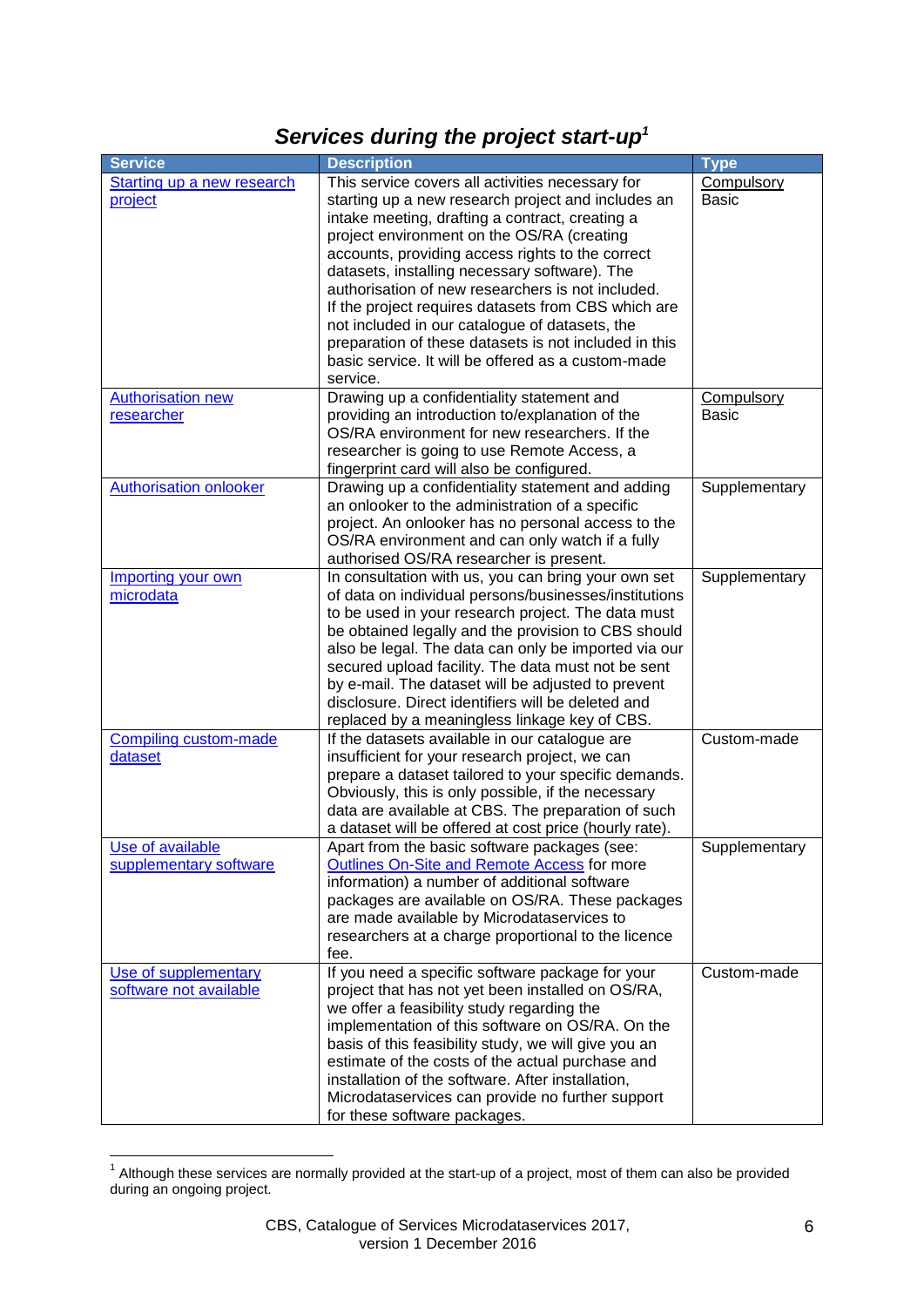| Services during an ongoing research project |  |  |
|---------------------------------------------|--|--|
|---------------------------------------------|--|--|

<span id="page-7-0"></span>

| <b>Service</b>                      | <b>Description</b>                                     | <b>Type</b>   |
|-------------------------------------|--------------------------------------------------------|---------------|
| <b>Support during an ongoing</b>    | Compulsory monthly service subscription for:           | Compulsory    |
| research project                    | Availability of On-Site room and RA network            | <b>Basic</b>  |
|                                     | Use of basic software<br>$\bullet$                     |               |
|                                     | Use of hardware and disk space; for each project       |               |
|                                     | the maximum disk space is 100 GB                       |               |
|                                     |                                                        |               |
|                                     | Exports (not output, e.g. syntax files,                |               |
|                                     | documentation)                                         |               |
|                                     | Small import requests                                  |               |
|                                     | Help desk                                              |               |
|                                     | Administration                                         |               |
|                                     | Closing the project and removing user accounts,        |               |
|                                     | either on the agreed date or earlier at the request    |               |
|                                     | of the researcher.                                     |               |
|                                     |                                                        |               |
|                                     | This service also includes archiving the project the   |               |
|                                     | project environment for 5 years after project closure. |               |
|                                     | If the size of the archive file exceeds 1 GB or the    |               |
|                                     | archiving period is longer than 5 years, additional    |               |
|                                     | costs will be charged (see below).                     |               |
| <b>Output checking</b>              | Checking output for the risk of disclosure of          | <b>Basic</b>  |
|                                     | individual data. A separate document describes the     |               |
|                                     | guidelines output should comply with.                  |               |
| <b>Adding or withdrawing</b>        | Add new researchers to an ongoing research project     | Supplementary |
| researchers from a project          | or withdraw researchers from an ongoing project.       |               |
| Adding datasets to a                | Adding one or more datasets to an ongoing project      | Supplementary |
| research project                    | (in the case of custom-made datasets, the              |               |
|                                     | preparation of these datasets is not included in this  |               |
|                                     | service, but will be charged separately as a custom-   |               |
|                                     | made service).                                         |               |
| <b>Answering extensive</b>          | Answering extensive, complex questions or queries.     | Custom-made   |
| questions                           | A customised fee will be presented in advance          |               |
| <b>Extra storage capacity</b>       | If the maximum amount of available storage capacity    | Supplementary |
|                                     | on the OS/RA network is not sufficient for your        |               |
|                                     | research project, you can expand the storage           |               |
|                                     | capacity.                                              |               |
| <b>Transferring data files from</b> | Transferring files (syntax files and data files) from  | Supplementary |
| another research project            | another project to an ongoing project.                 |               |
| <b>Transferring converted</b>       | Users of STATA and SAS can save converted              | Supplementary |
| cataloque datasets                  | catalogue files in another directory than the shared   |               |
|                                     | workspace on the RA network. In this way these files   |               |
|                                     | do not count for the storage capacity of your project. |               |
| Moving a research project           | Moving of a research project to another institution,   | Supplementary |
|                                     | for example because the researcher starts working      |               |
|                                     | at another institution.                                |               |
| <b>Extension of a research</b>      | If the project is not completed as planned, the        | Supplementary |
| project                             | researcher(s) can apply for an extension. The          |               |
|                                     | extension period ranges between 3 and 12 months.       |               |
| <b>Temporarily freezing a</b>       | If nobody is working on a project for a longer period, | Supplementary |
| research project                    | the project can be temporarily frozen to reduce        |               |
|                                     | operating costs. Access to the project environment     |               |
|                                     | will be blocked, but the project accounts will remain  |               |
|                                     | intact on the OS/RA environment.                       |               |
| Closing a research project          | This service covers all activities necessary to        | Compulsory    |
|                                     | terminate a project.                                   | <b>Basic</b>  |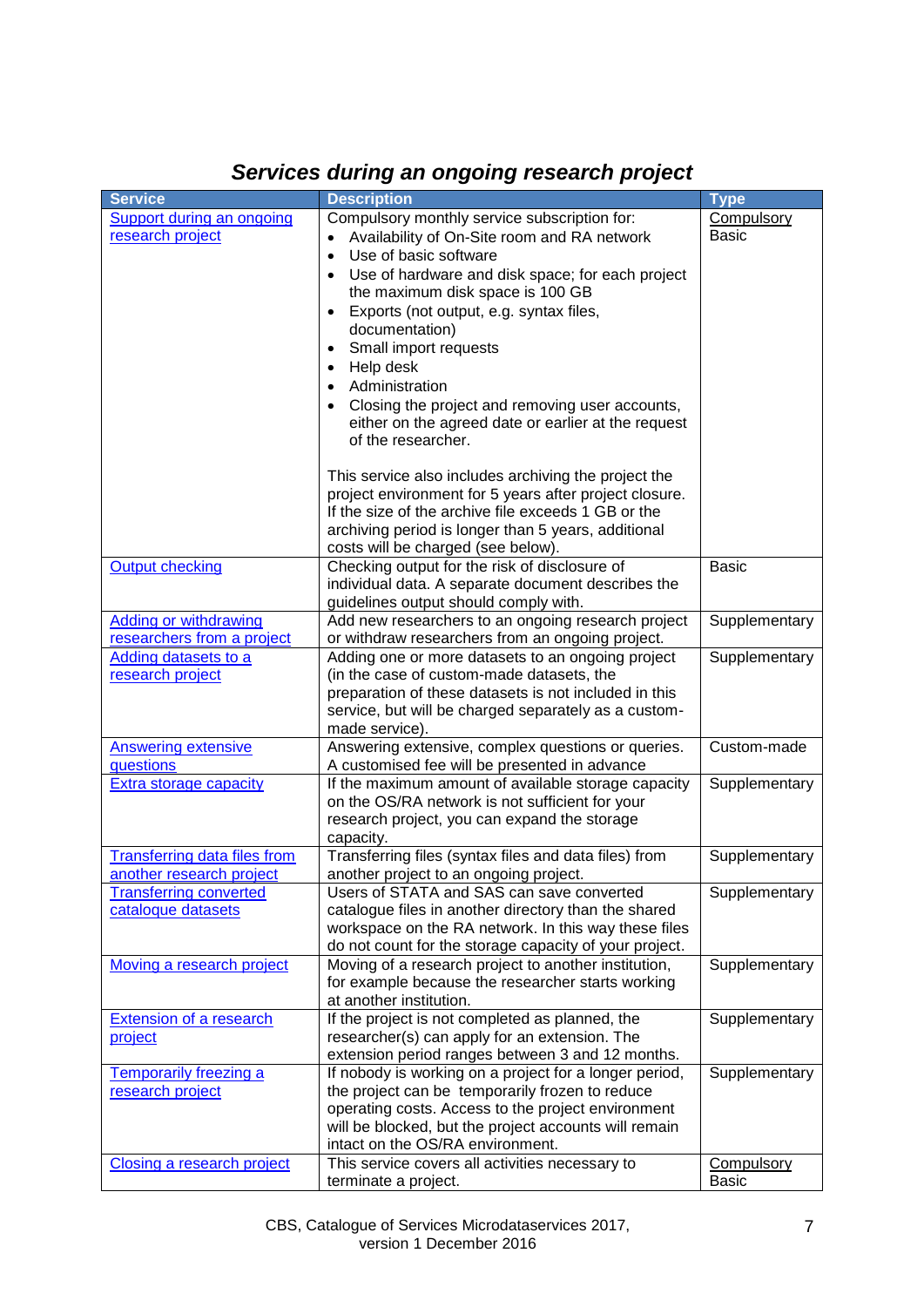#### *Services after project completion*

<span id="page-8-0"></span>

| <b>Service</b>               | <b>Description</b>                                     | <b>Type</b>   |
|------------------------------|--------------------------------------------------------|---------------|
| Saving a large project       | If the zipped version of the project archive exceeds 1 | Supplementary |
| archive                      | GB, extra costs will be charged once for each extra    |               |
|                              | GB for an archiving period of five years.              |               |
| Extension of project archive | If the default archiving period of 5 years is not      | Supplementary |
| period                       | enough, it can be extended to 10 years.                |               |
| Re-opening a closed          | You will be able to re-open an OS/RA project that      | Supplementary |
| research project             | has been closed and archived within the agreed         |               |
|                              | archiving period (default 5 years). The project        |               |
|                              | environment will be recreated on OS/RA and the         |               |
|                              | project archive file will be made available.           |               |

#### *Remote Access facility services*

<span id="page-8-1"></span>

| Service                                               | <b>Description</b>                                                                                          | <b>Type</b>         |
|-------------------------------------------------------|-------------------------------------------------------------------------------------------------------------|---------------------|
| <b>Installation Remote Access</b><br>computer         | Installation of a new Remote Access computer with<br>fingerprint reader. The fingerprint reader is provided | <b>Basic</b>        |
|                                                       | on loan and remains the property of CBS. The<br>computer is property of the institution.                    |                     |
| <b>Service contract RA-PC</b>                         | Compulsory monthly service contract when using a<br>RA-PC for:                                              | Compulsory<br>Basic |
|                                                       | Support for problems with the RA-PC.<br>Replacement of fingerprint reader, if it breaks<br>down.            |                     |
| <b>Temporarily freezing service</b><br>contract RA-PC | Temporarily freeze the service contract RA-PC.                                                              | Supplementary       |
| <b>Re-installation of RA-PC</b>                       | Re-installing the RA-PC in case of a computer crash<br>or replacement.                                      | Supplementary       |

Below you will find the tariff structure used by Microdataservices with the corresponding tariffs and an elaborate description per service. This description includes mutual expectations between researcher(s) and CBS, the throughput time of the service and special details. If any questions should arise after reading the catalogue of services, please contact Microdataservices during office hours (working days from 8:30 am to 5:00 pm) by e-mail [\(Microdata@cbs.nl\)](mailto:cvb@cbs.nl) or phone (0031(0)88-5707070).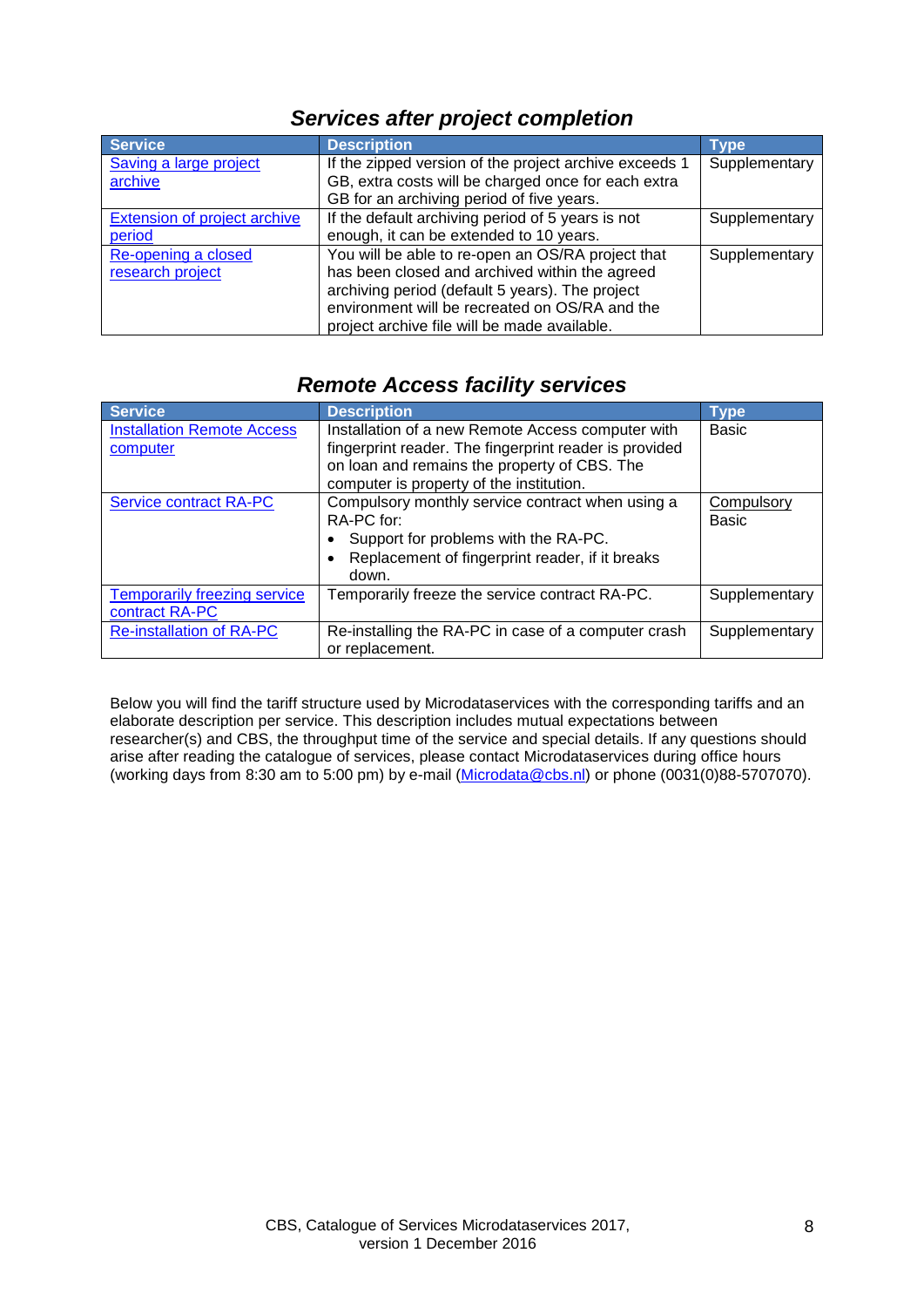## <span id="page-9-0"></span>**Tariff structure 2017**

| Services prior to the project start-up            | <b>Tariff</b>  |
|---------------------------------------------------|----------------|
| Assistance with request access to microdata       | free of charge |
| Provision of information on available datasets    | free of charge |
| Feasibility study of available data (hourly rate) | € 100          |

| Services during the project start-up                | <b>Tariff</b>  |
|-----------------------------------------------------|----------------|
| Starting up a new research project                  |                |
| - Basic starting up costs                           | € 1,600        |
| - Costs per dataset topic*                          | € 160          |
| Authorisation new researcher or onlooker            |                |
| - Authorisation new researcher                      | € 375          |
| - Call-out fee                                      | € 530          |
| - New fingerprint card in case of loss              | € 150          |
| - Drawing up a confidentiality statement            | free of charge |
| Importing your own micro-data                       |                |
| - Simple encryption                                 | € 210          |
| - Normal encryption                                 | € 650          |
| - Complex encryption                                | € 1,300        |
| Compiling custom-made dataset (hourly rate)         | € 100          |
| Use of available supplementary software (per month) |                |
| - Use of supplementary software SAS                 | € 560          |
| - Use of supplementary software Ox                  | € 50           |
| - Use of supplemantary software Gauss               | € 60           |
| - Use of supplementary software MLWin               | €40            |
| Use of supplemantary software not available         | custom         |

| Services during an ongoing research project                 | <b>Tariff</b>  |
|-------------------------------------------------------------|----------------|
| Support during an ongoing research project (per month)      |                |
| - Support costs per dataset topic*                          | € 16           |
| - Support costs per researcher                              | € 80           |
| Outputcheck (per output)                                    | € 200          |
| Adding or withdrawing researcher(s) from a research project | free of charge |
| Adding datasets to a research project                       |                |
| - Addition of a new dataset topic (per topic)               | € 160          |
| - Other addition                                            | free of charge |
| Answering extensive questions (hourly rate)                 | € 100          |
| Extra storage capacity (per 50 Gb per month)                | € 25           |
| Transferring data files from another research project       | free of charge |
| Transferring converted catalogue datasets                   | free of charge |
| Moving a research project                                   | € 500          |
| <b>Extension of a research project</b>                      | free of charge |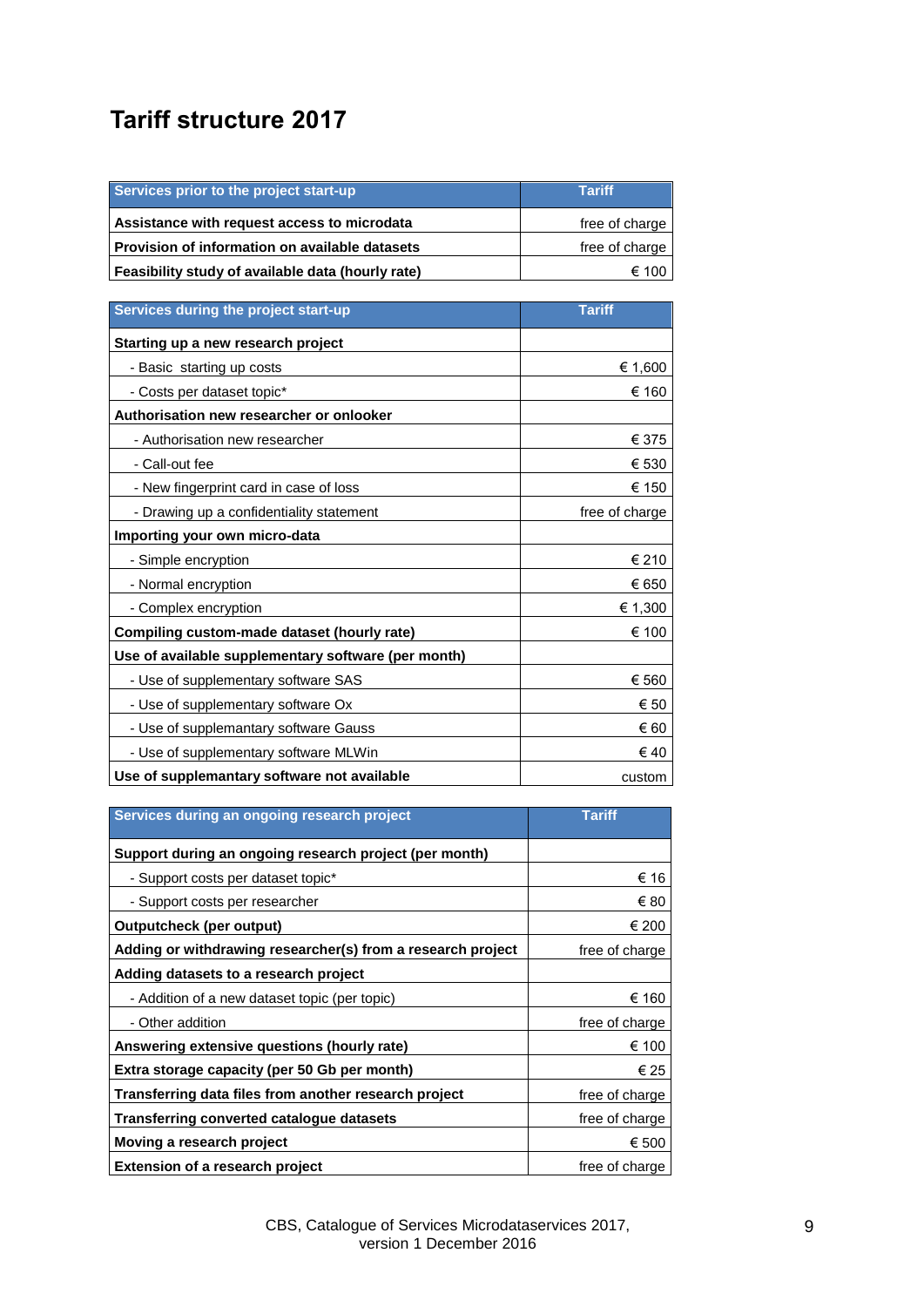| Services during an ongoing research project       | <b>Tariff</b>  |
|---------------------------------------------------|----------------|
| Temporarily freeze a research project (per month) | € 80           |
| Closing a research project                        | free of charge |

| Services after project completion             | <b>Tariff</b> |
|-----------------------------------------------|---------------|
| Saving a large project archive (per extra GB) | € 50          |
| Extension of project archive period (per GB)  | € 50          |
| Re-opening a closed research project          | € 750         |

| <b>Remote Access facility services</b>        | <b>Tariff</b> |
|-----------------------------------------------|---------------|
| <b>Installation Remote Acccess computer</b>   | € 1,500       |
| Service contract RA-PC (per month)            | € 165         |
| Temporarily freeze service contract RA-PC     | € 330         |
| <b>Re-installation Remote Access computer</b> | € 750         |

\* A dataset topic in principle corresponds to an existing dataset name, regardless of the number of volumes used. Occasionally some dataset names are merged into one dataset topic. A list of datasets and associated topics is available on **internet**.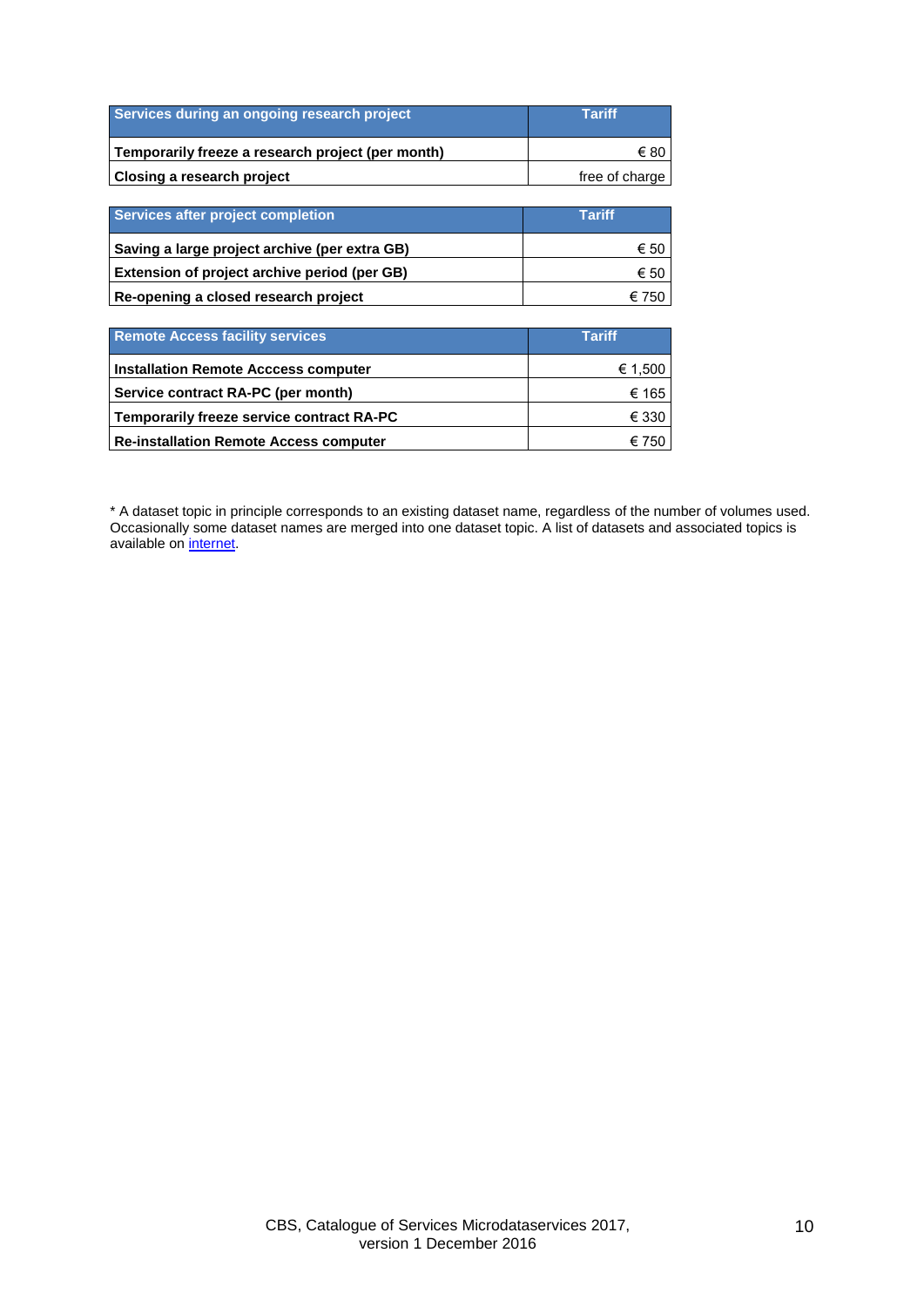### <span id="page-11-0"></span>**Elaborate description per service**

### <span id="page-11-1"></span>**Services prior to the start of a research project**

#### <span id="page-11-2"></span>*Assistance with request for access to microdata*

Service description Type of service: **Basic** If you want to have access to CBS micro-data, the organisation you work for requires authorisation by

the director general of statistics (DG). A supplementary authorisation will be required for each research project. The Centre for Policy-related Statistics (Microdataservices) can help you with your request for these authorisations.

What can you expect from us?

- The questionnaire for the application.
- General advice regarding the contents of the request.

#### What do we expect from you?

The DG expects you to provide a complete picture of your organisation, its activities and the reason why you want to use CBS micro-data.

#### Throughput time

The throughput time partly depends on the quality of the information you have provided. If the information does not raise further questions on the part of the DG, he will generally decide within 4-6 weeks for an organisation, and within 2 weeks for a research project.

#### Details and costs involved

This service is free of charge.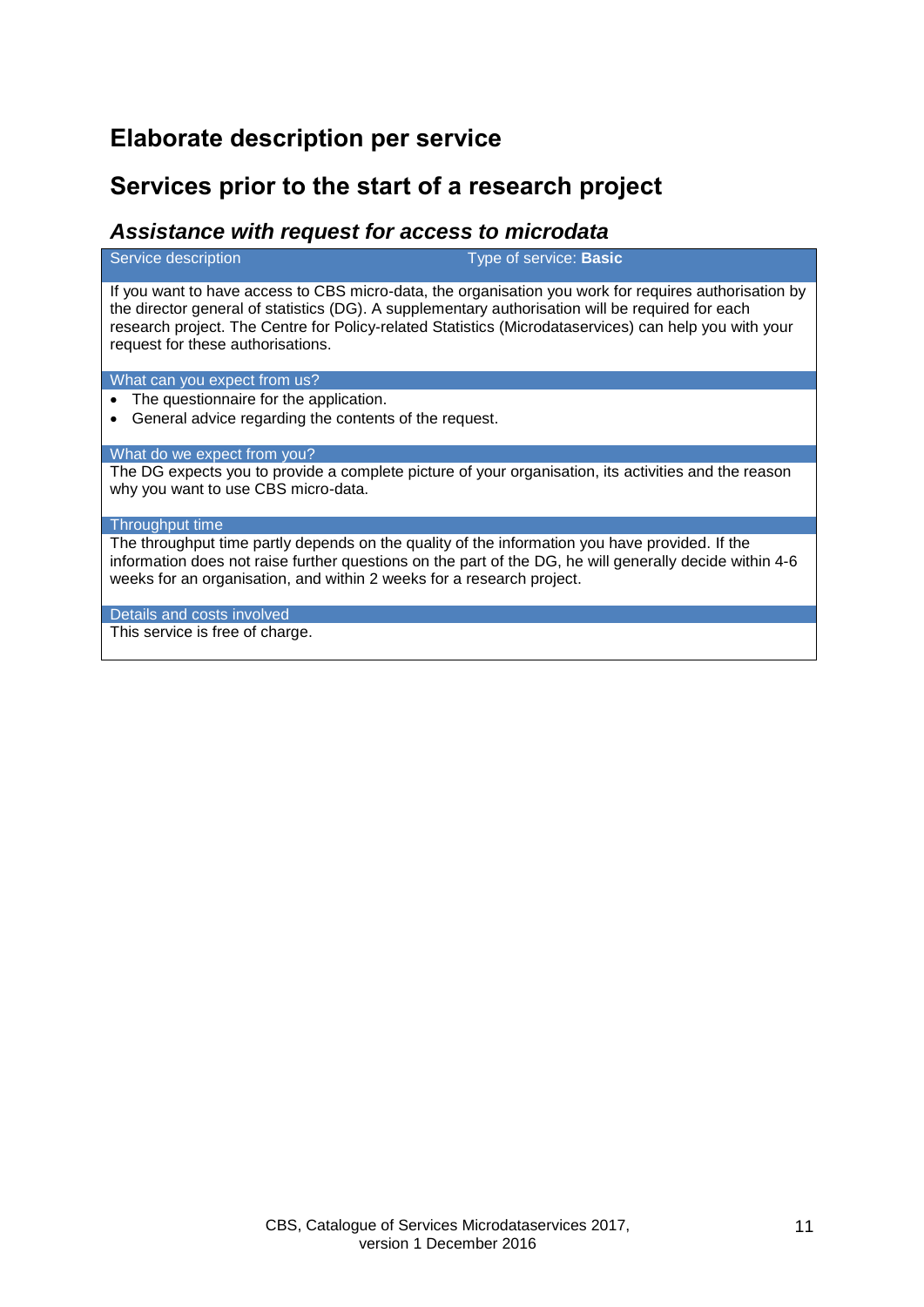### <span id="page-12-0"></span>*Providing information on available datasets*

| Service description                                                                                                                                                                                                                                                                                         | Type of service: Basic                                                                                                                                                                                                                                                                                                                                                                                                                                                                                                                                                                                                                                                                                                                                                                                                                                                                                                                                                                                                                                                                                                                                                                                                                                                                                                                                                                                                                  |
|-------------------------------------------------------------------------------------------------------------------------------------------------------------------------------------------------------------------------------------------------------------------------------------------------------------|-----------------------------------------------------------------------------------------------------------------------------------------------------------------------------------------------------------------------------------------------------------------------------------------------------------------------------------------------------------------------------------------------------------------------------------------------------------------------------------------------------------------------------------------------------------------------------------------------------------------------------------------------------------------------------------------------------------------------------------------------------------------------------------------------------------------------------------------------------------------------------------------------------------------------------------------------------------------------------------------------------------------------------------------------------------------------------------------------------------------------------------------------------------------------------------------------------------------------------------------------------------------------------------------------------------------------------------------------------------------------------------------------------------------------------------------|
| datasets they would like to use. We can supply this information.                                                                                                                                                                                                                                            | Statistics Netherlands has many datasets available to be accessed by external researchers. In the<br>early planning stage of their project, researchers often need information about the availability of                                                                                                                                                                                                                                                                                                                                                                                                                                                                                                                                                                                                                                                                                                                                                                                                                                                                                                                                                                                                                                                                                                                                                                                                                                |
| What can you expect from us?                                                                                                                                                                                                                                                                                |                                                                                                                                                                                                                                                                                                                                                                                                                                                                                                                                                                                                                                                                                                                                                                                                                                                                                                                                                                                                                                                                                                                                                                                                                                                                                                                                                                                                                                         |
| NL/menu/informatie/beleid/catalogi/default.htm ).<br>most recent period is placed on the internet.<br>of the frequency counts or pass them on to other persons.<br>less than 5 hours) and more time-consuming questions.<br>be conducted as a custom-made service. See Feasibility study of available data. | There is a catalogue available that includes all datasets (http://www.cbs.nl/nl-<br>A uniform description of each dataset is available. In this description you will find information on<br>the population and statistical variables in the dataset. The documentation report referring to the<br>Frequency counts for almost every dataset are available on request for researchers via<br>Microdata@cbs.nl. These frequency counts tell you how often each value is found in the dataset (for<br>continuous and discrete variables, only the frequency of the 5 highest and lowest values are shown).<br>This way of presenting data makes it easier to see how often a particular variable occurs or if enough<br>data about your target group can be found in the dataset. The frequency counts are less detailed if<br>the value of a variable may lead to disclosure of individual data. It is not allowed to publish the values<br>Additional research within CBS for specific data not mentioned in the catalogue.<br>If you are looking for specific data, you can inform us via Microdata@cbs.nl. We will scan our<br>database to see whether the data you require are available or can be made available.<br>Microdataservices makes a distinction between simple questions, which can be answered quickly, (in<br>The first category is free of charge. The latter category is regarded as a feasibility study and can only |
| What do we expect from you?                                                                                                                                                                                                                                                                                 |                                                                                                                                                                                                                                                                                                                                                                                                                                                                                                                                                                                                                                                                                                                                                                                                                                                                                                                                                                                                                                                                                                                                                                                                                                                                                                                                                                                                                                         |
| internet.                                                                                                                                                                                                                                                                                                   | On the basis of information available on the internet, we expect you to specify your needs. In order to<br>avoid confusion, we invite you to use the concepts and terminology found in this catalogue on the                                                                                                                                                                                                                                                                                                                                                                                                                                                                                                                                                                                                                                                                                                                                                                                                                                                                                                                                                                                                                                                                                                                                                                                                                            |
| Throughput time                                                                                                                                                                                                                                                                                             |                                                                                                                                                                                                                                                                                                                                                                                                                                                                                                                                                                                                                                                                                                                                                                                                                                                                                                                                                                                                                                                                                                                                                                                                                                                                                                                                                                                                                                         |
|                                                                                                                                                                                                                                                                                                             | We will respond within 5 working days. If it is not possible to fully answer all your questions within this<br>period, we will inform you as to how long it will take to answer all your questions properly.                                                                                                                                                                                                                                                                                                                                                                                                                                                                                                                                                                                                                                                                                                                                                                                                                                                                                                                                                                                                                                                                                                                                                                                                                            |
| Details and costs inolved                                                                                                                                                                                                                                                                                   |                                                                                                                                                                                                                                                                                                                                                                                                                                                                                                                                                                                                                                                                                                                                                                                                                                                                                                                                                                                                                                                                                                                                                                                                                                                                                                                                                                                                                                         |
| This service is free of charge.                                                                                                                                                                                                                                                                             |                                                                                                                                                                                                                                                                                                                                                                                                                                                                                                                                                                                                                                                                                                                                                                                                                                                                                                                                                                                                                                                                                                                                                                                                                                                                                                                                                                                                                                         |
|                                                                                                                                                                                                                                                                                                             |                                                                                                                                                                                                                                                                                                                                                                                                                                                                                                                                                                                                                                                                                                                                                                                                                                                                                                                                                                                                                                                                                                                                                                                                                                                                                                                                                                                                                                         |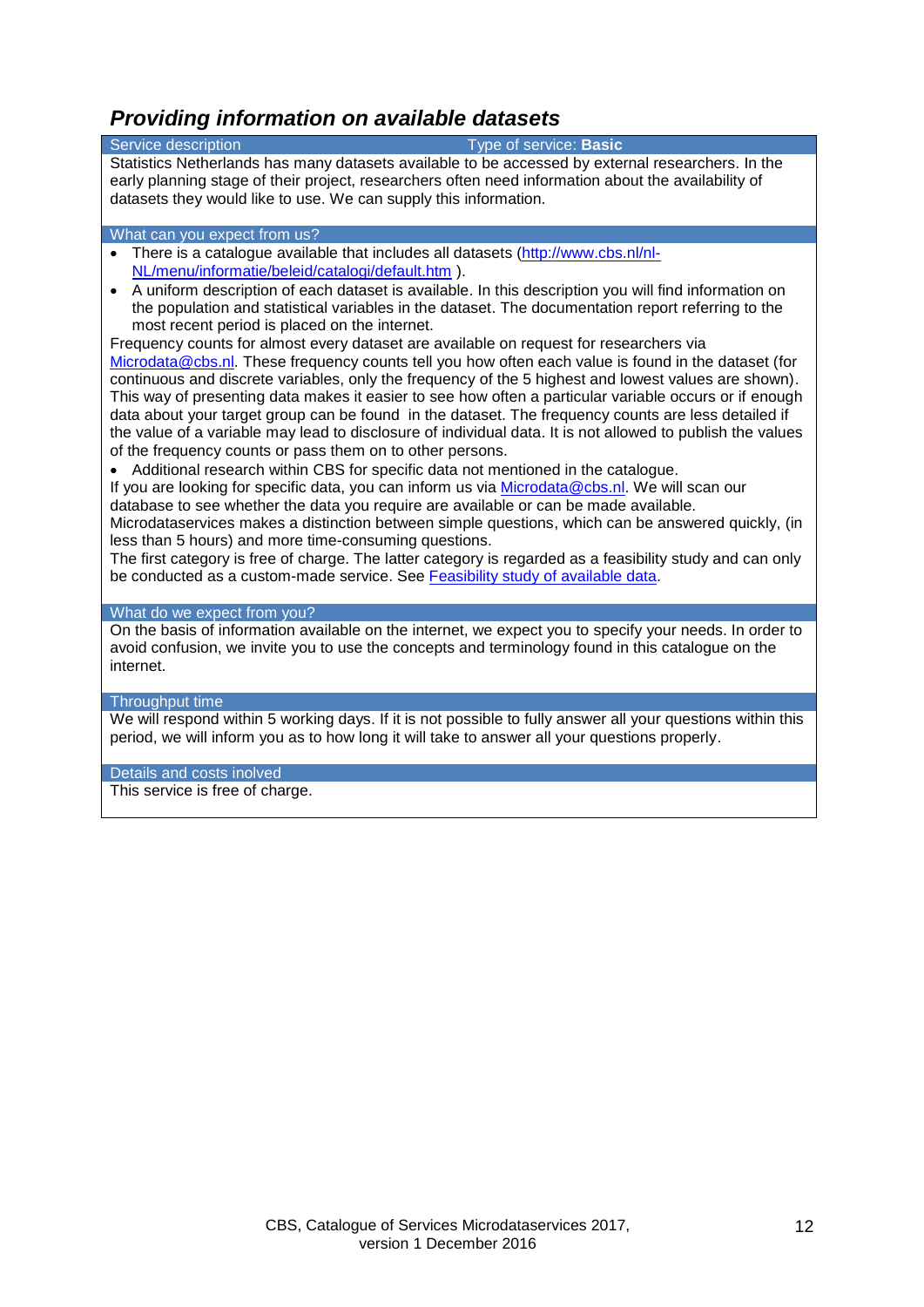#### <span id="page-13-0"></span>*Feasibility study of available data*

discuss what the next step(s) will be.

#### Service description Type of service: **Custom-made** Maybe you require specific statistical information which you cannot find in our dataset catalogue. Nevertheless, CBS might have datasets to fit your needs. If you are interested, we will start searching. If the anticipated duration of the search process exceeds 5 hours, we can start up a pilot study to evaluate the availability and quality of the data you need. A pilot study involves costs. What can you expect from us? Firstly, we must specify which data you require and what goal you what to achieve with your research project. Then we will give you an estimate of the hours needed to find out whether the information you require is available in our database. If the search for data takes more than 5 hours, costs will be involved. We will give you an estimate of the number of hours we think we will need. On the basis of the information we have gathered, we will contact the various departments within CBS which can provide relevant datasets. If relevant datasets are found, we will verify the quality and the time required to make them fit for external use (e.g. convert file formats, complete incomplete metadata, etc.). Subsequently, we will discuss with you to what extent the datasets we suggest cover your needs. If this is indeed the case, we will give you an estimate of the costs to make the datasets available. What can Statistics Netherlands expect form you? We expect you to provide an accurate description of the data you are looking for and the purpose of your research project. It is our experience that information on the purpose of your study is often more important for us than a specification of the datasets you need Throughput time We will contact you within 5 working days after we have received your request to discuss what the next step(s) will be. Details and costs involved If we expect the search for the availability and quality of the desired data will take less than 5 hours, this is included in the basic service of ['Providing information on available datasets'.](#page-12-0) If the expectation is that the search will take more than 5 hours, then this is a one-off service. The fee for this service is based on the number of hours required at the standard hourly rate. You will be invoiced on the basis

of the actual costs. If the costs are likely to exceed the estimate, we will contact you promptly to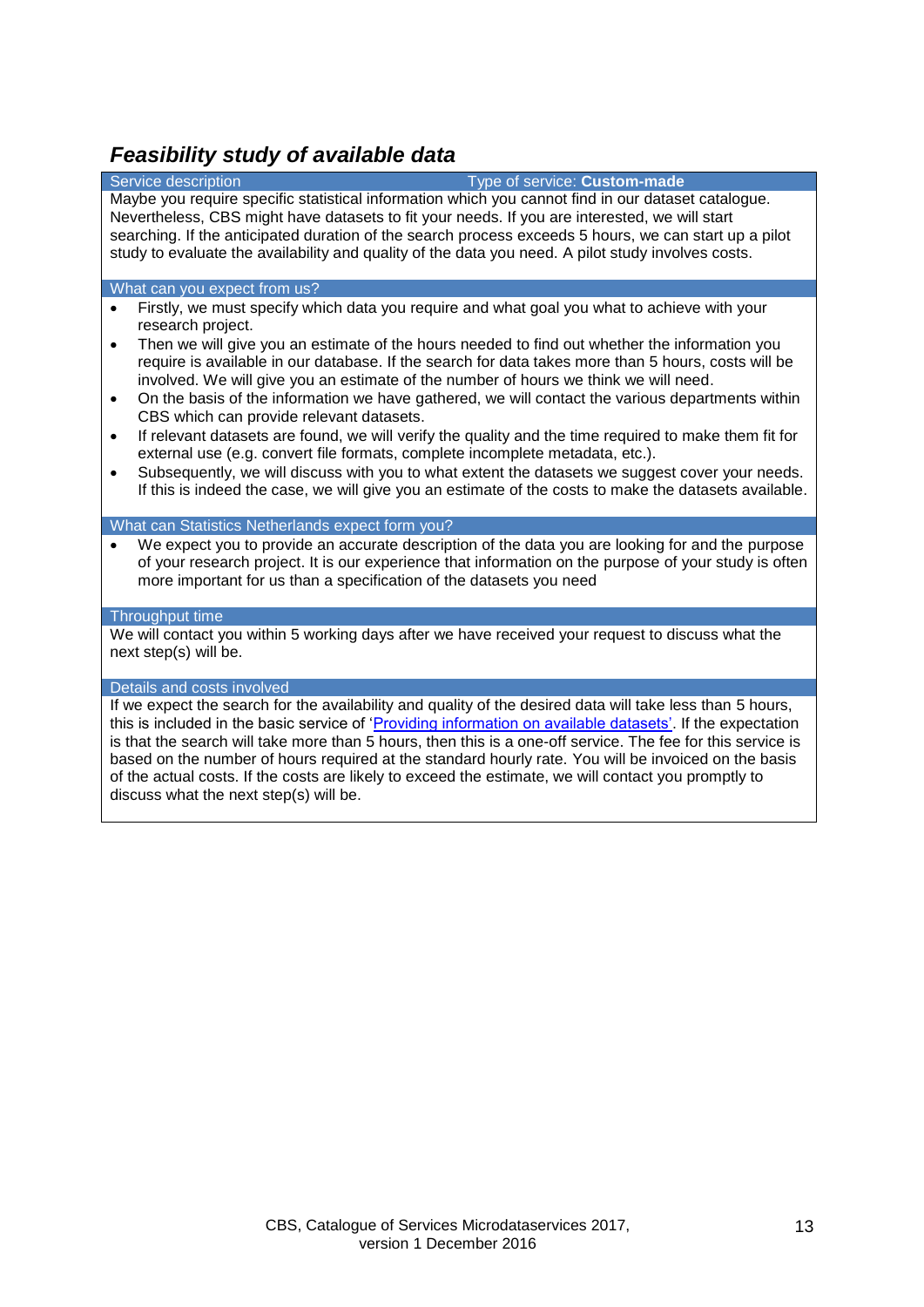### <span id="page-14-0"></span>**Services during the project start-up**

### <span id="page-14-1"></span>*Starting up a new research project*

| Service description:                                                                                                                                                                                                                                                                                                                                                                                                                                                                                                                                                                                                                                                                                                                                                                                                                                                                                                                                                                                                                                                                                                                                                                                                                                                                                                                                                                                                                                                                                                                                                                                                                                                                                                                                                                                                                                                                                                                                                                                                                         | Type of service: Basic - Compulsory |
|----------------------------------------------------------------------------------------------------------------------------------------------------------------------------------------------------------------------------------------------------------------------------------------------------------------------------------------------------------------------------------------------------------------------------------------------------------------------------------------------------------------------------------------------------------------------------------------------------------------------------------------------------------------------------------------------------------------------------------------------------------------------------------------------------------------------------------------------------------------------------------------------------------------------------------------------------------------------------------------------------------------------------------------------------------------------------------------------------------------------------------------------------------------------------------------------------------------------------------------------------------------------------------------------------------------------------------------------------------------------------------------------------------------------------------------------------------------------------------------------------------------------------------------------------------------------------------------------------------------------------------------------------------------------------------------------------------------------------------------------------------------------------------------------------------------------------------------------------------------------------------------------------------------------------------------------------------------------------------------------------------------------------------------------|-------------------------------------|
| Before starting up a new research project in the On-Site/Remote Access environment, some matters<br>have to be taken care of.                                                                                                                                                                                                                                                                                                                                                                                                                                                                                                                                                                                                                                                                                                                                                                                                                                                                                                                                                                                                                                                                                                                                                                                                                                                                                                                                                                                                                                                                                                                                                                                                                                                                                                                                                                                                                                                                                                                |                                     |
| What can you expect from us?                                                                                                                                                                                                                                                                                                                                                                                                                                                                                                                                                                                                                                                                                                                                                                                                                                                                                                                                                                                                                                                                                                                                                                                                                                                                                                                                                                                                                                                                                                                                                                                                                                                                                                                                                                                                                                                                                                                                                                                                                 |                                     |
| Firstly, an intake interview will be held during which we will discuss issues like:<br>What is the purpose of the research project?<br>$\circ$<br>Which datasets do you need?<br>$\circ$<br>Do you bring in your own datasets?<br>$\circ$<br>What are the do's and don'ts regarding CBS files in relation to your project? Usually we<br>$\circ$<br>will invite statistical experts to take part in the interview. Our advice will be restricted to the<br>use of the datasets. Set-up and execution of the research project are entirely your<br>responsibility.<br>Which alternatives can we offer?<br>$\circ$<br>Which persons will participate in the project?<br>$\circ$<br>Will you use On-Site or Remote Access?<br>$\circ$<br>Is the availability of certain software packages essential for the execution of the project? If<br>$\circ$<br>so, which software packages are we talking about?<br>Initially, the duration of a research project is 1 year at the most.<br>On the basis of the agreements made during the intake interview, we will draw up an offer. If you<br>$\bullet$<br>agree, we will draw up a contract. The contract will bear the signatures of both parties.<br>If you wish, we can make prepare custom-made datasets. Costs and throughput time will be laid<br>$\bullet$<br>down in a separate offer. See the service Compiling custom-made dataset.<br>We will create a project environment for your research project in the On-Site/Remote Access<br>$\bullet$<br>environment:<br>Each researcher participating in your project will receive a personal user account.<br>$\circ$<br>Researchers will receive access to the datasets as laid down in the contract.<br>$\circ$<br>We will create a project folder where all your researchers can work and store<br>$\circ$<br>information/files/results.<br>Extra software packages we have agreed on will be prepared for you. See the services<br>$\circ$<br>Use of available supplementary software and Use of supplementary software not<br>available. |                                     |
| What do we expect from you?                                                                                                                                                                                                                                                                                                                                                                                                                                                                                                                                                                                                                                                                                                                                                                                                                                                                                                                                                                                                                                                                                                                                                                                                                                                                                                                                                                                                                                                                                                                                                                                                                                                                                                                                                                                                                                                                                                                                                                                                                  |                                     |
| We expect you to contact us in time, if you want to start up a new research project. The<br>$\bullet$<br>preparatory work with the Microdataservices will usually take up several weeks. The requests of<br>our clients are attended to in order of receipt.<br>We expect you to provide an accurate description of your research project. We have a statutory<br>obligation to make available only those datasets needed to conduct the research project and no<br>more. We expect you to outline your project in advance, including a brief project description and a<br>list of the datasets you require. This will be helpful, because we want to make sure the right<br>experts will be present during the intake interview.<br>Prior to the intake meeting, we expect you to read the documentation reports of the datasets you<br>$\bullet$<br>require very carefully.<br>We expect you to provide all the information we require in time. After the intake, we will send you<br>$\bullet$<br>a standard form for completion to make sure nothing is overlooked.<br>We expect you to return the signed contract in time. Access to your project environment and<br>$\bullet$<br>datasets will be barred until we have received the signed contract. The starting date mentioned in<br>the contract is binding and is also the date the support subscription takes effect.<br>If you want special references, etc. to be included on the invoice for your financial administration,<br>please tell us at the start of the project.                                                                                                                                                                                                                                                                                                                                                                                                                                                                                                     |                                     |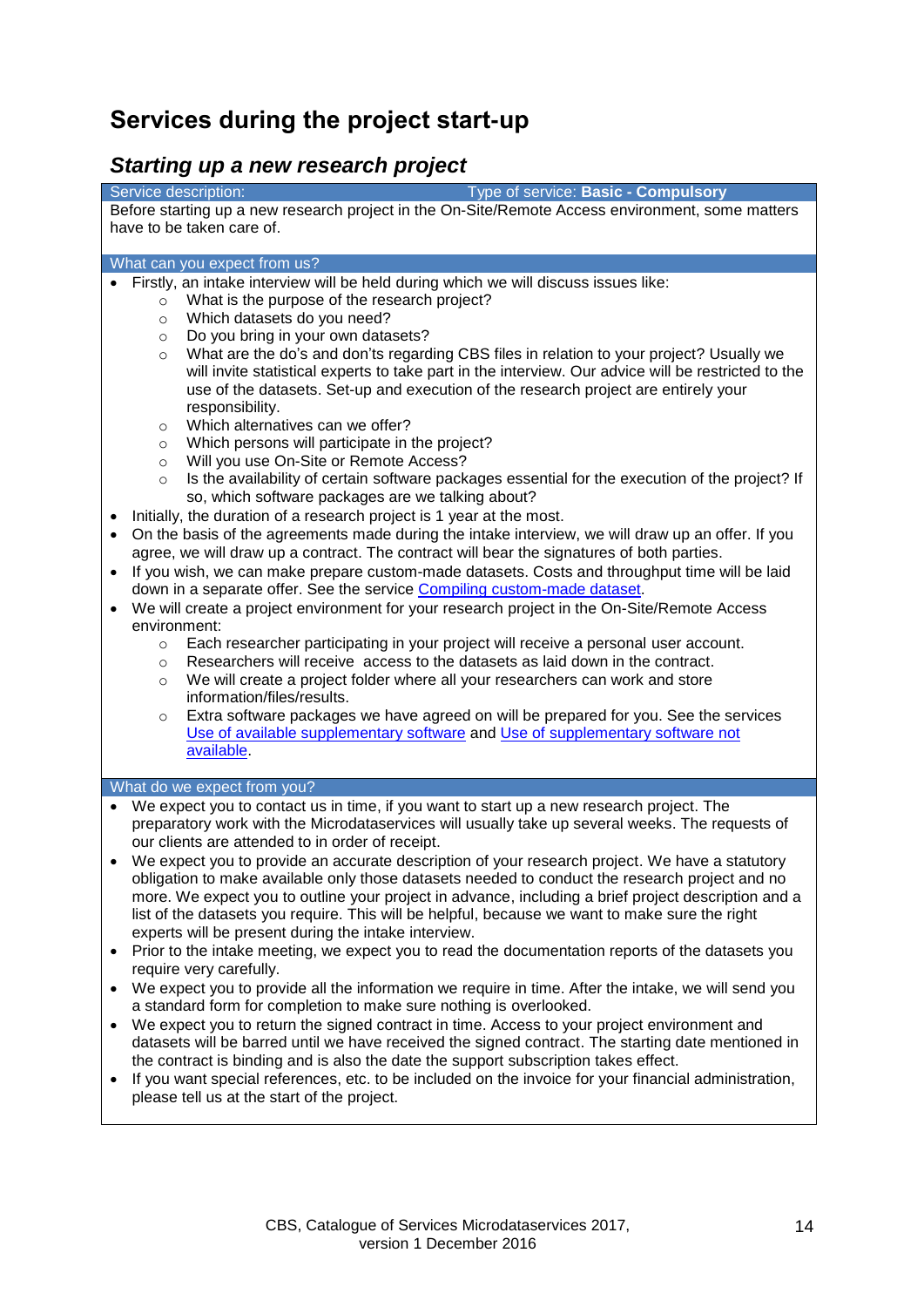Throughput time

Within 5 working days after receiving your request to start up a new research project, we will contact you to make further agreements.

Within 5 working days after it is clear which datasets and services will be used, we will send you an offer.

Within 10 working days after you have accepted the offer, we will send you the contract and expect you to sign and return it. The starting date of the research project always falls on the first day of a month. This is also the date you will find in the contract. If you prefer to start sooner, the first day of the month concerned is taken to be the starting date.

The throughput time for custom-made services will vary in each individual case.

Details and costs involved

You will be charged once-only for this service: a basic sum plus a variable sum depending on the number of required dataset topics.

<span id="page-15-0"></span>If a research project is cancelled after the offer has been accepted, you will still be liable for all costs incurred up to that point in time.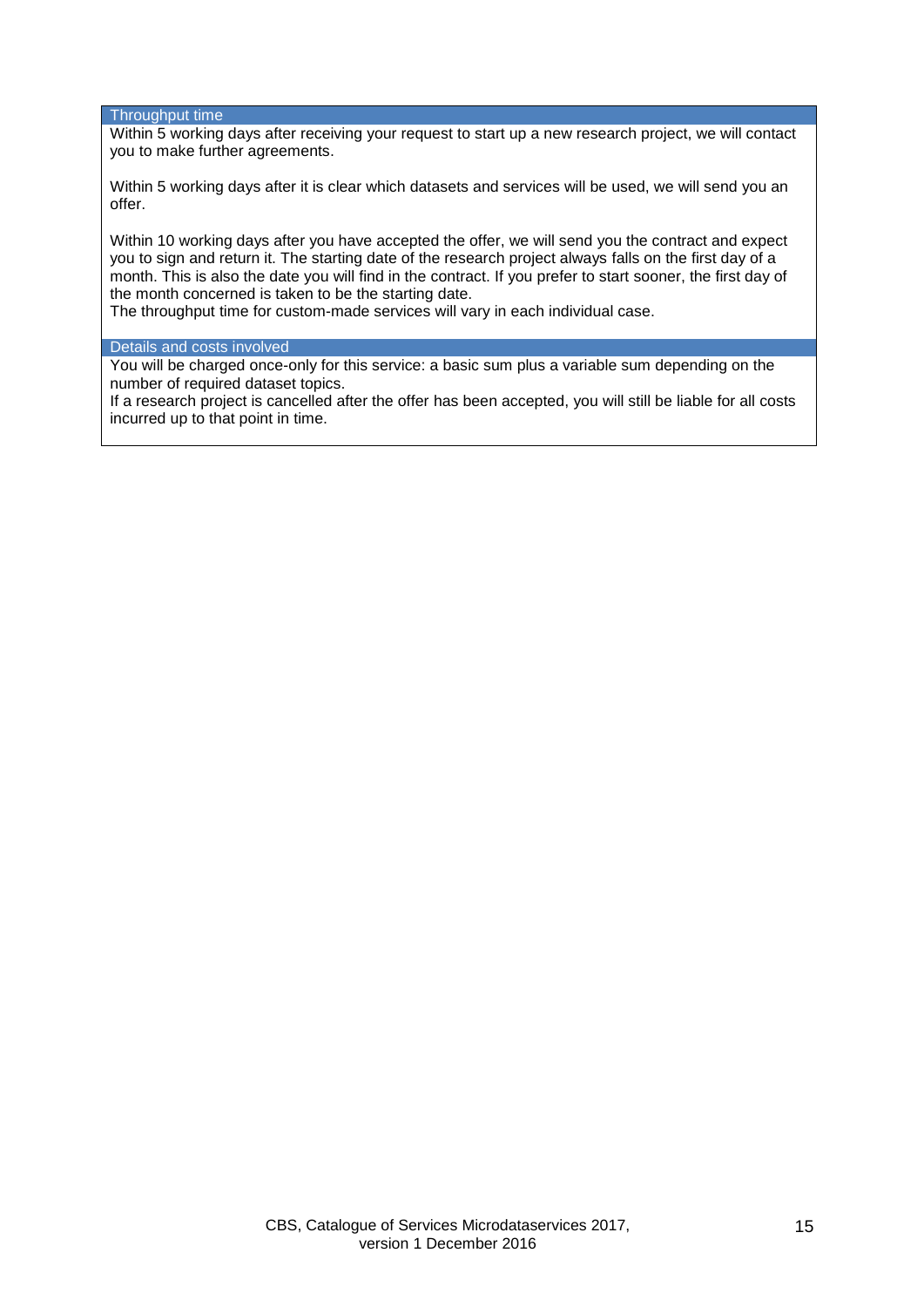#### <span id="page-16-0"></span>*Authorisation new researcher*

#### Service description Type of service: **Basic - Compulsory**

If a researcher uses the On-Site and Remote Access environment for the first time, registration is compulsory. He/she must also be instructed how to operate within the OS/RA environment.

#### What can you expect from us?

- We will draw up a confidentiality statement for new researchers on the basis of the data they have supplied. The confidentiality statement must be signed by the researcher and his/her employer. The researcher will gain access to the environment once we have received the signed confidentiality statement.
- We will give the researcher a personal introduction about how the OS/RA environment operates and about the relevant methods and procedures.
- If the researcher starts working in the RA environment, a fingerprint card is made. This is a one-off action; researchers can use the card for all their future research projects.
- The validity of the fingerprint card will expire, if the researcher has not accessed the OS/RA environment for a period exceeding 60 months. New registration will be necessary at the moment the researcher decides to start working in the OS/RA environment and they will be charged for the service costs.

#### What do we expect from you?

- We expect you to provide all the data we need for the confidentiality statement and to return the signed statement to Microdataservices, because otherwise you cannot actually start up your project.
- We expect the researcher to visit CBS to have their fingerprint taken. It is also possible to have the fingerprint taken at your workplace. In that case, an extra call-out fee is due.
- The researcher must inform us promptly, if he/she starts working for another employer. The confidentiality statement will no longer be valid and a new statement must be drawn up, if the researcher wants to continue working in the OS/RA environment. You must provide the relevant new data and we will send you a new statement to be signed by you and your new employer. If you return the new statement as soon as possible, the researcher will retain access to the OS/RA facility. However, you must realise that you can only continue working on your project, if your new employer has CCS authorisation. (see: [\(Assistance with request](#page-11-2) for access to microdata).

#### Throughput time

If we have received all the data we require, we will ask you to make an appointment for introduction/registration of the fingerprint.

If the appointment takes place at your office, the throughput time may be longer, but will not exceed 10 working days. An extra call-out fee is due.

#### Details and costs involved

This is a one-off service. If you lose your fingerprint card, we will charge you for a new card. If the appointment for introduction/enrollment is planned at your office, we will charge a call-out fee. Renewal of the confidentiality statement with your new employer is free of charge.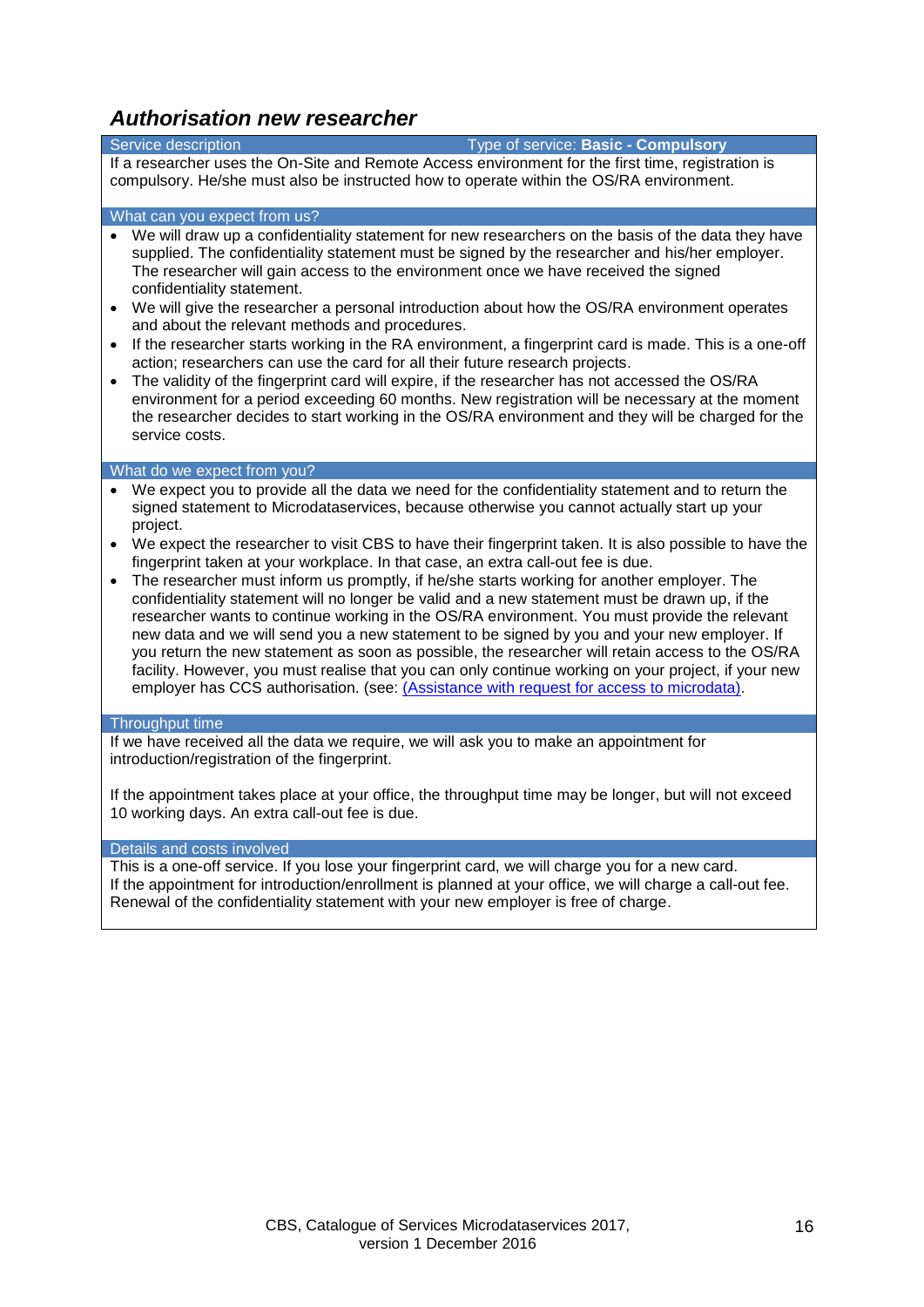#### <span id="page-17-0"></span>*Authorisation onlooker*

#### Service description Type of service: **Supplementary** It is possible to include a supervisor/senior researcher in your research project. This person is not going to work in the OS/RA environment independently, but will be able to watch what other authorised OS/RA users involved in the project do. As the OS/RA environment includes sensitive information, registration of the onlooker's identity is imperative. What can you expect from us? The request for authorisation of an onlooker can only be submitted by the project leader or one of the researchers on the project. On the basis of the data supplied by you, we will draw up a confidentiality statement for the onlooker. The onlooker and their employer will subsequently have to sign the confidentiality statement. What do we expect from you? We expect you to provide all the information we need to draw up the confidentiality statement and subsequently sign and return the statement. We expect you to inform us promptly, if the onlooker starts working for another employer. The confidentiality statement will no longer be valid and a new statement must be drawn up, if the onlooker wants to retain his/her rights. You provide the relevant new data and we send you a new statement to be signed by you and your employer. If you return the new, signed statement within a fortnight, the onlooker will retain his/her rights in the OS/RA environment. Please, realise that the onlooker can continue only if the new employer also has CCS authorisation. The onlooker is not allowed to watch as long as we have not received the signed confidentiality statement. Persons who are involved in the research project, but are not active on OS/RA and only read output once it is released do not have to be reported to Microdataservices. Throughput time Within 2 working days after we have received all the information we need, we will send you the confidentiality statement and expect you to return the signed document as soon as possible.

Details and costs involved

This service is free of charge.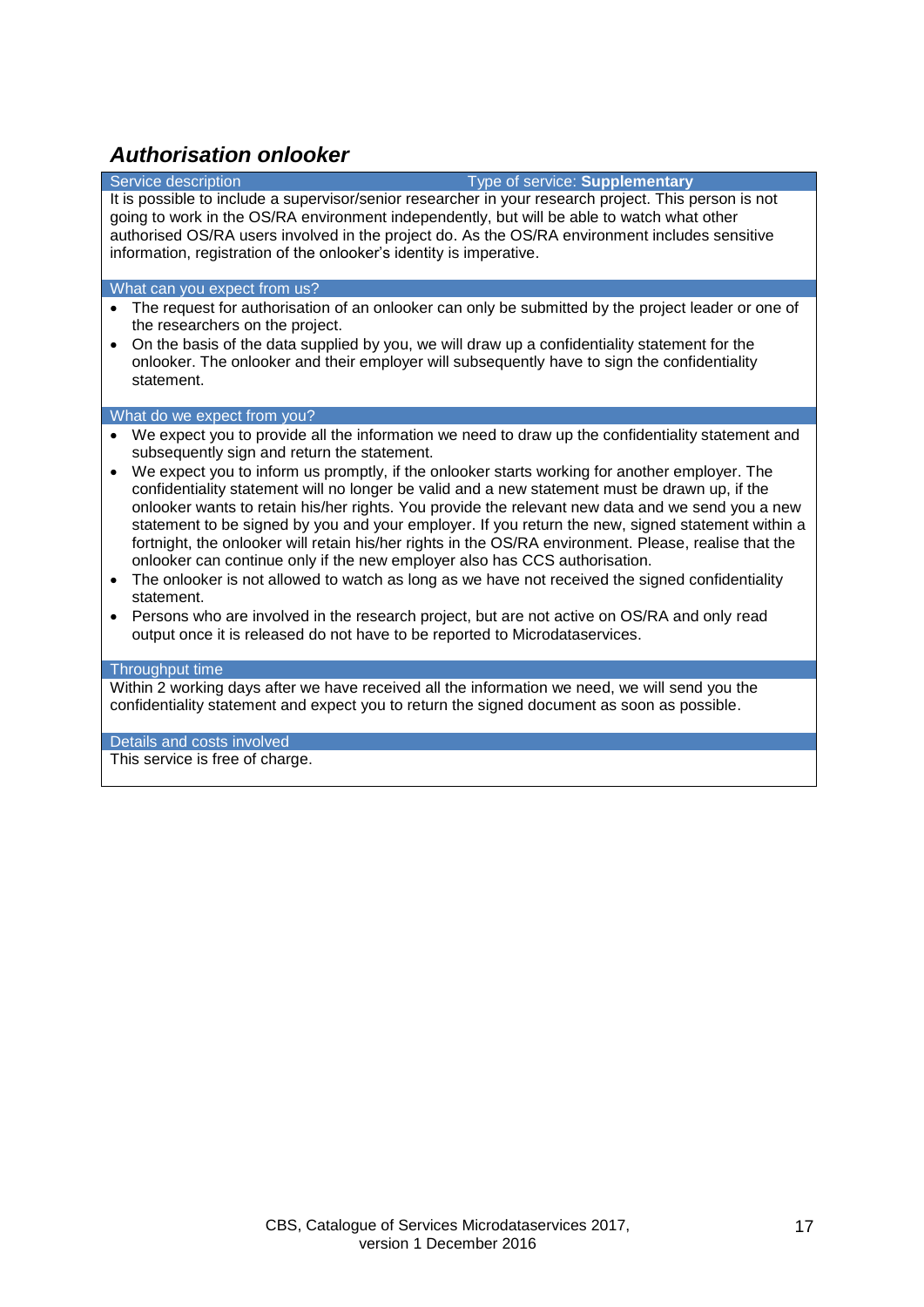### <span id="page-18-0"></span>*Importing your own microdata*

| Service description                                                                         | Type of service: Supplementary                                                                                                                                                                                                                                                                                                                                                                                                                                                                                                                                                                                                                                                                                                                                                                                                                                                                                                                                                                |
|---------------------------------------------------------------------------------------------|-----------------------------------------------------------------------------------------------------------------------------------------------------------------------------------------------------------------------------------------------------------------------------------------------------------------------------------------------------------------------------------------------------------------------------------------------------------------------------------------------------------------------------------------------------------------------------------------------------------------------------------------------------------------------------------------------------------------------------------------------------------------------------------------------------------------------------------------------------------------------------------------------------------------------------------------------------------------------------------------------|
| in combination with other datasets made available by CBS.                                   | In consultation with us, you can let us import your own set of data on individual<br>companies/institutions/persons in your project environment on OS/RA. This dataset can be analysed                                                                                                                                                                                                                                                                                                                                                                                                                                                                                                                                                                                                                                                                                                                                                                                                        |
| What can you expect from us?                                                                |                                                                                                                                                                                                                                                                                                                                                                                                                                                                                                                                                                                                                                                                                                                                                                                                                                                                                                                                                                                               |
| $\bullet$<br>$\bullet$<br>project.<br>$\bullet$                                             | Directly identifiable variables are deleted from the imported dataset (e.g. name, address,<br>municipality of residence, Chamber of Commerce number, etc.).<br>These variables are replaced by a meaningless (but unique) key also found in the CBS datasets.<br>This procedure enables you to link your dataset to CBS datasets in a later stage of your research<br>Your own identifiers (record number, participant number) are encrypted to prevent identification.                                                                                                                                                                                                                                                                                                                                                                                                                                                                                                                       |
| What do we expect from you?                                                                 |                                                                                                                                                                                                                                                                                                                                                                                                                                                                                                                                                                                                                                                                                                                                                                                                                                                                                                                                                                                               |
| $\bullet$<br>$\bullet$<br>guaranteed.<br>$\bullet$<br>disclosure.<br>$\bullet$<br>$\bullet$ | The data must be obtained legally and the provision to CBS should also be legal.<br>The data can only be imported via our secured upload facility. On our website<br>www.cbs.nl/microdata, you will find instructions in a separate document on how to use this upload<br>facility. Datasets must not be sent by e-mail, because in that case confidentiality is not sufficiently<br>We expect you to provide an accurate description of the content of the file and all variables in it.<br>This is necessary to decide which variables must be deleted because their presence can result in<br>We advise you to label the variables properly as soon as the dataset is imported. It is obligatory to<br>include these labels in the output which is partly based on your own dataset. Without these labels,<br>we cannot check the output and consequently the output cannot be released.<br>Add the project number provided by the account manager to the dataset that you want to upload. |
| Throughput time                                                                             |                                                                                                                                                                                                                                                                                                                                                                                                                                                                                                                                                                                                                                                                                                                                                                                                                                                                                                                                                                                               |
|                                                                                             | No longer than 2 weeks after receipt of the dataset, you will be able to use it.                                                                                                                                                                                                                                                                                                                                                                                                                                                                                                                                                                                                                                                                                                                                                                                                                                                                                                              |
| Details and costs involved                                                                  |                                                                                                                                                                                                                                                                                                                                                                                                                                                                                                                                                                                                                                                                                                                                                                                                                                                                                                                                                                                               |
|                                                                                             | For each dataset, a fixed amount is charged once for this service. A distintion is made between simple<br>encryption (Chamber of Commerce number or your own record ID), , normal encryption (social                                                                                                                                                                                                                                                                                                                                                                                                                                                                                                                                                                                                                                                                                                                                                                                          |

encryption (Chamber of Commerce number or your own record ID), , normal encryption (social security number (or A number) or identifiable data like gender, date of birth and postcode) and complex encryption (e.g. incorrect combinations of data of birth, postcode, etc. or (often difficult) linking on names of persons or companies).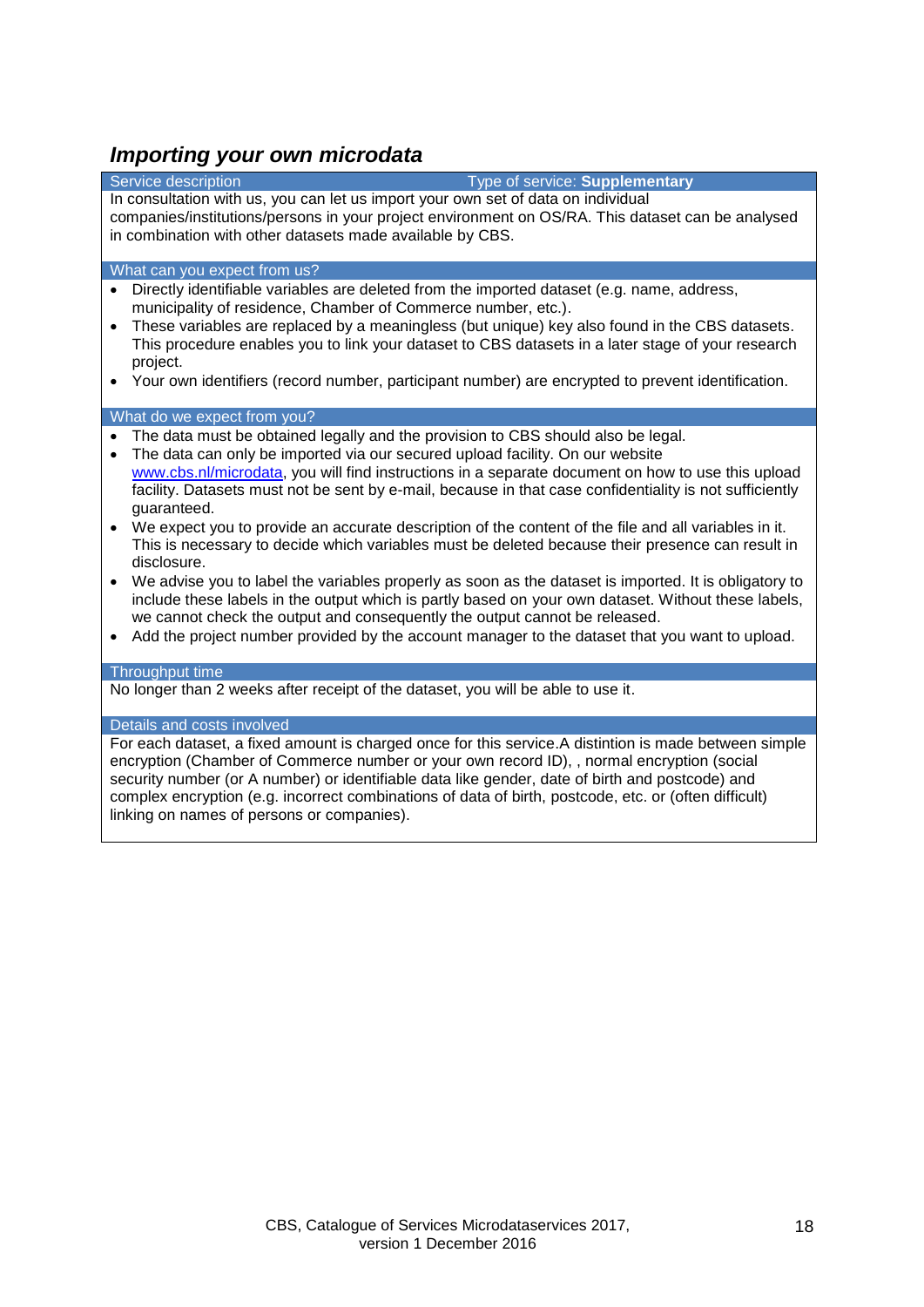#### <span id="page-19-0"></span>*Compiling custom-made dataset*

#### Service description Type of service: **Custom-made**

Apart from the datasets available in the catalogue of OS/RA, custom-made datasets can be compiled on the basis of one or more CBS datasets.

#### What can you expect from us?

- It is important for us to we have a clear understanding of which datasets you are looking for (which variables and which population). We will also discuss the options regarding the linking of datasets with you beforehand.
- Subsequently, we will give you an estimate of the number of hours we think will be needed. Included you will find a detailed description of the dataset, delivery period and a cost estimate based on the number of hours we think we will need. You will be invoiced on the basis of the actual costs. If the costs are likely to exceed the estimate, we will contact you promptly to discuss what the next step(s) will be.
- If unforeseen choices have to be made, we will inform you and discuss the options with you.
- Once we have started to compile the dataset, we will not be able to comply with your additional wishes straightaway. If your wishes affect the dataset we have compiled for you to such an extent that certain parts will have to be redone, we will make a new offer which may be different from the initial offer with respect to throughput time and costs.

#### What do we expect from you?

 We expect you to provide an accurate description of the data you are looking for and the purpose of your research project. It is our experience that information on the purpose of your study is often more important for us than a specification of the data you need.

#### Throughput time

Depends on the type of request. The throughput time is specified in the offer.

#### Details and costs involved

One-off service. The fee for this service is based on the number of hours required at the standard hourly rate.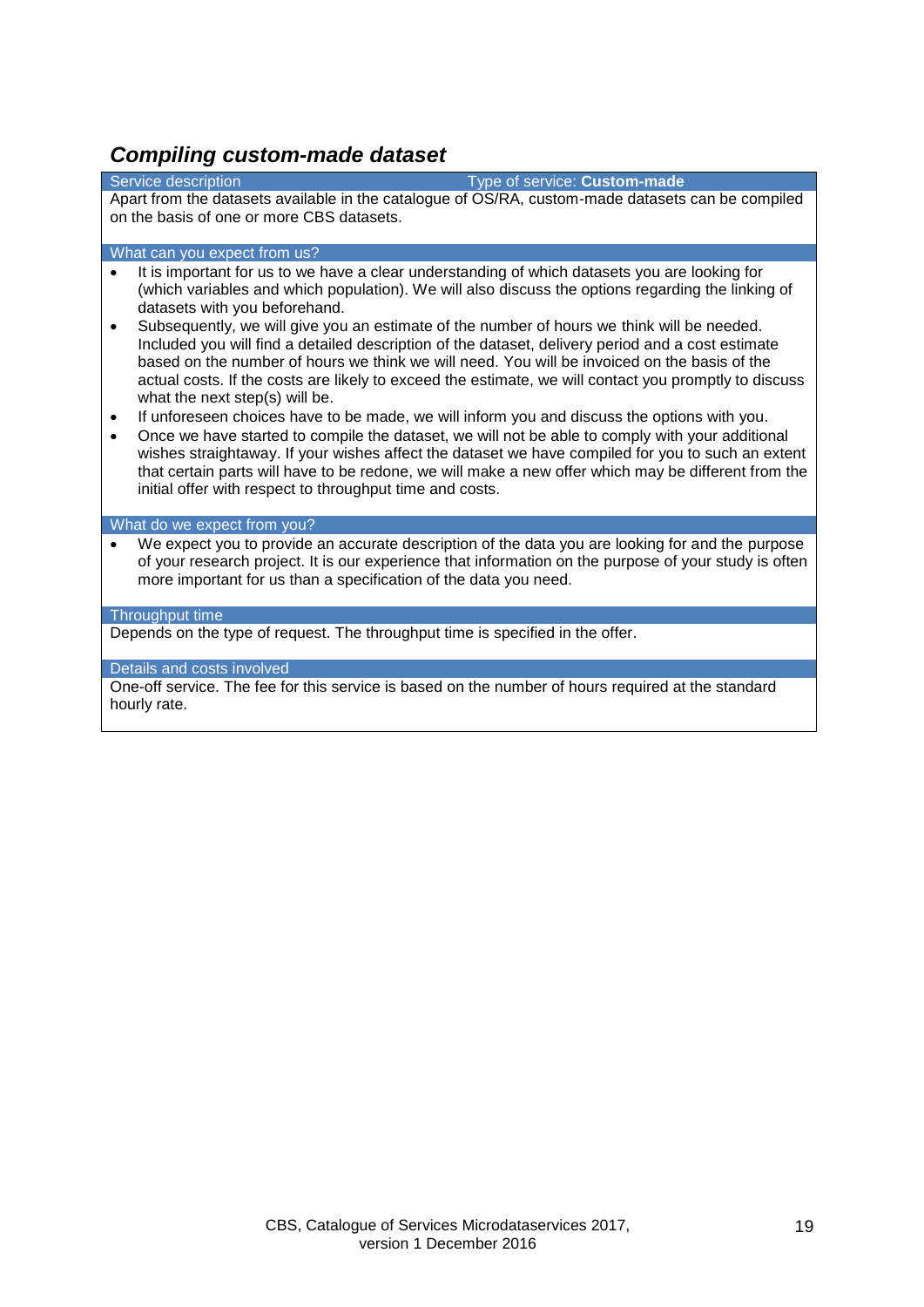### <span id="page-20-0"></span>*Use of available supplementary software*

| Service description                                                                                                                                                                                                                                                                                                                                                                                          | Type of service: Supplementary                                                                                                                                                                                                                                                                              |
|--------------------------------------------------------------------------------------------------------------------------------------------------------------------------------------------------------------------------------------------------------------------------------------------------------------------------------------------------------------------------------------------------------------|-------------------------------------------------------------------------------------------------------------------------------------------------------------------------------------------------------------------------------------------------------------------------------------------------------------|
| Save standard software packages available for all OS/RA users (see: Outlines On-Site and Remote<br>Access for more information), a number of supplementary software packages are available at extra<br>costs.                                                                                                                                                                                                |                                                                                                                                                                                                                                                                                                             |
| What can you expect from us?                                                                                                                                                                                                                                                                                                                                                                                 |                                                                                                                                                                                                                                                                                                             |
| The following software packages are available:<br>Gauss<br>$\circ$<br><b>MLWin</b><br>$\Omega$<br>o Ox GiveWin<br><b>SAS Base</b><br>$\cap$                                                                                                                                                                                                                                                                  |                                                                                                                                                                                                                                                                                                             |
| The software package is made available immediately after we have received your request and<br>cover the period from the 1st of the month the request is submitted until the end of the project.<br>month).<br>We will make sure that enough licences are available, in view of the estimated number of<br>$\bullet$<br>time. In that case, we ask you to try and start up the package again at a later time. | will be available for the time your research project is running. The fee you will be charged for will<br>Access to the SAS software package can be provided for a shorter period of time (per calendar<br>concurrent users, but occasionally, all licences may be used simultaneously for a short period of |
| What do we expect from you?                                                                                                                                                                                                                                                                                                                                                                                  |                                                                                                                                                                                                                                                                                                             |
| In your request, you should clearly indicate the software package(s) you want to use and the<br>project number. Please, e-mail your request to Microdata@cbs.nl.                                                                                                                                                                                                                                             |                                                                                                                                                                                                                                                                                                             |
| Throughput time                                                                                                                                                                                                                                                                                                                                                                                              |                                                                                                                                                                                                                                                                                                             |
| 3 working days at the most after receipt of your request and agreement for the fee the software<br>package will be available.                                                                                                                                                                                                                                                                                |                                                                                                                                                                                                                                                                                                             |
| Details and costs involved                                                                                                                                                                                                                                                                                                                                                                                   |                                                                                                                                                                                                                                                                                                             |

For this service, a fee will be charged on a monthly basis per research project.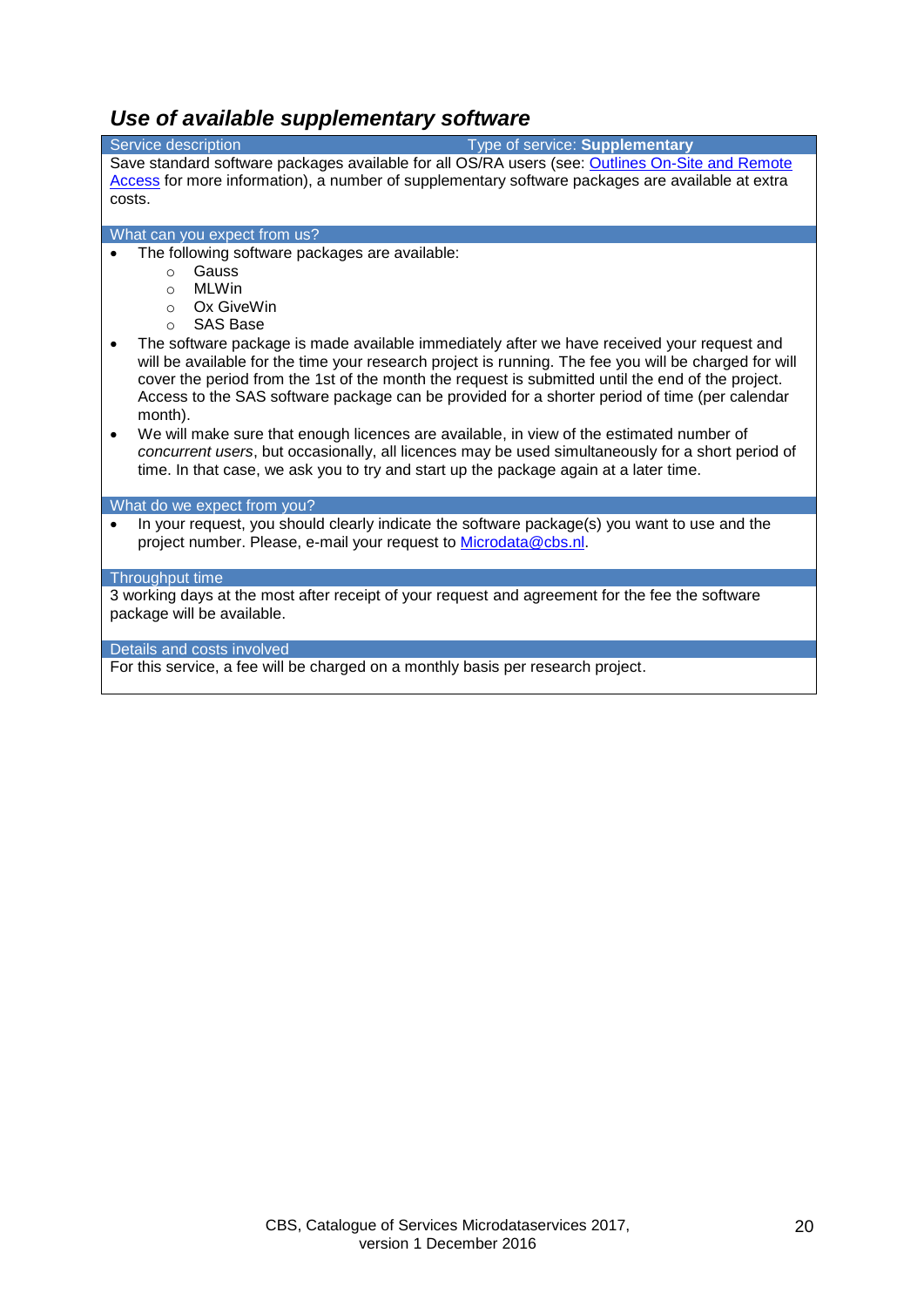### <span id="page-21-0"></span>*Use of supplementary software not available*

| Type of service: Custom-made<br>Service description                                                                                                                                                                                                                                                                                                                                                                                                                                                                                                                                                                                                                             |
|---------------------------------------------------------------------------------------------------------------------------------------------------------------------------------------------------------------------------------------------------------------------------------------------------------------------------------------------------------------------------------------------------------------------------------------------------------------------------------------------------------------------------------------------------------------------------------------------------------------------------------------------------------------------------------|
| Various software packages are available within the OS/RA environment (some are standard<br>packages), other packages are available as an additional service for all customers). If you require<br>specific software not available in the OS/RA environment, Microdataservices will provide information<br>regarding possibilities and costs involved.                                                                                                                                                                                                                                                                                                                           |
| What can you expect from us?                                                                                                                                                                                                                                                                                                                                                                                                                                                                                                                                                                                                                                                    |
| On the basis the information you provided about the software package, we will check whether<br>technical installation of the package in the OS/RA environment is possible and what the license<br>and installation costs are.<br>If installation is technically possible, we will draw up an offer for purchase and installation of the<br>$\bullet$<br>package. The throughput time for installation is also included in this offer.<br>After you have accepted the offer, the package is purchased and installed.<br>$\bullet$<br>Microdataservices does not give support in case of malfunction. If problems arise, all we can do<br>$\bullet$<br>is re-install the package. |
| What do we expect from you?                                                                                                                                                                                                                                                                                                                                                                                                                                                                                                                                                                                                                                                     |
| We expect you to provide an accurate description of the software package(s) you want to use<br>and we ask you to add a link to the website of the software supplier. You should also make clear<br>in your request why the software package you have selected is essential for the execution of the<br>research project and why the software packages available on OS/RA do not meet your demands.                                                                                                                                                                                                                                                                              |
| Throughput time                                                                                                                                                                                                                                                                                                                                                                                                                                                                                                                                                                                                                                                                 |
| If technical installation is possible, we will draw up an offer within 4 weeks after receipt of your<br>request. The throughput time for the actual installation varies and is included in the offer.                                                                                                                                                                                                                                                                                                                                                                                                                                                                           |

Details and costs involved

The one-off and/or monthly fee for this service is specified in the offer.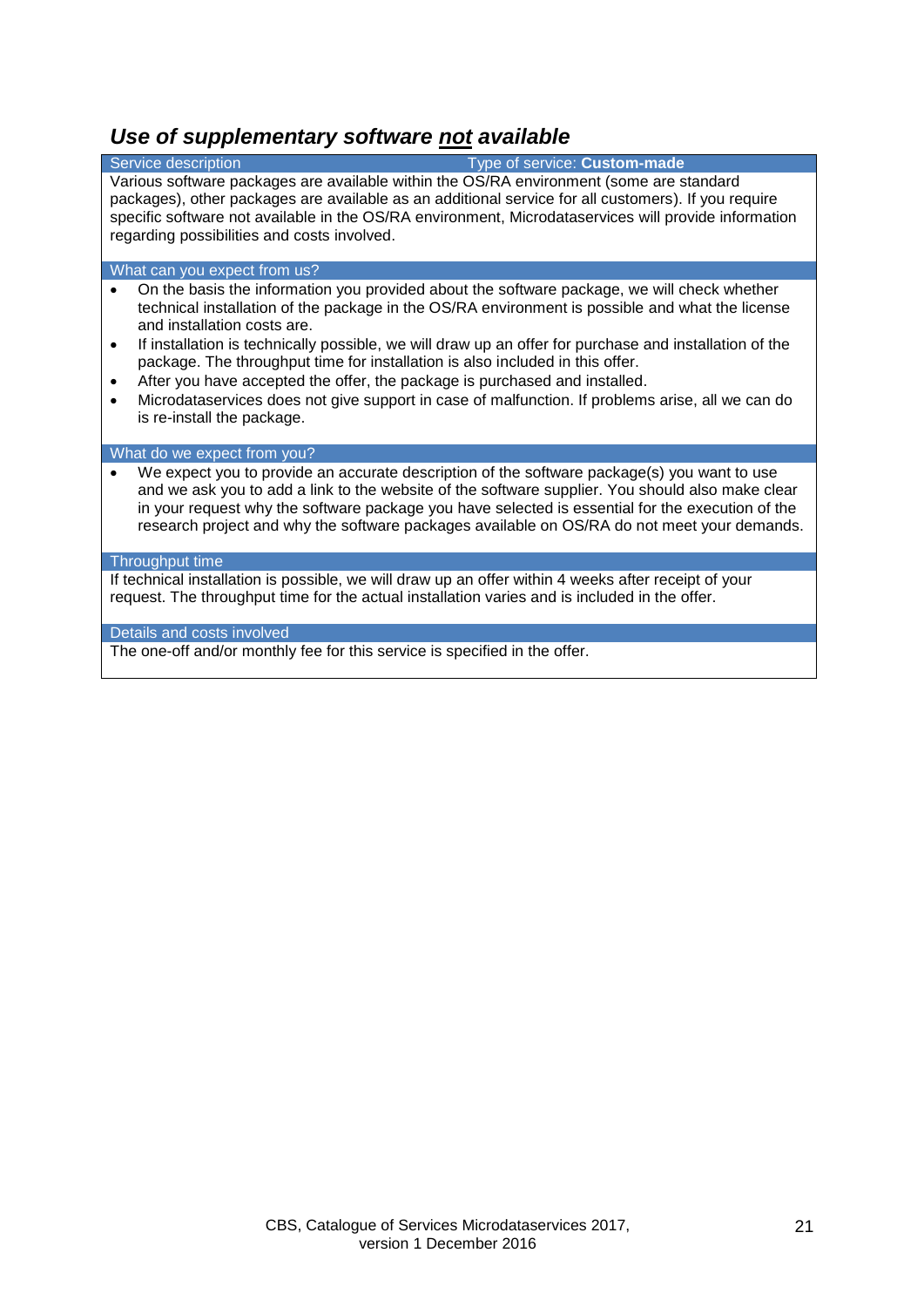### <span id="page-22-0"></span>**Services during an ongoing research project**

#### <span id="page-22-1"></span>*Support during an ongoing research project*

Service description Type of service: **Basic - Compulsory** For the duration of your research project, you are allowed to use On-Site and/or Remote Access. Microdataservices will supply technical support and, for example, answer simple questions concerning the content of datasets. We assume you have already read manuals, instructions and metadata.

We will charge you for the compulsory service subscription for the use of On-Site and Remote Access and additional support.

Complex and comprehensive questions which are difficult to answer and time-consuming, are outside the domain of regular support. We will contact you beforehand to agree on the fee. See [Answering](#page-27-0)  extensive [questions.](#page-27-0)

#### What can you expect from us?

- Access to the On-Site and/or Remote Access environment.
- The possibility to import or export files without statistical content to/from the OS/RA network (via a Microdataservices employee), e.g. self-written syntax files, documentation reports, encryption lists, etc.

Export of statistical results is explicitly excluded. This is called output (see the service [Output](#page-24-0) [checking\)](#page-24-0).

Import of statistical micro datasets is also excluded. This is a separate service (see the service [Importing your own micro-data\)](#page-18-0).

- During office hours (on working days from 8:30 am to 05:00 pm) we can be contacted for practical problems and questions. You can contact us on [Microdata@cbs.nl](mailto:cvb@cbs.nl) or 0031(0)88-5707070. It is our ambition to let you know you within 30 minutes whether the problem has been solved and - if not what the actual situation is and how much time we think we need to solve the problem.
- Questions concerning the content of the datasets made available by CBS can also be submitted during office hours. We only answer questions concerning the content and use of the datasets. We will usually answer these questions within 5 working days. We will not deal with questions regarding set-up and execution of the research project, as we consider these subjects to be entirely the researcher's responsibility.
- Storage capacity on the OS/RA network. The network storage space is only accessible to members of your project. The maximum storage capacity is 100 GB per research project. On a periodic basis, we will check if your research project has not exceeded the storage capacity limits. If this is the case, we will contact you and ask you to remove or zip files. See also the service. [Extra storage capacity.](#page-28-0)
- Several weeks prior to the agreed deadline of your research project, we will inform you about the expiry date of your project. If you have not requested for extension, access to the project will be barred on the first working day after the deadline. A project extension request is generally accepted, provided the activities still fit in with the project as a whole. See the supplementary service Extension of a [research project.](#page-32-0)

You can inform us at any given moment when you want to conclude your research project, if you finish ahead of time.

• After project closure, Microdataservices will archive your project folder for the next 5 years. Subsequently, the folder will be deleted. If the size of the project folder exceeds 1 GB, an extra fee must be paid, see the service [Saving a large project archive.](#page-35-0) The archiving period can be extended, but extension involves extra costs, see the supplementary service [Extension of project](#page-36-0)  [archive](#page-36-0) period.

All datasets in the project archive are saved in their original format. CBS cannot be held accountable for the readability of the files if, in the future, software or software versions are changed.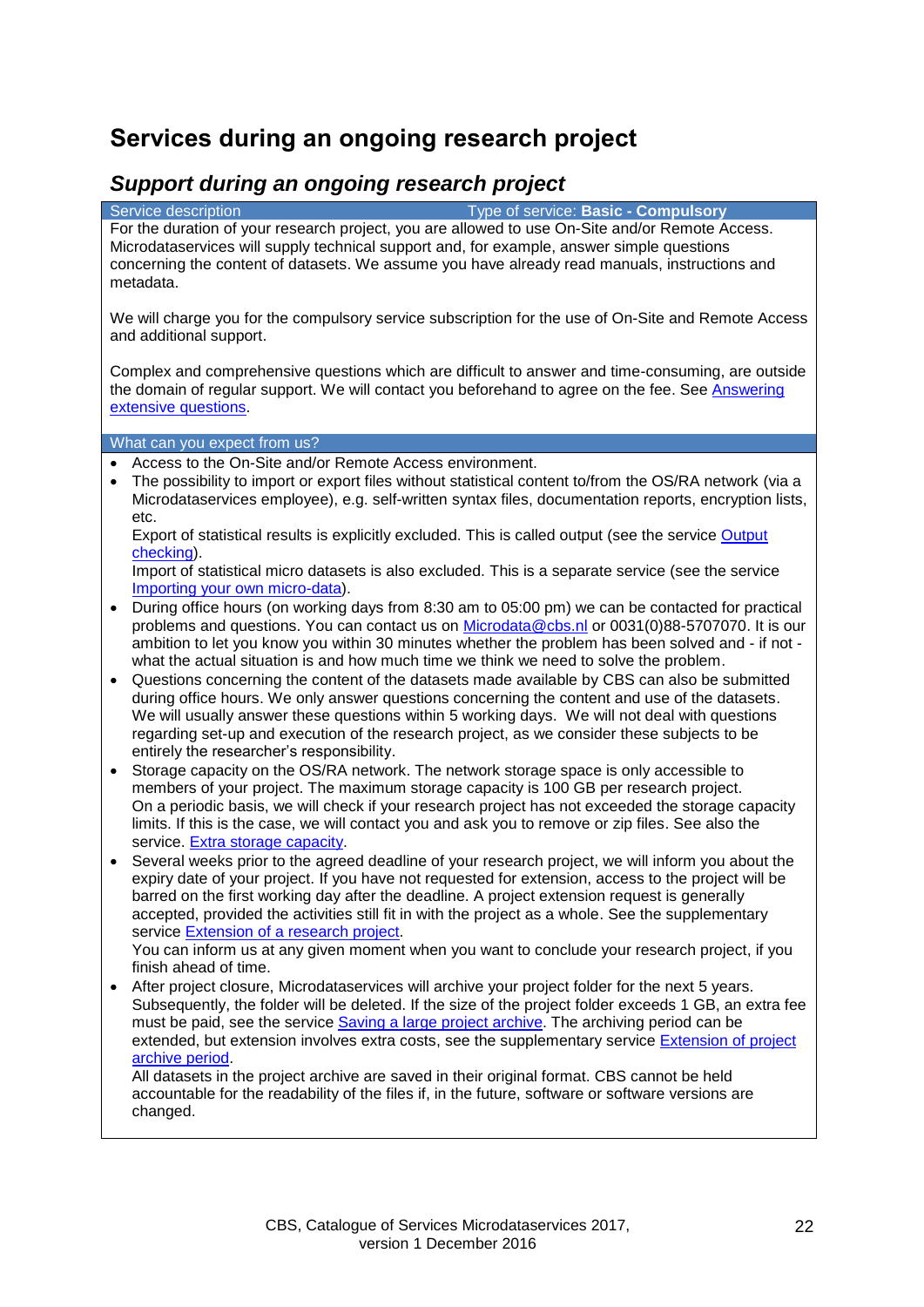#### What do we expect from you?

- We assume that researchers who use OS/RA have experience with manipulating and analyzing micro datasets. We do not consider it our duty to train researchers who lack these skills. We promote that junior researchers will work under the supervision of an experienced senior researcher.
- We expect researchers to be competent in Dutch and/or English. Documentation reports are available only in Dutch. Other standard information is available in Dutch and English.
- We expect researchers to read the documentation reports and the links in it of the dataset(s) they need.
- We expect OS/RA users to be considerate of other users. All users logged in at the same time share the computing capacity of the environment with each another. If one user takes up a lot of computing power, the performance for other users will be reduced. Please be reasonable and do no more than one job consuming a lot of computing power simultaneously. Simultaneously opening Windows explorer, a Word document or, for example, an SPSS output file appears to be no problem.
- We expect that researchers, as a last step prior to conclusion of their project, will prepare the project folderfor archiving by the Microdataservices. The preparation involves clearing unnecessary files and subsequently zipping the project folder.

#### Throughput time

This is a compulsory service for the duration of your research project.

Imports and exports as referred to above will be dealt with within 1 working day.

We will answer questions concerning the content of the datasets within 5 working days. If it is impossible to answer your questions completely within this space of time, we will let you know how much extra time we need.

#### Details and costs involved

A monthly fee is paid for this service based on the number of dataset topics and the number of users.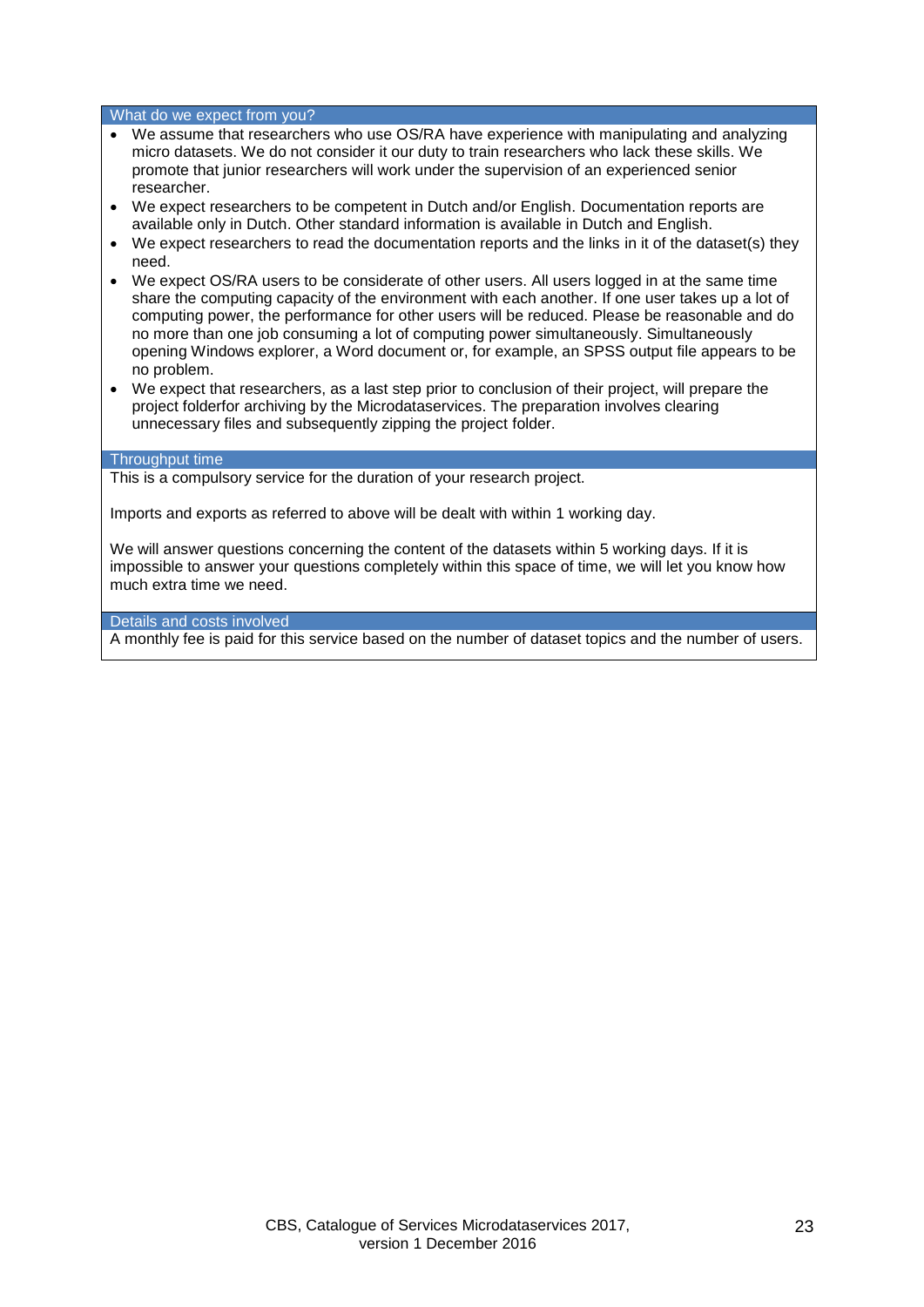### <span id="page-24-0"></span>*Output checking*

| Type of service: Basic<br>Service description                                                                                                                                                                                                                                                                                                                                                                          |
|------------------------------------------------------------------------------------------------------------------------------------------------------------------------------------------------------------------------------------------------------------------------------------------------------------------------------------------------------------------------------------------------------------------------|
| The (intermediate) results of your research project can be exported from the OS/RA environment. We<br>define this as 'output'. CBS will check your output in advance with respect to privacy- sensitive<br>information.                                                                                                                                                                                                |
| What can you expect from us?                                                                                                                                                                                                                                                                                                                                                                                           |
| We provide clear guidelines for your output. These guidelines are described in a document on our<br>website www.cbs.nl/microdata.                                                                                                                                                                                                                                                                                      |
| At the beginning of each working day, we will check whether researchers have created new<br>$\bullet$<br>output. This output will be checked by a CBS employee for the risk of disclosure of data of<br>individual persons/companies or institutions. Aspects regarding the content and statistical quality<br>will not be checked. CBS cannot be held accountable for content and quality of the research<br>project. |
| If the output is released, it will be sent by e-mail to your workplace. We do not send output to<br>$\bullet$<br>hotmail, g-mail and similar addresses.                                                                                                                                                                                                                                                                |
| If the output cannot be released, we will contact you and explain why the output is blocked.<br>$\bullet$                                                                                                                                                                                                                                                                                                              |
| What do we expect from you?                                                                                                                                                                                                                                                                                                                                                                                            |
| If you want your output to be dealt with promptly and efficiently, it is important to observe the<br>guidelines for output.                                                                                                                                                                                                                                                                                            |
| If the output cannot be released, it is the researcher's responsibility to make adjustments until the<br>$\bullet$<br>output is accepted by CBS. Of course, you can also decide to withdraw the output altogether, but<br>we will charge you for the time we have spent checking your output.                                                                                                                          |
| Throughput time                                                                                                                                                                                                                                                                                                                                                                                                        |
| The check is done within 3 working days.                                                                                                                                                                                                                                                                                                                                                                               |
| In exceptional cases, the throughput time may increase. We will inform you within 3 working days on<br>the actual throughput time.                                                                                                                                                                                                                                                                                     |
| Details and costs involved                                                                                                                                                                                                                                                                                                                                                                                             |
| One-off service.                                                                                                                                                                                                                                                                                                                                                                                                       |

Outputs, which do not comply with our technical guidelines regarding size, constitute an exception. We will contact you about the additional costs and throughput time.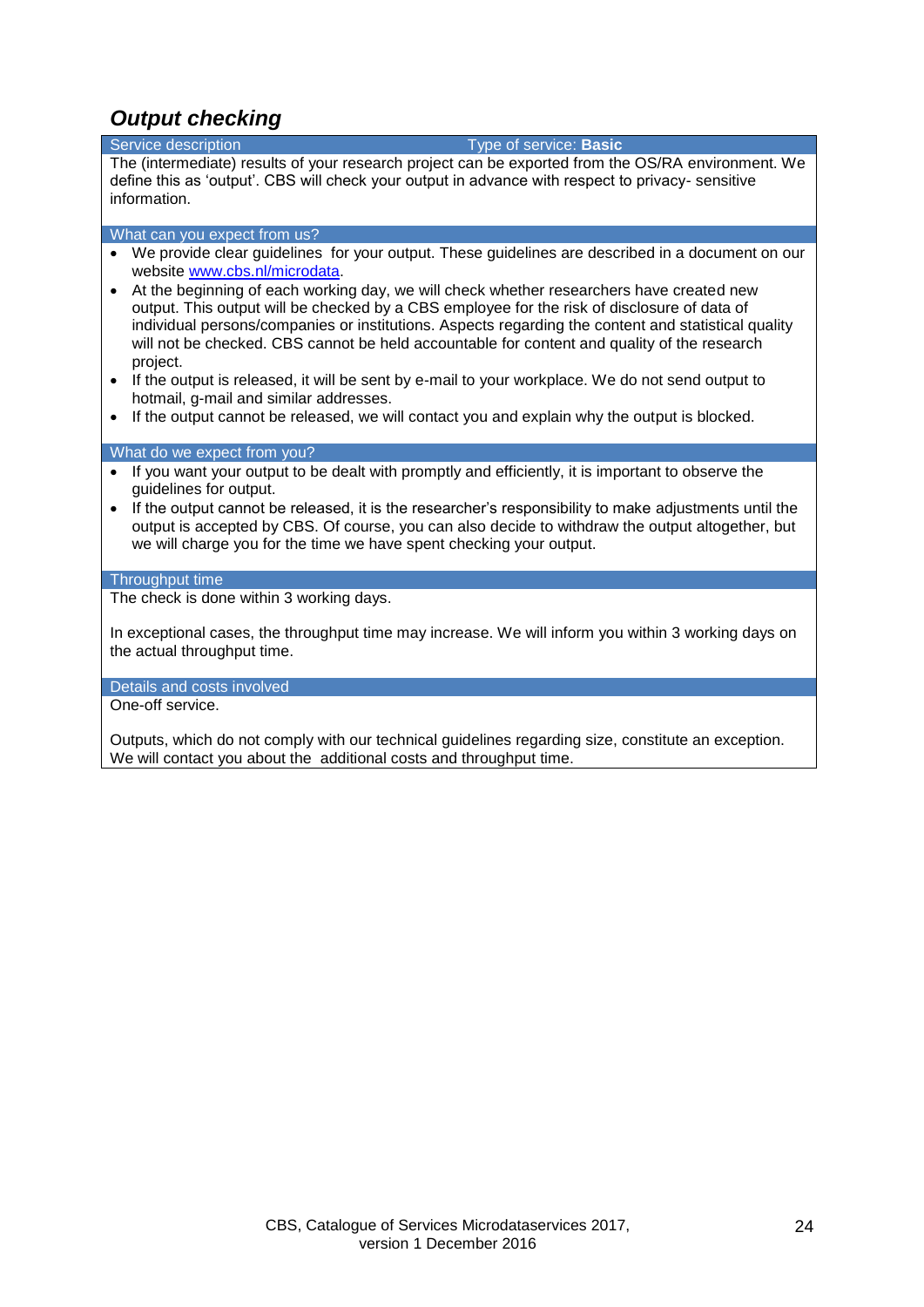### <span id="page-25-0"></span>*Adding or withdrawing researcher(s) from a project*

| Service description                                                                                                                                                                                                                                                                                                                                                                                                                                                                                                                                                                                                                                                                                                                                                                                                                                     | Type of service: <b>Supplementary</b>                                                                                                                                                                                                                                                                                                                                                                                                                                                                                                                                                                                               |
|---------------------------------------------------------------------------------------------------------------------------------------------------------------------------------------------------------------------------------------------------------------------------------------------------------------------------------------------------------------------------------------------------------------------------------------------------------------------------------------------------------------------------------------------------------------------------------------------------------------------------------------------------------------------------------------------------------------------------------------------------------------------------------------------------------------------------------------------------------|-------------------------------------------------------------------------------------------------------------------------------------------------------------------------------------------------------------------------------------------------------------------------------------------------------------------------------------------------------------------------------------------------------------------------------------------------------------------------------------------------------------------------------------------------------------------------------------------------------------------------------------|
| On request, researchers can be added to or withdrawn from an ongoing research project.                                                                                                                                                                                                                                                                                                                                                                                                                                                                                                                                                                                                                                                                                                                                                                  |                                                                                                                                                                                                                                                                                                                                                                                                                                                                                                                                                                                                                                     |
|                                                                                                                                                                                                                                                                                                                                                                                                                                                                                                                                                                                                                                                                                                                                                                                                                                                         |                                                                                                                                                                                                                                                                                                                                                                                                                                                                                                                                                                                                                                     |
| What can you expect from us?                                                                                                                                                                                                                                                                                                                                                                                                                                                                                                                                                                                                                                                                                                                                                                                                                            |                                                                                                                                                                                                                                                                                                                                                                                                                                                                                                                                                                                                                                     |
| $\bullet$<br>or confirmed by the project leader or one of the researchers.<br>If you want to add a researcher already known to us, we will check if the researcher's<br>$\bullet$<br>confidentiality statement is still valid. If this is not the case, we draw up a new confidentiality<br>statement and ask you to return the signed statement.<br>A personal user account is created for every researcher added to the project and the rights<br>$\bullet$<br>needed to gain access to files and folders on the OS/RA network will be granted.<br>If a researcher is withdrawn from the project, their user account will be disabled.<br>$\bullet$<br>$\bullet$<br>your research project falls into a different 'class', we will inform you as to the implications with<br>respect to future invoices.<br>$\bullet$<br>month the change is reported. | Researchers can be added to or withdrawn from the project only if a request has been submitted<br>We will evaluate whether the change in the number of researchers participating in your project will<br>affect the project class. After all, the class concept is also based on the number of researchers. If<br>Addition of researchers to your project will be registered on the 1st of the month the change will be<br>implemented. Withdrawal of researchers from your project will be registered on the 1st of the next<br>month. If one researcher is replaced by another, both changes will be registered on the 1st of the |
| What do we expect from you?                                                                                                                                                                                                                                                                                                                                                                                                                                                                                                                                                                                                                                                                                                                                                                                                                             |                                                                                                                                                                                                                                                                                                                                                                                                                                                                                                                                                                                                                                     |
| • We expect you to state the names of the researchers in your application as well as the project<br>number of your research project. Please, send your email to Microdata@cbs.nl                                                                                                                                                                                                                                                                                                                                                                                                                                                                                                                                                                                                                                                                        |                                                                                                                                                                                                                                                                                                                                                                                                                                                                                                                                                                                                                                     |
| Throughput time                                                                                                                                                                                                                                                                                                                                                                                                                                                                                                                                                                                                                                                                                                                                                                                                                                         |                                                                                                                                                                                                                                                                                                                                                                                                                                                                                                                                                                                                                                     |
| Changes will be implemented within 3 working days.                                                                                                                                                                                                                                                                                                                                                                                                                                                                                                                                                                                                                                                                                                                                                                                                      |                                                                                                                                                                                                                                                                                                                                                                                                                                                                                                                                                                                                                                     |
| Details and costs involved                                                                                                                                                                                                                                                                                                                                                                                                                                                                                                                                                                                                                                                                                                                                                                                                                              |                                                                                                                                                                                                                                                                                                                                                                                                                                                                                                                                                                                                                                     |
| Withdrawing or adding researchers from or to a project is free of charge. Monthly costs will be<br>charged per researcher (see the basic service Support during an ongoing research project). A<br>researcher to be added to a project must have been inactive on the project for at least 3 months and<br>be added for at least 3 months, or for as long the project will last if this is less than 3 months.<br>Withdrawing a researcher from a project with only one active researcher is not possible.                                                                                                                                                                                                                                                                                                                                              |                                                                                                                                                                                                                                                                                                                                                                                                                                                                                                                                                                                                                                     |

Researchers who have never worked in an OS/RA environment must be registered first. The fee for this basic service can be found under [Authorisation new researcher.](#page-16-0)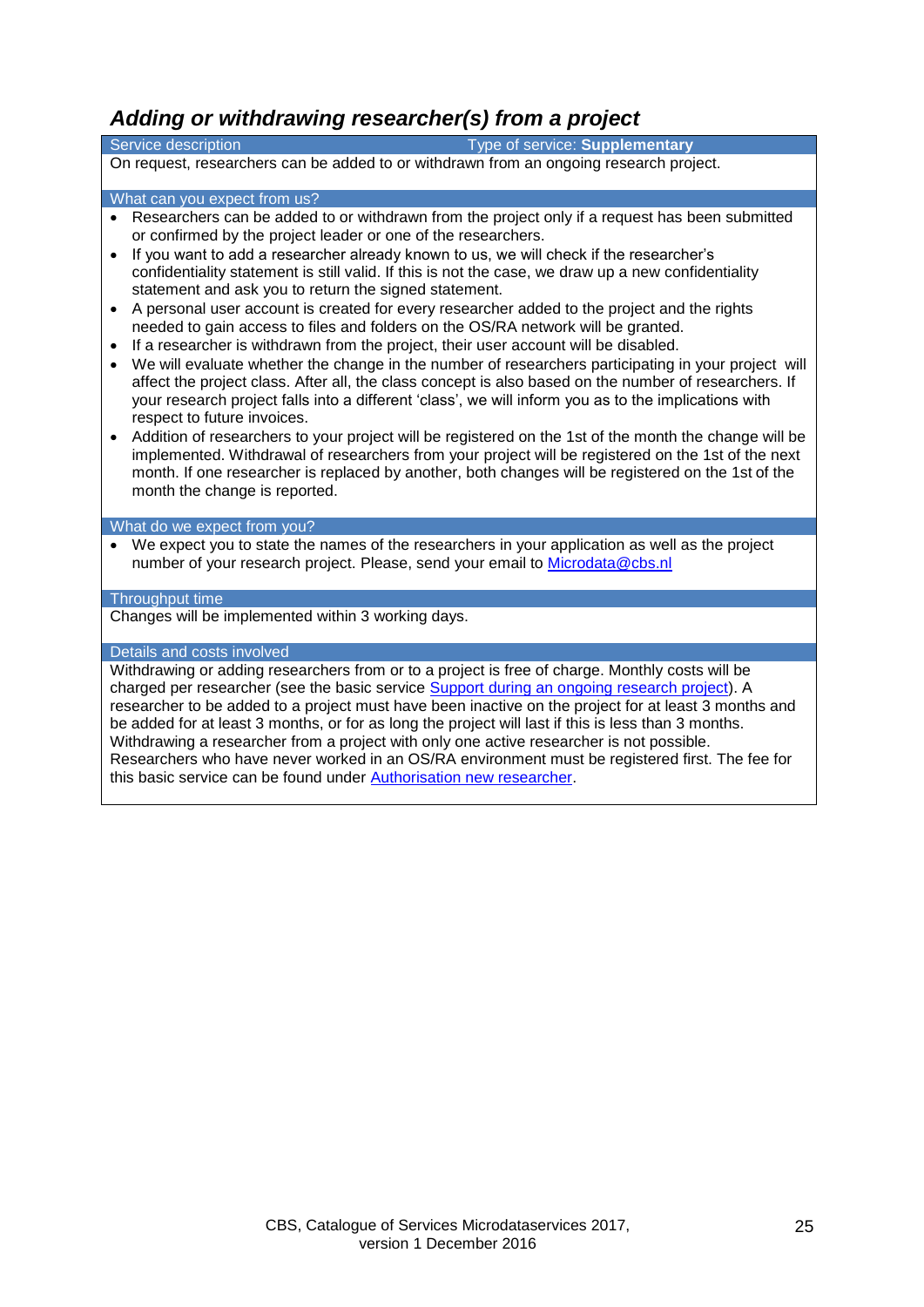### <span id="page-26-0"></span>*Adding datasets to a research project*

| Service description                                                                                                                                                                                                                                                   | Type of service: Supplementary                                                                                                                                                                               |
|-----------------------------------------------------------------------------------------------------------------------------------------------------------------------------------------------------------------------------------------------------------------------|--------------------------------------------------------------------------------------------------------------------------------------------------------------------------------------------------------------|
| New or extra datasets can be added to an ongoing research project.                                                                                                                                                                                                    |                                                                                                                                                                                                              |
|                                                                                                                                                                                                                                                                       |                                                                                                                                                                                                              |
| What can you expect from us?                                                                                                                                                                                                                                          |                                                                                                                                                                                                              |
| Datasets can be added to the project only if a request has been submitted or confirmed by the<br>$\bullet$<br>project leader or one of the researchers.                                                                                                               |                                                                                                                                                                                                              |
| $\bullet$<br>wider scope may be started up consequently.                                                                                                                                                                                                              | Extra datasets are subject to evaluation by Microdataservices and have to fit the initial purpose of<br>the research project. If this is not the case, we will contact you and a new research project with a |
| We will evaluate whether the change in the number of datasets has implications with respect to<br>$\bullet$<br>future invoices. You will be asked to agree with the extra costs by email.                                                                             |                                                                                                                                                                                                              |
| Addition of datasets to your project will be registered on the 1st of the month the change will be<br>$\bullet$<br>implemented.                                                                                                                                       |                                                                                                                                                                                                              |
| $\bullet$<br>(see Compiling custom-made dataset.                                                                                                                                                                                                                      | If the dataset you need has to be customised, the actual compilation is not included in this service                                                                                                         |
| What do we expect from you?                                                                                                                                                                                                                                           |                                                                                                                                                                                                              |
| We expect you to specify in your application the datasets you require as well as the project<br>$\bullet$<br>catalogue of services on the internet and indicate clearly how the extra datasets and the initial<br>stating your project number.                        | number of your research project. Please, stick to the concepts and nomenclature as used in our<br>purpose of your research project are related. Send your application by email to Microdata@cbs.nl           |
| Throughput time                                                                                                                                                                                                                                                       |                                                                                                                                                                                                              |
| If the dataset is included in our dataset catalogue, the change will be implemented within 5 working<br>days. If you require other (custom-made) datasets, there is no fixed throughput time, but we will give<br>you an estimate of the anticipated throughput time. |                                                                                                                                                                                                              |
| Details and costs involved                                                                                                                                                                                                                                            |                                                                                                                                                                                                              |

A fee will only be charged if a new dataset topic is added. It is not possible to remove once requested datasets from a project or to replace them by other datasets.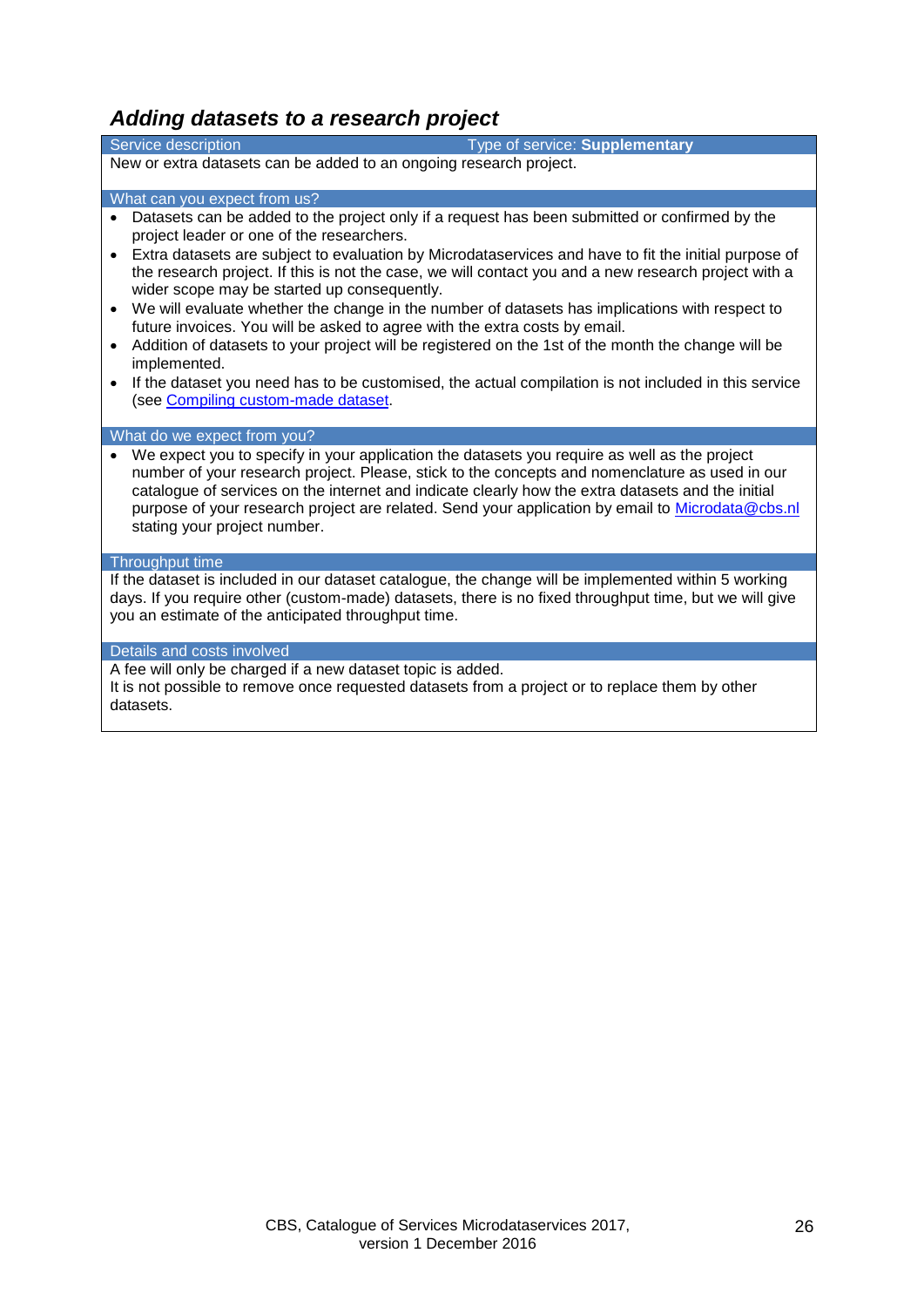### <span id="page-27-0"></span>*Answering extensive questions*

| Service description                                                                                                                                                                                                                                                                                                                                                                                                                                              | Type of service: Custom-made |
|------------------------------------------------------------------------------------------------------------------------------------------------------------------------------------------------------------------------------------------------------------------------------------------------------------------------------------------------------------------------------------------------------------------------------------------------------------------|------------------------------|
| Answering your questions is generally included in regular service support of ongoing research<br>projects. Occasionally, answering a complex question is so time-consuming that we estimate more<br>than 5 hours will be needed. In that case, it is outside the domain of regular support and will be<br>regarded as a customised service.                                                                                                                      |                              |
| What can you expect from us?                                                                                                                                                                                                                                                                                                                                                                                                                                     |                              |
| We will discuss your question with you in detail.<br>$\bullet$<br>Subsequently, we will draw up an offer. The offer includes a detailed description of your question,<br>the number of hours we anticipate to spend on answering your question properly and the costs<br>involved. You will be invoiced on the basis of the actual costs. If the costs exceed the amount<br>mentioned in the offer, we will contact you to discuss with you how we will proceed. |                              |
| What do we expect from you?                                                                                                                                                                                                                                                                                                                                                                                                                                      |                              |
| We expect you to provide a complete picture of your question and the context of the question.                                                                                                                                                                                                                                                                                                                                                                    |                              |
| Throughput time                                                                                                                                                                                                                                                                                                                                                                                                                                                  |                              |
| We will contact you within 5 working days after receipt of your request to discuss what steps should<br>be taken.                                                                                                                                                                                                                                                                                                                                                |                              |
| Details and costs involved                                                                                                                                                                                                                                                                                                                                                                                                                                       |                              |
| The fee for this service is based on the number of hours needed to answer your question(s).                                                                                                                                                                                                                                                                                                                                                                      |                              |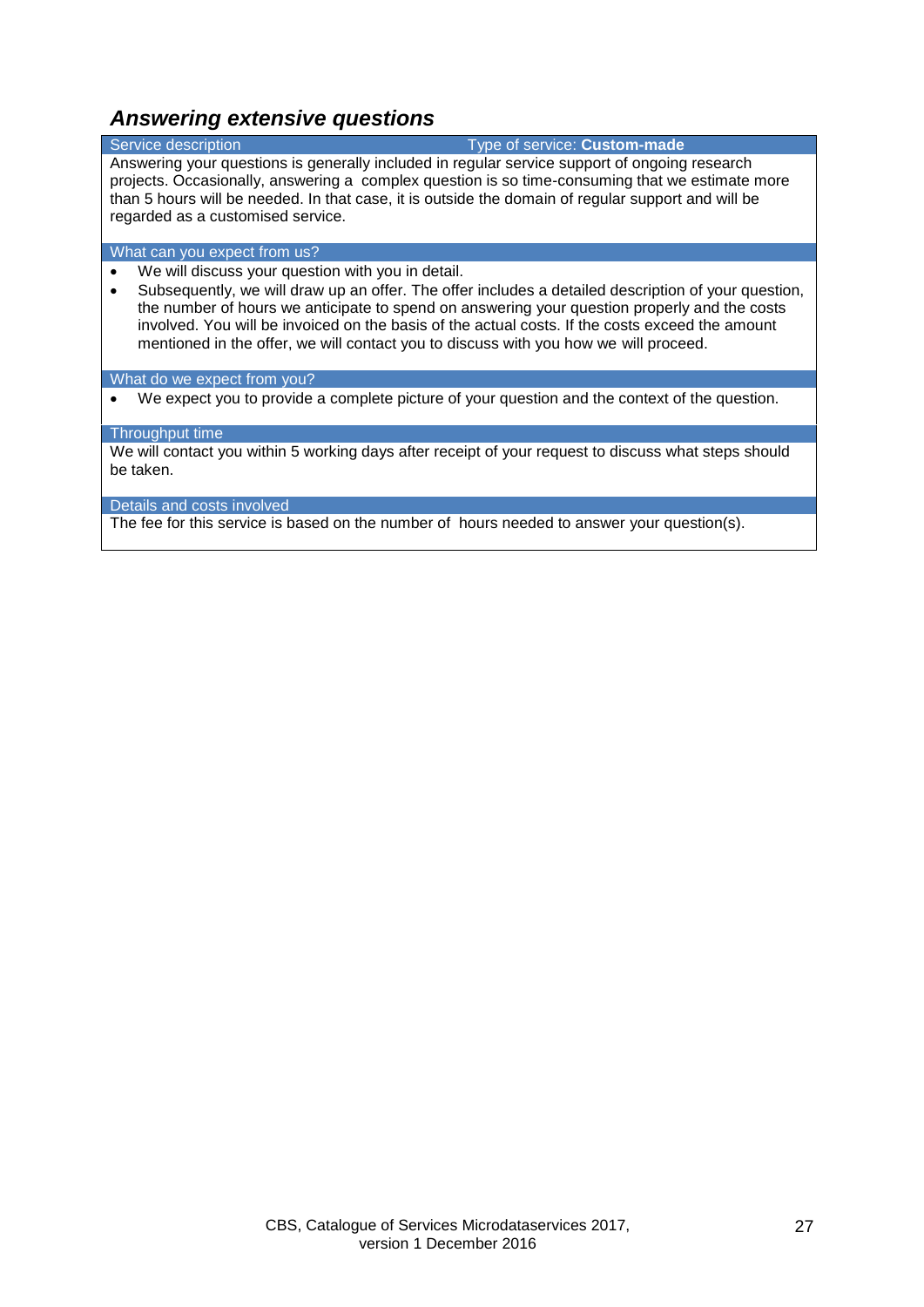### <span id="page-28-0"></span>*Extra storage capacity*

| Service description<br>Type of service: Supplementary                                                                                                                                                                                                                                                                                                                                                    |  |
|----------------------------------------------------------------------------------------------------------------------------------------------------------------------------------------------------------------------------------------------------------------------------------------------------------------------------------------------------------------------------------------------------------|--|
| If the maximum amount of storage capacity available on the OS/RA network (shared workspace) is<br>not enough for your research project, you can extend the capacity. The maximum amount of storage<br>capacity available is 100 GB per research project.<br>You can apply for extra storage capacity and the maximum storage capacity depends on the situation<br>at the moment you submit your request. |  |
| What can you expect from us?                                                                                                                                                                                                                                                                                                                                                                             |  |
| On a periodic basis, we will check whether your research project has exceeded the storage<br>capacity limits. If this is the case, we will contact you and ask you to remove or zip files.                                                                                                                                                                                                               |  |
| What do we expect from you?                                                                                                                                                                                                                                                                                                                                                                              |  |
| CBS expects you to stay within the storage limits on the shared workspace (100 GB) and the<br>personal workspace (1 GB).                                                                                                                                                                                                                                                                                 |  |
| Throughput time                                                                                                                                                                                                                                                                                                                                                                                          |  |
| Not applicable.                                                                                                                                                                                                                                                                                                                                                                                          |  |
| Details and costs involved                                                                                                                                                                                                                                                                                                                                                                               |  |
| We charge a monthly fee. Date of reference is the first day of the month. This service may also be<br>applied temporarily.                                                                                                                                                                                                                                                                               |  |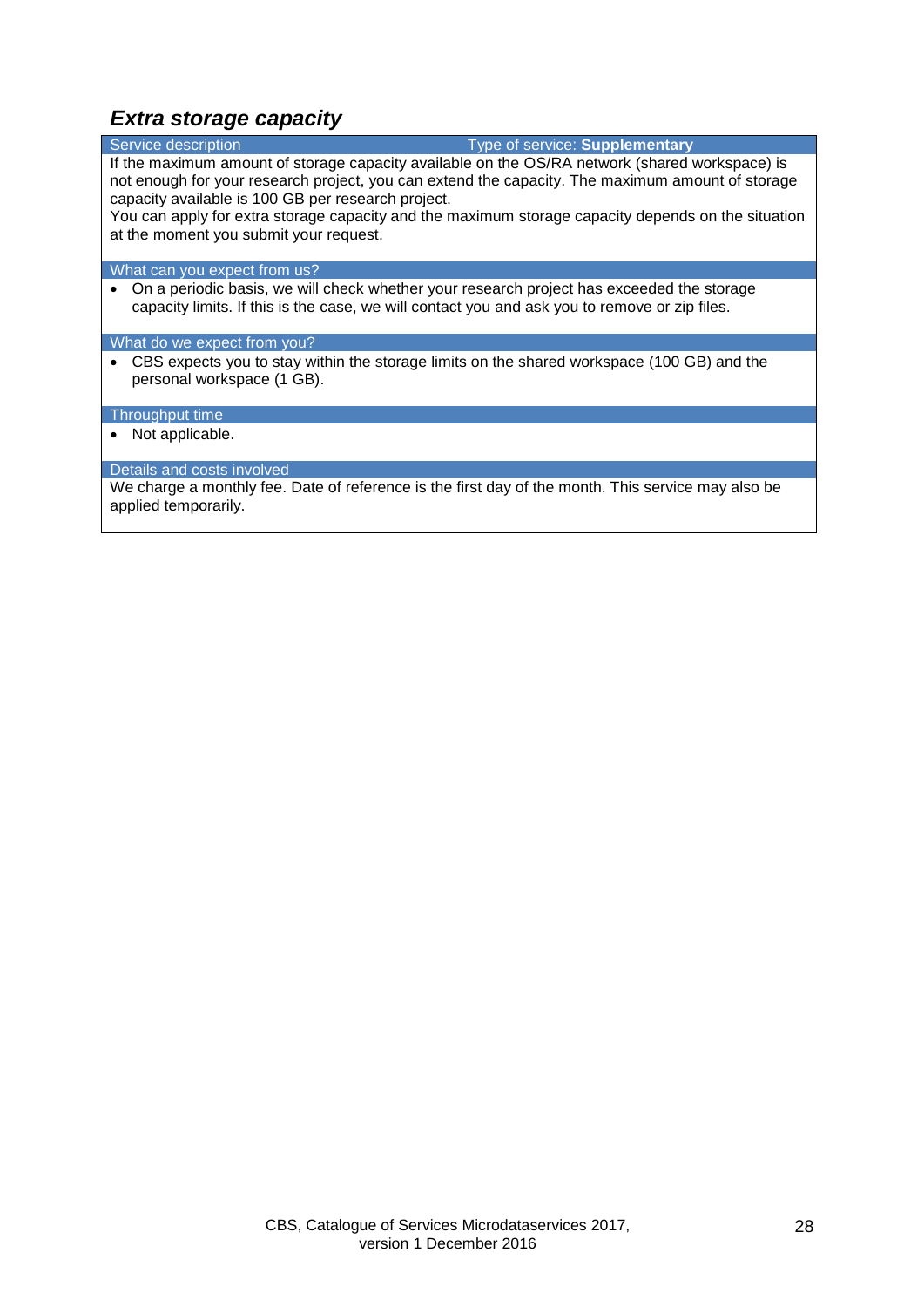### <span id="page-29-0"></span>*Transferring data files from another research project*

| Service description                                           | Type of service: Supplementary                                                                                                                                                                                                                                                                                                                                                                                                           |
|---------------------------------------------------------------|------------------------------------------------------------------------------------------------------------------------------------------------------------------------------------------------------------------------------------------------------------------------------------------------------------------------------------------------------------------------------------------------------------------------------------------|
|                                                               | On request, files (syntax files and data files) can be transferred from another ongoing or closed                                                                                                                                                                                                                                                                                                                                        |
| project to an ongoing research project.                       |                                                                                                                                                                                                                                                                                                                                                                                                                                          |
|                                                               |                                                                                                                                                                                                                                                                                                                                                                                                                                          |
| What can you expect from us?                                  |                                                                                                                                                                                                                                                                                                                                                                                                                                          |
| the institution which has prepared the original files agrees. | Files can be transferred from another research project to an ongoing research project only if a<br>request has been submitted or confirmed by the project leader or one of the researchers, and if                                                                                                                                                                                                                                       |
| project fit the initial purpose of the ongoing project.       | Microdataservices will decide on whether files to be transferred from another project to an ongoing                                                                                                                                                                                                                                                                                                                                      |
| What do we expect from you?                                   |                                                                                                                                                                                                                                                                                                                                                                                                                                          |
| $\bullet$<br>Microdata@cbs.nl                                 | If you want to transfer files from another research project, we expect you to indicate unequivocally<br>which files you are referring to. Please, indicate clearly in your application the relation between<br>these files and the purpose of your current research project. Send your application by email to                                                                                                                           |
| $\bullet$<br>datasets to a research project).                 | If you want to transfer data files from another research project, we expect you to apply the<br>datasets which are used to produce the data files for your current research project (see Adding                                                                                                                                                                                                                                          |
| made in these datasets are not included.                      | We expect you to check properly which versions of the datasets are used in the data file which is<br>to be transferred. The use of obsolete versions of the source files implies that certain corrections                                                                                                                                                                                                                                |
| Throughput time                                               |                                                                                                                                                                                                                                                                                                                                                                                                                                          |
| The change is implemented within 5 working days.              |                                                                                                                                                                                                                                                                                                                                                                                                                                          |
| Details and costs involved                                    |                                                                                                                                                                                                                                                                                                                                                                                                                                          |
| standard hourly rate.                                         | The service is free of charge for transferring files from a closed project, if you have fulfilled the<br>expectations with respect to data file storage as described in the service Closing a research project. If<br>you want to transfer files from another ongoing project this service is free of charge if you make a<br>separate folder containing the files to transfer. If you have not fulfilled these expectations we charge a |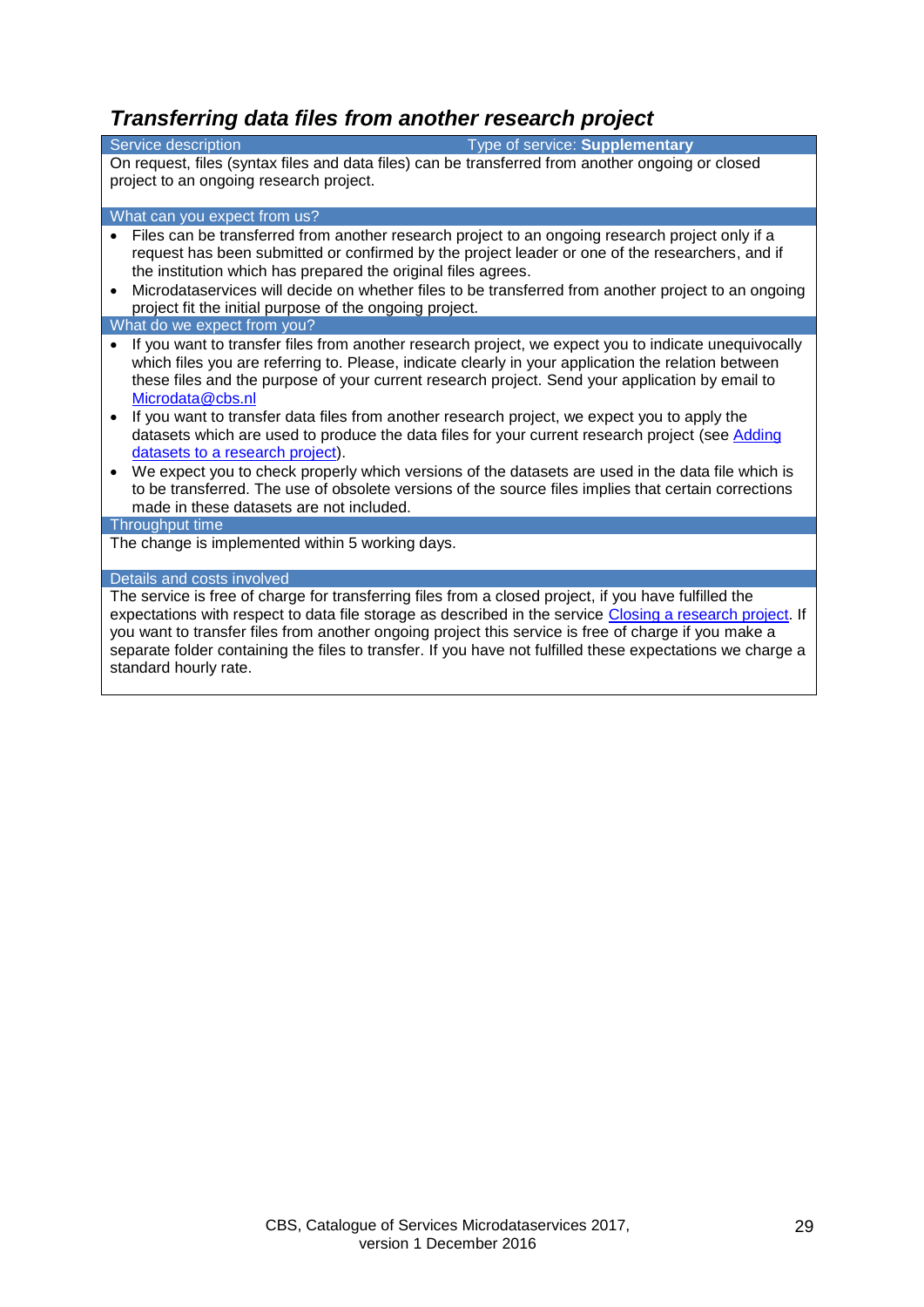### <span id="page-30-0"></span>*Transferring converted catalogue datasets*

| Type of service: Supplementary<br>Service description                                                                                                                                                                                                                                                                                                                                                                                                                                                                                                                                                                                                                                                                                                                                                                                                                                                                                                                                                                                                                                                                                                                                                                                                                                                   |  |
|---------------------------------------------------------------------------------------------------------------------------------------------------------------------------------------------------------------------------------------------------------------------------------------------------------------------------------------------------------------------------------------------------------------------------------------------------------------------------------------------------------------------------------------------------------------------------------------------------------------------------------------------------------------------------------------------------------------------------------------------------------------------------------------------------------------------------------------------------------------------------------------------------------------------------------------------------------------------------------------------------------------------------------------------------------------------------------------------------------------------------------------------------------------------------------------------------------------------------------------------------------------------------------------------------------|--|
| Microdataservices offers users of STATA and SAS the option to save converted catalogue files in<br>another directory than the shared workspace on the RA network. In this way these files do not count                                                                                                                                                                                                                                                                                                                                                                                                                                                                                                                                                                                                                                                                                                                                                                                                                                                                                                                                                                                                                                                                                                  |  |
| for the storage capacity of your project.                                                                                                                                                                                                                                                                                                                                                                                                                                                                                                                                                                                                                                                                                                                                                                                                                                                                                                                                                                                                                                                                                                                                                                                                                                                               |  |
| What can you expect from us?                                                                                                                                                                                                                                                                                                                                                                                                                                                                                                                                                                                                                                                                                                                                                                                                                                                                                                                                                                                                                                                                                                                                                                                                                                                                            |  |
| We place the file with script in the Microdataservices directory 'geconverteerde data' of the<br>appropriate catalogue file.                                                                                                                                                                                                                                                                                                                                                                                                                                                                                                                                                                                                                                                                                                                                                                                                                                                                                                                                                                                                                                                                                                                                                                            |  |
| You will be notified as soon as the file has been transferred.                                                                                                                                                                                                                                                                                                                                                                                                                                                                                                                                                                                                                                                                                                                                                                                                                                                                                                                                                                                                                                                                                                                                                                                                                                          |  |
| What do we expect from you?                                                                                                                                                                                                                                                                                                                                                                                                                                                                                                                                                                                                                                                                                                                                                                                                                                                                                                                                                                                                                                                                                                                                                                                                                                                                             |  |
| We expect you to check whether the converted file is not yet on the RA network. If it is, it will be<br>in the directory of the catalogue file. The converted file should be in the folder 'geconverteerde<br>data'. There is a maximum of one converted file per catalogue file per software package (a new<br>converted file is possible for each version).<br>We expect that if the converted file is not in the folder, you'll make a converted file by means of a<br>٠<br>script containing your name, institute, project number and date. The name of the converted file is<br>exactly the same as the catalogue file and consists of exactly the same variables as the<br>catalogue file (i.e. no editing). The script has exactly the same name as the file.<br>We expect you to send an e-mail to Microdataservices that a converted file with corresponding<br>script is ready to be transferred to the folder 'geconverteerde data'. In this e-mail, describe in<br>which folder the converted file is, which name the converted file and the script have, and which<br>folder it should be transferred to. The request to transfer a converted file to the folder<br>geconverteerde data' automatically implies that you agree that the converted file may be used by<br>other researchers. |  |
| Throughput time                                                                                                                                                                                                                                                                                                                                                                                                                                                                                                                                                                                                                                                                                                                                                                                                                                                                                                                                                                                                                                                                                                                                                                                                                                                                                         |  |
| The transferring will be dealt with within 3 working days.                                                                                                                                                                                                                                                                                                                                                                                                                                                                                                                                                                                                                                                                                                                                                                                                                                                                                                                                                                                                                                                                                                                                                                                                                                              |  |
| Details and costs involved                                                                                                                                                                                                                                                                                                                                                                                                                                                                                                                                                                                                                                                                                                                                                                                                                                                                                                                                                                                                                                                                                                                                                                                                                                                                              |  |
| This service is free of charge. Microdataservices is not responsible for the contents of the converted<br>files. Users are responsible for checking the correctness of the converted file                                                                                                                                                                                                                                                                                                                                                                                                                                                                                                                                                                                                                                                                                                                                                                                                                                                                                                                                                                                                                                                                                                               |  |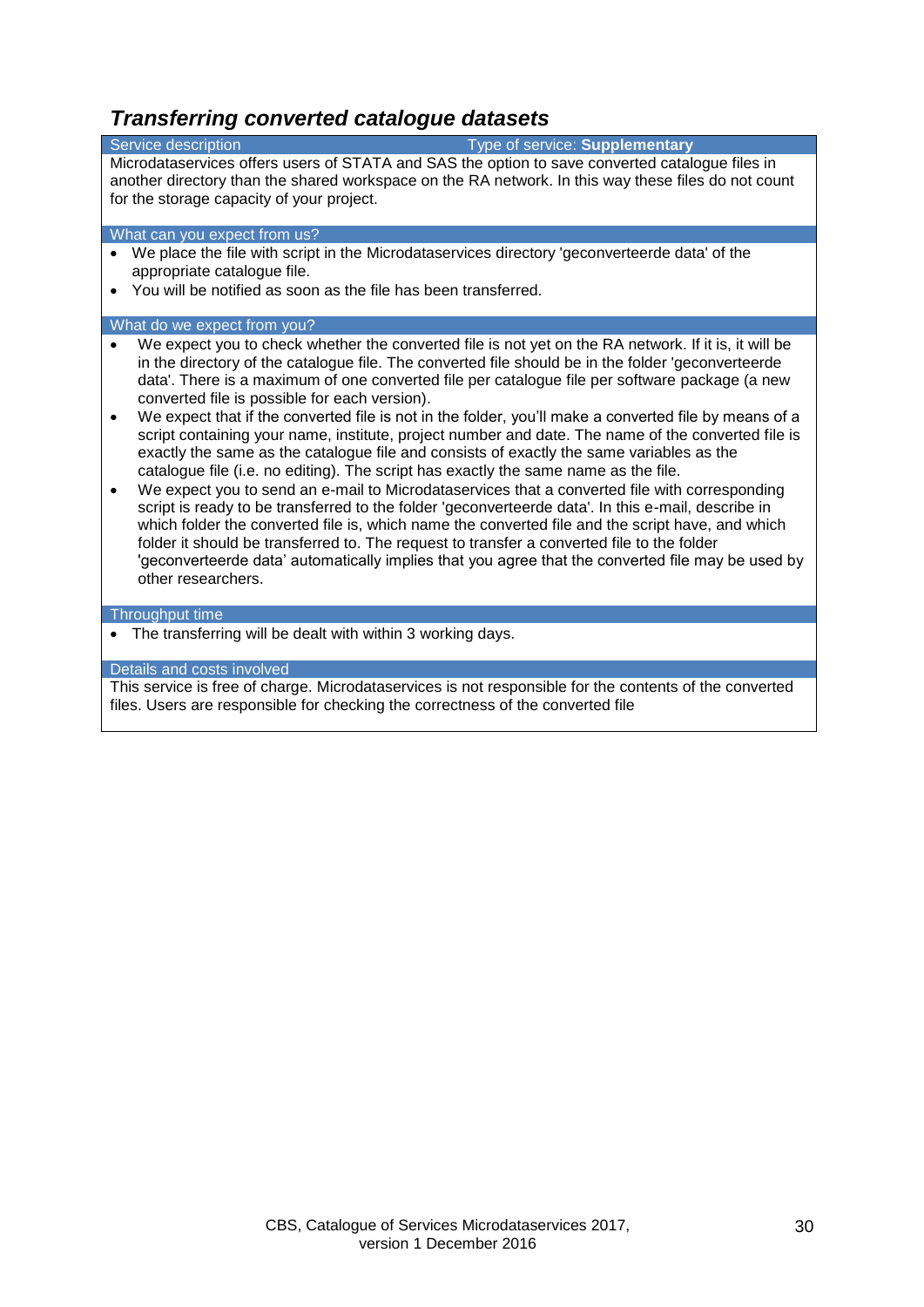#### <span id="page-31-0"></span>*Moving a research project*

Service description Type of service: **Supplementary**

Moving of a research project to another institution, for example because the researcher starts working at another institution.

#### What can you expect from us?

- If the former and the new institution agree to move the project we will draw up an offer.
- If the offer is accepted we will draw up a new contract to be signed by the new institution and us. We will create a new project environment for your research project in the On-Site/Remote Access
- environment with the same contents and rights as the old project environment.
- We close the old research project.

#### What do we expect from you?

- We expect you to provide all the information we require in time. We will send you a standard form for completion to make sure nothing is overlooked.
- We expect you to return the signed contract in time. Access to your new project environment and datasets will be barred until we have received the signed contract. The starting date mentioned in the contract is binding and is also the date the [Support during an ongoing research project](#page-22-1) takes effect.
- If you want special references, etc. to be included on the invoice for your financial administration, please inform us when you send us the completed standard form. .

#### Throughput time

Within 10 working days after you have accepted the offer, we will send you the contract and expect you to sign and return it. The starting date of the research project always falls on the first day of a month. This is also the date you will find in the contract. If you prefer to start sooner, the first day of the month concerned is taken to be the starting date.

Details and costs involved One-off service.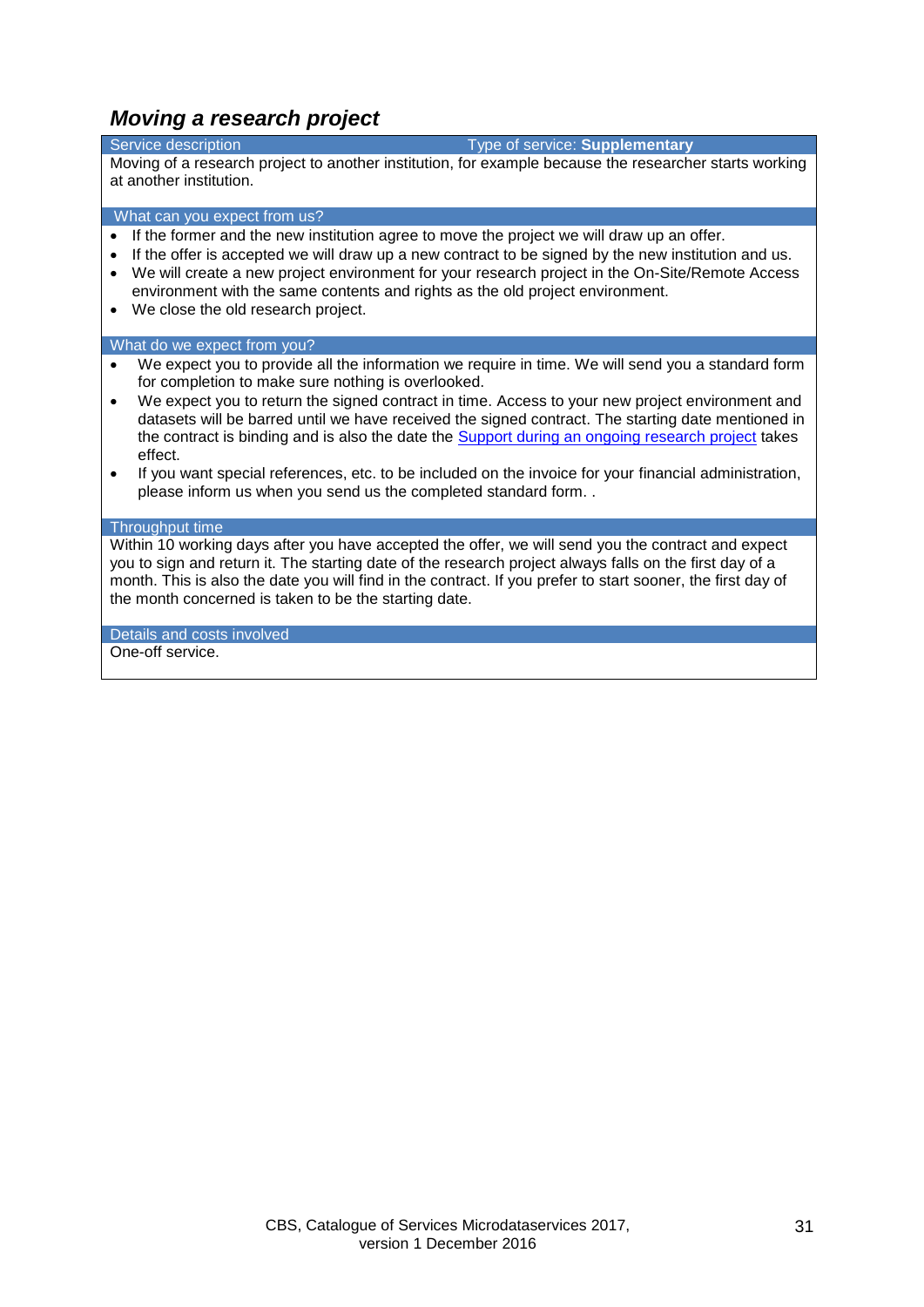### <span id="page-32-0"></span>*Extension of a research project*

| Service description                                                                                | Type of service: Supplementary                                                                                                                                                                                                                                                                                                                                                                           |
|----------------------------------------------------------------------------------------------------|----------------------------------------------------------------------------------------------------------------------------------------------------------------------------------------------------------------------------------------------------------------------------------------------------------------------------------------------------------------------------------------------------------|
| extension.                                                                                         | If the project cannot be completed within the period indicated initially, the researcher can apply for                                                                                                                                                                                                                                                                                                   |
| What can you expect from us?                                                                       |                                                                                                                                                                                                                                                                                                                                                                                                          |
| email is only a reminder.<br>$\bullet$<br>extension.                                               | Several weeks prior to the agreed deadline for your project, we will send an email to the effect<br>that the deadline is near. Subsequently, you must apply for extension of your project since the<br>Your request for extension will be judged in relation to the initial purpose of your project. As long<br>as the purpose does not change, Microdataservices will generally accept your request for |
| $\bullet$<br>submit a request to complete the project at an earlier date and thus reduce the cost. | Extension is given in blocks of 3 months. If your project is finished within this period, you can                                                                                                                                                                                                                                                                                                        |
| What do we expect from you?                                                                        |                                                                                                                                                                                                                                                                                                                                                                                                          |
| your project number.                                                                               | We expect you to submit your request for extension at least 5 working days before the agreed<br>deadline of your project has been reached. Please, indicate clearly in your application the<br>extension period (in blocks of 3 months) and the reason for the extension. Do not forget to state                                                                                                         |
| Throughput time                                                                                    |                                                                                                                                                                                                                                                                                                                                                                                                          |
| The throughput time is 5 working days.                                                             |                                                                                                                                                                                                                                                                                                                                                                                                          |
| Details and costs involved                                                                         |                                                                                                                                                                                                                                                                                                                                                                                                          |
| research project for this additional period.                                                       | This service is free of charge, but we do charge the monthly fee for the <b>Support during an ongoing</b>                                                                                                                                                                                                                                                                                                |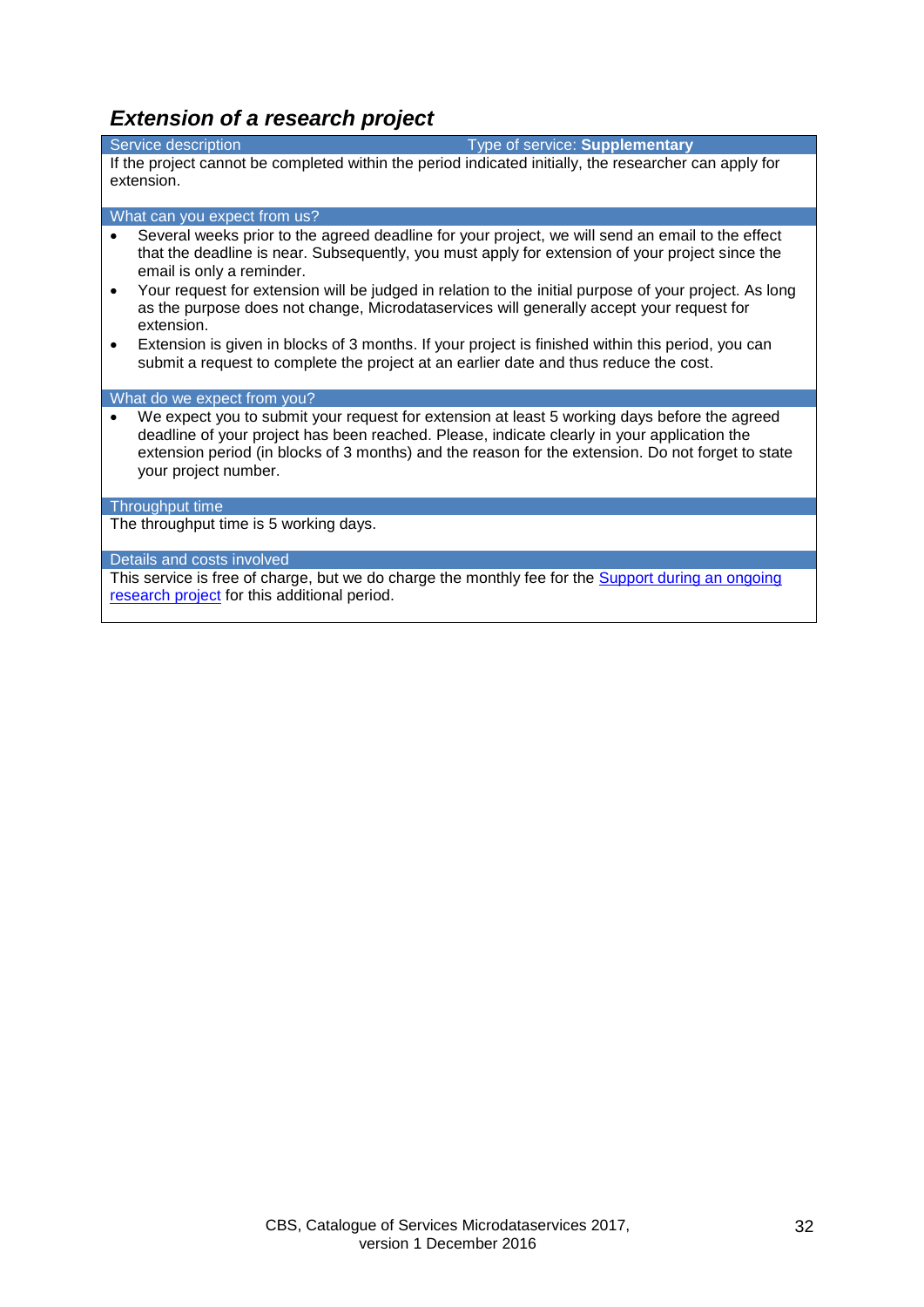#### <span id="page-33-0"></span>*[Temporarily freezing](#page-33-0) a research project*

Service description Type of service: **Supplementary** A research project can be frozen temporarily. What can you expect from us? A research project can be put on hold for a number of months ranging between 3 and 12 months. Access to the project environment is blocked, but the project environment will remain intact on the OS/RA environment.

 Without a reaction from your part, the research project will be re-activated automatically when the agreed period has expired. The monthly costs for support of an ongoing research project will not be due from the 1st of the month following the month of closure until the 1st of the month the project is re-opened. Instead of the service subscription, we will charge a modest monthly fee for keeping your project environment in a semi-active state.

What do we expect from you?

- Microdataservices expects you to state clearly in your request the period and the project number. You can send your request by email to [Microdata@cbs.nl.](mailto:cvb@cbs.nl)
- Microdataservices expects that unnecessary datasets will be removed from your project environment before your project is frozen, so that no space will be taken up unnecessarily.

#### Throughput time

Your request to temporarily put your research project on hold will be dealt with within 2 working days.

Details and costs involved

We charge a monthly fee. This amount will be charged instead of the regular monthly costs for Support during [an ongoing research project.](#page-22-1) If applicable, monthly costs for [Extra storage capacity](#page-28-0) during the postponement period are due.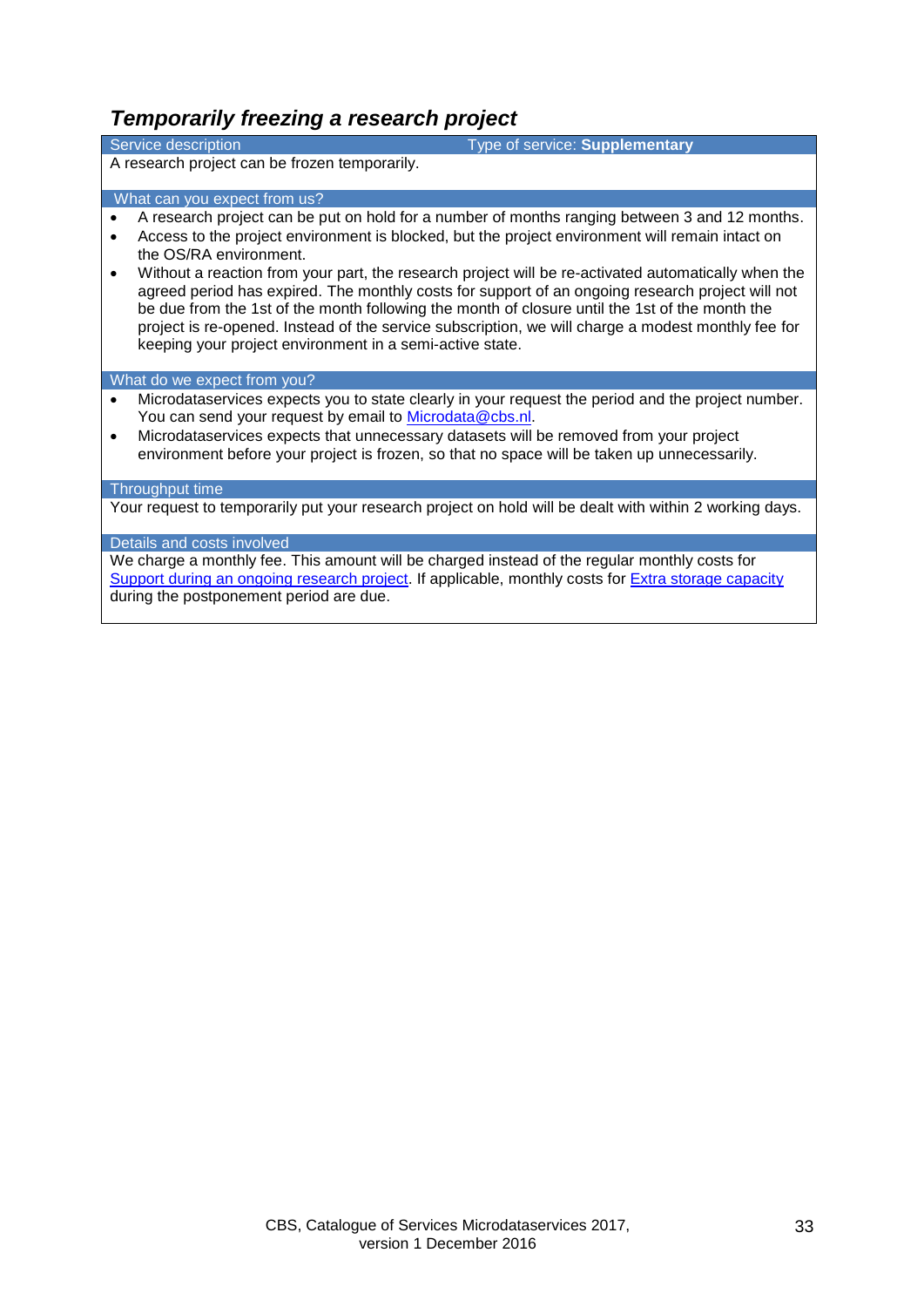### <span id="page-34-0"></span>*Closing a research project*

| Type of service: Basic - Compulsory<br>Service description                                                                                                                                                                                                                                                                                                                                                                                                                                                                                                                                                                                                                                                                                                                                                                                                                                                                                                                                                                                                                                                                                                                                                                                                                                                                                                                                                                                                                                                                                                                                                                                                                                                                         |  |
|------------------------------------------------------------------------------------------------------------------------------------------------------------------------------------------------------------------------------------------------------------------------------------------------------------------------------------------------------------------------------------------------------------------------------------------------------------------------------------------------------------------------------------------------------------------------------------------------------------------------------------------------------------------------------------------------------------------------------------------------------------------------------------------------------------------------------------------------------------------------------------------------------------------------------------------------------------------------------------------------------------------------------------------------------------------------------------------------------------------------------------------------------------------------------------------------------------------------------------------------------------------------------------------------------------------------------------------------------------------------------------------------------------------------------------------------------------------------------------------------------------------------------------------------------------------------------------------------------------------------------------------------------------------------------------------------------------------------------------|--|
| If the expiry date of a research project is near, various matters have to be dealt with.                                                                                                                                                                                                                                                                                                                                                                                                                                                                                                                                                                                                                                                                                                                                                                                                                                                                                                                                                                                                                                                                                                                                                                                                                                                                                                                                                                                                                                                                                                                                                                                                                                           |  |
| What can you expect from us?                                                                                                                                                                                                                                                                                                                                                                                                                                                                                                                                                                                                                                                                                                                                                                                                                                                                                                                                                                                                                                                                                                                                                                                                                                                                                                                                                                                                                                                                                                                                                                                                                                                                                                       |  |
| Several weeks prior to the agreed deadline of your research project, we will inform you by email<br>about the expiry date of your project. If applicable, your request for project extension must be<br>submitted by you before the deadline of your project has been reached (see Extension of a<br>research project).<br>If the deadline has expired, we will send you a confirmation email.<br>Access to the project environment is blocked and the project archive will be saved for a period of<br>$\bullet$<br>5 years. Without a reaction from your part, the archive folder will be deleted after 5 years. On<br>request, the period your project archive is saved can be extended by 5 years (see Extension of<br>project archive period).<br>All files in the project archive are saved in their original formats. CBS cannot be held accountable<br>$\bullet$<br>for the readability of these files if, in the future, software or software versions are changed.<br>You will receive a link to the project evaluation form. The results of this survey enable us to<br>$\bullet$<br>monitor whether the service we provide meets the needs of our users. By filling in the evaluation<br>form, you help us to further optimise our current service level and we will appreciate it if you fill in<br>the form.                                                                                                                                                                                                                                                                                                                                                                                                         |  |
| What do we expect from you?                                                                                                                                                                                                                                                                                                                                                                                                                                                                                                                                                                                                                                                                                                                                                                                                                                                                                                                                                                                                                                                                                                                                                                                                                                                                                                                                                                                                                                                                                                                                                                                                                                                                                                        |  |
| Microdataservices expects you to make the archive file ready for archiving before the deadline of<br>your research project has been reached. The project archive includes all files you want to archive<br>from the shared workspace and all personal working spaces. If the size of the archive file<br>exceeds 1 GB, an extra fee has to be paid (see Saving a large project archive).<br>We expect you to try and keep the archive file as small as possible.<br>We expect you to send the syntax files you think you might use again in a new research project to<br>$\bullet$<br>your own email address before the deadline of your project expires. When the results of your<br>research project are published, you may also need the syntax files to account for the analysis<br>procedure you have used. You can do this by placing the syntax files, together with a<br>standardform output check, in the output folder under the label 'NO OUTPUT' (see output<br>guidelines). In a later stage, you can import the syntax files free of charge when you want to use<br>them in a new research project.<br>We expect you to include datasets you want to use in a follow-up project in a separate folder<br>$\bullet$<br>(within the zipped project archive) labelled 'next project'. Add a description of the content to the<br>datasets (which source files are used, including versions). If the files are saved correctly, they<br>can be converted to your next research project free of charge.<br>We expect you to you to send copies of all publications resulting from your research to the Centre<br>$\bullet$<br>for Policy-related Statistics no later than four weeks after publication.<br>Throughput time |  |
| Not applicable                                                                                                                                                                                                                                                                                                                                                                                                                                                                                                                                                                                                                                                                                                                                                                                                                                                                                                                                                                                                                                                                                                                                                                                                                                                                                                                                                                                                                                                                                                                                                                                                                                                                                                                     |  |

#### Not applicable

#### Details and costs involved

This service is free of charge.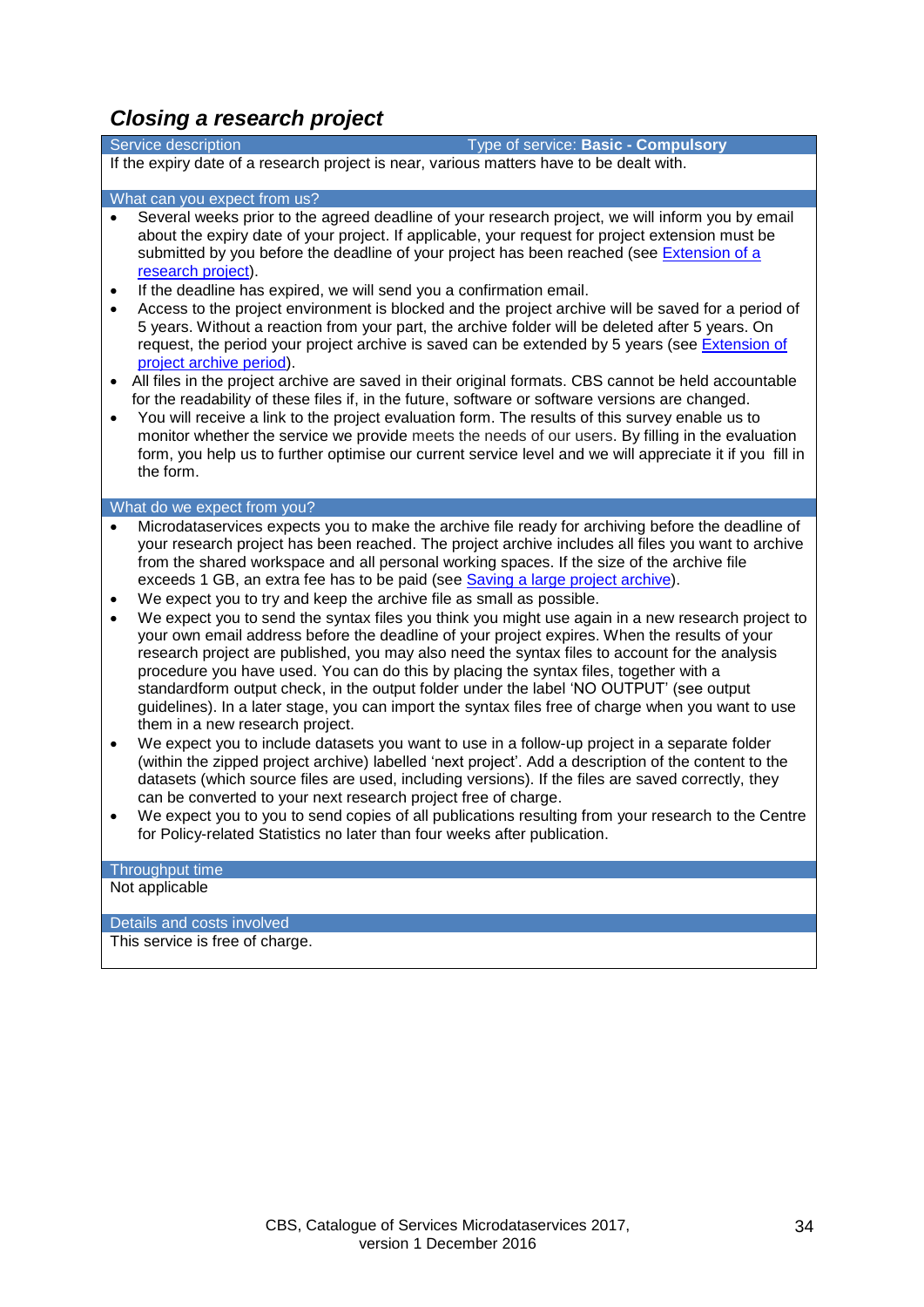## <span id="page-35-0"></span>**Services after project completion**

### <span id="page-35-1"></span>*[Saving a large project archive](#page-35-0)*

| Service description                                                                                                                                                                                                                                                                                                                                                                                                                                                                                                                                                                          | Type of service: Supplementary |
|----------------------------------------------------------------------------------------------------------------------------------------------------------------------------------------------------------------------------------------------------------------------------------------------------------------------------------------------------------------------------------------------------------------------------------------------------------------------------------------------------------------------------------------------------------------------------------------------|--------------------------------|
| After conclusion of the research project, the researchers must prepare an archive file for<br>Microdataservices (see Closing a research project). If the zipped archive file exceeds 1 GB, an extra<br>fee will have to be paid.                                                                                                                                                                                                                                                                                                                                                             |                                |
| What can you expect from us?                                                                                                                                                                                                                                                                                                                                                                                                                                                                                                                                                                 |                                |
| A large project archive is stored for a period of 5 years. Without a reaction from your part, the<br>$\bullet$<br>archive folder will be deleted after 5 years.<br>All files in the project archive are saved in their original formats. CBS cannot be held accountable<br>$\bullet$<br>for the readability of the files if, in the future, software or software versions are changed.<br>The extra costs are based on the size of the zipped archive file rounded upward to the nearest<br>$\bullet$<br>GB. If the size of the archive file exceeds 1 GB, additional costs will be charged. |                                |
| What do we expect from you?                                                                                                                                                                                                                                                                                                                                                                                                                                                                                                                                                                  |                                |
| We expect you to keep the archive file as small as possible.                                                                                                                                                                                                                                                                                                                                                                                                                                                                                                                                 |                                |
| Throughput time                                                                                                                                                                                                                                                                                                                                                                                                                                                                                                                                                                              |                                |
| Not applicable.                                                                                                                                                                                                                                                                                                                                                                                                                                                                                                                                                                              |                                |
| Details and costs involved                                                                                                                                                                                                                                                                                                                                                                                                                                                                                                                                                                   |                                |
| A one-off fee is charged for each extra GB.                                                                                                                                                                                                                                                                                                                                                                                                                                                                                                                                                  |                                |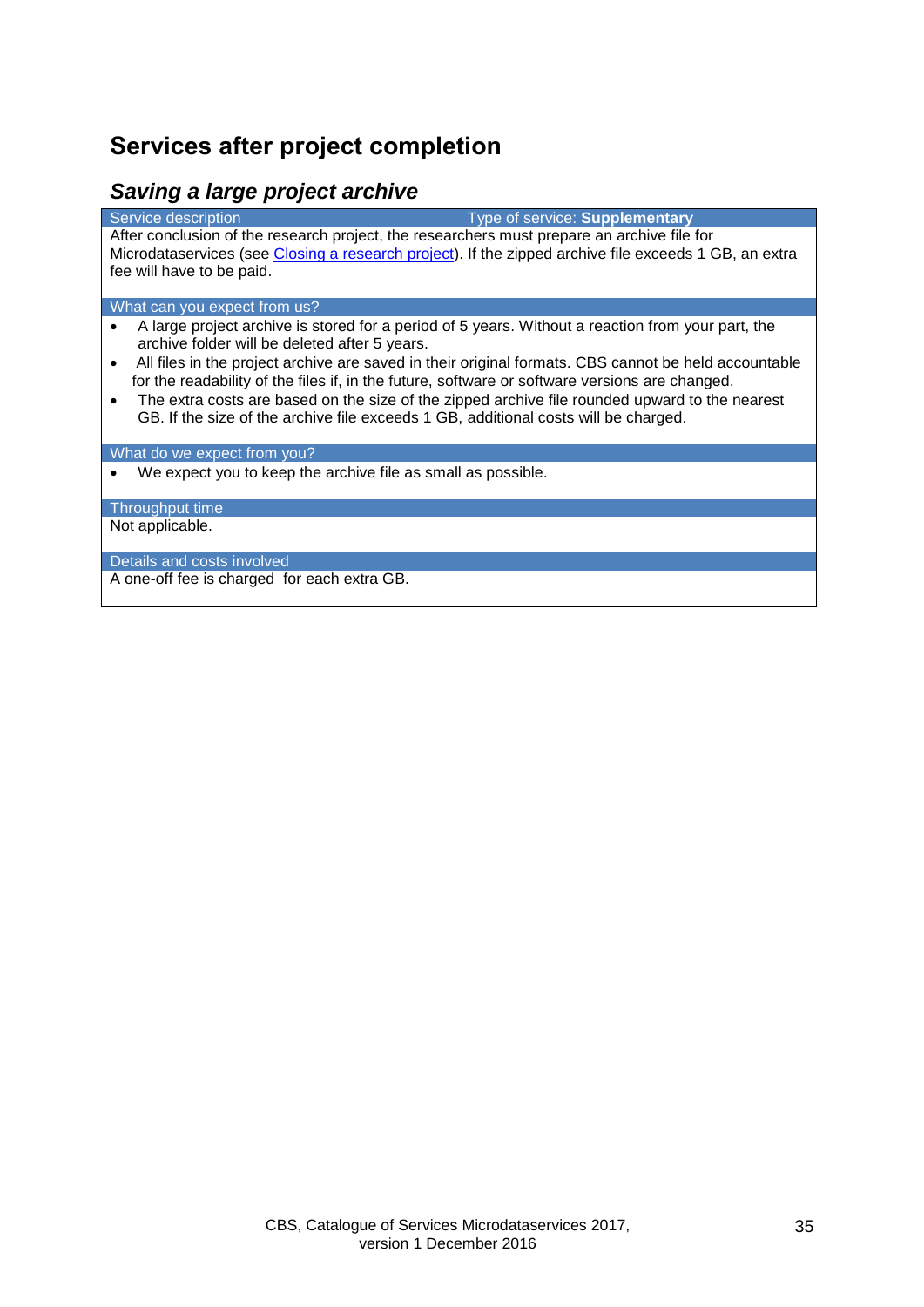### <span id="page-36-0"></span>*[Extension of project archive period](#page-36-0)*

| Service description<br>Type of service: Supplementary                                                                                                                                                                                     |  |
|-------------------------------------------------------------------------------------------------------------------------------------------------------------------------------------------------------------------------------------------|--|
| The default archiving period is 5 years (basic service). On request, you project archive period can be                                                                                                                                    |  |
| extended by another 5 years.                                                                                                                                                                                                              |  |
|                                                                                                                                                                                                                                           |  |
| What can you expect from us?                                                                                                                                                                                                              |  |
| Your project archive will be saved for a period of 10 years after conclusion of your research<br>project, instead of the default period of 5 years. Without a reaction from your part, the archive<br>map will be deleted after 10 years. |  |
| All files in the project archive are saved in their original formats. CBS cannot be held accountable<br>$\bullet$<br>for the readability of the files if, in the future, software or software versions are changed.                       |  |
| The extra costs are based on the size of the zipped archive file rounded upward to the nearest<br>$\bullet$<br>GB. You will be charged for the number of GBs.                                                                             |  |
| What do we expect from you?                                                                                                                                                                                                               |  |
| You will be invoiced and we expect you to apply for this supplementary service before the<br>$\bullet$<br>research project is concluded and archived.                                                                                     |  |
| Throughput time                                                                                                                                                                                                                           |  |
| Not applicable.                                                                                                                                                                                                                           |  |
| Details and costs involved                                                                                                                                                                                                                |  |
| A one-off fee is charged per GB.                                                                                                                                                                                                          |  |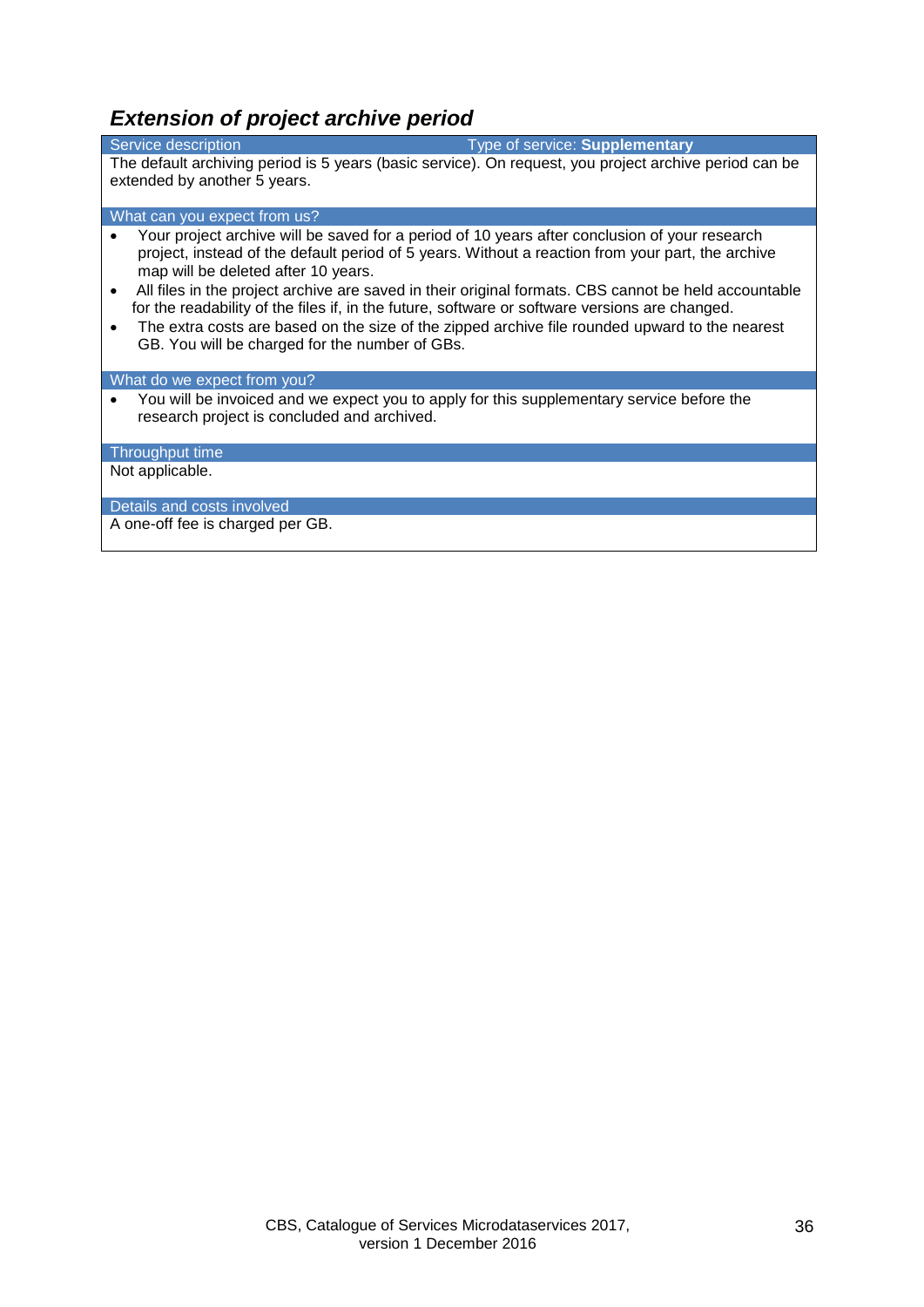### <span id="page-37-0"></span>*Re-opening a closed research project*

| Service description                                                                                                                                                                                                                                                                                                                                                                                                                                                                                                                                                                                          | Type of service: Supplementary                                                                                                                                                                                |
|--------------------------------------------------------------------------------------------------------------------------------------------------------------------------------------------------------------------------------------------------------------------------------------------------------------------------------------------------------------------------------------------------------------------------------------------------------------------------------------------------------------------------------------------------------------------------------------------------------------|---------------------------------------------------------------------------------------------------------------------------------------------------------------------------------------------------------------|
| A research project already concluded can be re-opened on request provided the project archive is still<br>available.                                                                                                                                                                                                                                                                                                                                                                                                                                                                                         |                                                                                                                                                                                                               |
| What can you expect from us?                                                                                                                                                                                                                                                                                                                                                                                                                                                                                                                                                                                 |                                                                                                                                                                                                               |
| of the project archive period to 10 years (see the supplementary service Extension of project<br>archive period).<br>When a research project is re-opened, a new intake meeting will not be part of the procedure.<br>$\bullet$<br>The OS/RA project environment will be recreated and the content of the archive file will be<br>$\bullet$<br>accessible in this environment.                                                                                                                                                                                                                               | Only if the archive file is still available, research projects can be re-opened. The default period for<br>a research project is 5 years after the project is closed, unless you have requested for extension |
| What do we expect from you?                                                                                                                                                                                                                                                                                                                                                                                                                                                                                                                                                                                  |                                                                                                                                                                                                               |
| Microdataservices expects you to indicate clearly which researchers will (again) participate in<br>your project. These researchers need not be the same persons who have participated in the<br>they must be registered first (see the basic service <b>Authorisation new researcher</b> ).<br>Please indicate what the new end date for the re-opened research project must be.<br>$\bullet$                                                                                                                                                                                                                | research project in the past. If the new researchers have never worked in an OS/RA environment,                                                                                                               |
| Throughput time                                                                                                                                                                                                                                                                                                                                                                                                                                                                                                                                                                                              |                                                                                                                                                                                                               |
| Your research project will be re-opened no more than 10 working days after receipt of your request.                                                                                                                                                                                                                                                                                                                                                                                                                                                                                                          |                                                                                                                                                                                                               |
| Details and costs involved                                                                                                                                                                                                                                                                                                                                                                                                                                                                                                                                                                                   |                                                                                                                                                                                                               |
| One-off service.                                                                                                                                                                                                                                                                                                                                                                                                                                                                                                                                                                                             |                                                                                                                                                                                                               |
| Obviously, you will also be charged for the regular monthly costs for support of an ongoing research<br>project, see the basic service <b>Support for ongoing research project</b> .<br>If you want to re-open your project and we did not archive it yet (usually not within 3 months after it<br>has been closed), this service will be free of charge, but you will be charged for the monthly costs for<br>temporarily freezing a research project in the period between closing and re-opening the research<br>project; that is, the project will be considered to have continued without interruption. |                                                                                                                                                                                                               |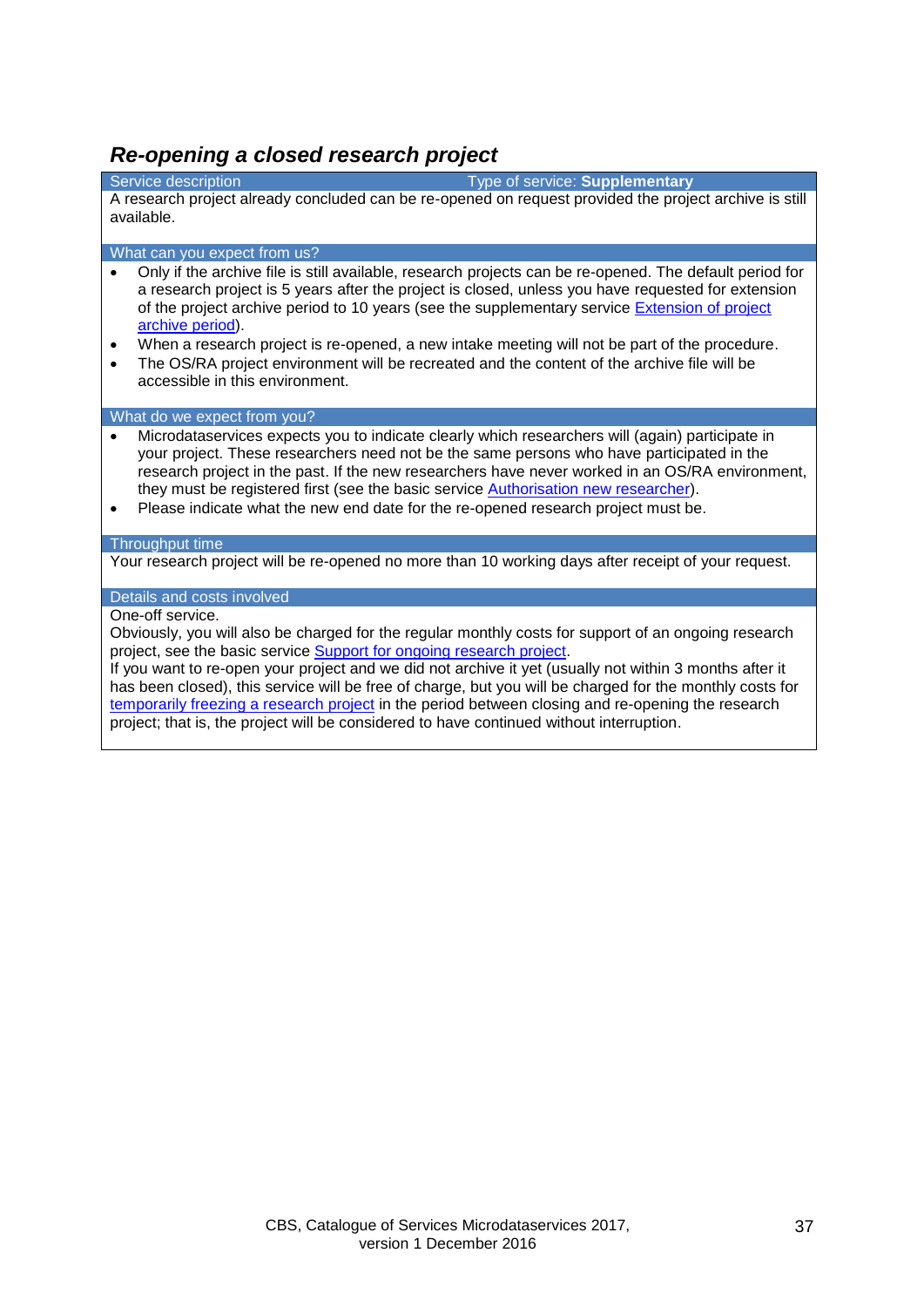### <span id="page-38-0"></span>**Remote Access facility services**

### <span id="page-38-1"></span>*Installation of Remote Access computer*

| Type of service: Basic<br>Service description                                                                                                                                                                                                                                                                                                                                                                                                                                                                                                                                                                                                                                                                                                                                                                                                                                                                                                                   |  |
|-----------------------------------------------------------------------------------------------------------------------------------------------------------------------------------------------------------------------------------------------------------------------------------------------------------------------------------------------------------------------------------------------------------------------------------------------------------------------------------------------------------------------------------------------------------------------------------------------------------------------------------------------------------------------------------------------------------------------------------------------------------------------------------------------------------------------------------------------------------------------------------------------------------------------------------------------------------------|--|
| If you have opted for Remote Access, you need to acquire a computer which meets the required<br>specifications. We will install the relevant software, adding a fingerprint reader as an extra layer of<br>protection. For the installation of a Remote Access computer various matters have to be arranged.                                                                                                                                                                                                                                                                                                                                                                                                                                                                                                                                                                                                                                                    |  |
| What can you expect from us?                                                                                                                                                                                                                                                                                                                                                                                                                                                                                                                                                                                                                                                                                                                                                                                                                                                                                                                                    |  |
| If this is your first Remote Access PC, we will set up a "Framework Agreement Remote Access"<br>after we have asked you to fill out some practical data on the RA-PC form. The agreement is<br>subsequently signed by the Director General of CBS and a corresponding official within your<br>institution. If you decide to add more computers, these computers will also be covered by the RA-<br>PC framework agreement.<br>If you introduce a second or next PC, we will ask you to inform us by e-mail whether you agree<br>$\bullet$<br>with the costs involved in the installation of this new PC.<br>In all cases we have a list of requirements the PC you are working on has to meet.<br>As soon as the PC is ready, we will make an appointment to install the fingerprint reader and<br>software.<br>For each PC, the workplace information will be laid down in a separate document.<br>CBS is and will remain the owner of the fingerprint reader. |  |
| What do we expect from you?                                                                                                                                                                                                                                                                                                                                                                                                                                                                                                                                                                                                                                                                                                                                                                                                                                                                                                                                     |  |
| We expect you to assign a PC which meets our requirements. These requirements are laid down<br>in a separate document accessible on our website www.cbs.nl/microdata. The room where your<br>PC is located must have a lockable entrance and be accessible only to people who also work on<br>RA, since the data on the monitor are privacy-sensitive.<br>An IT manager from your organisation must be available on demand during the installation<br>$\bullet$<br>process.<br>You must always inform us when the RA-PC is relocated.                                                                                                                                                                                                                                                                                                                                                                                                                           |  |
| Throughput time                                                                                                                                                                                                                                                                                                                                                                                                                                                                                                                                                                                                                                                                                                                                                                                                                                                                                                                                                 |  |
| After we have received the RA-PC form or the e-mail in which you state that you agree with the costs<br>involved in the installation of a second or next RA-PC, we will install the RA-PC within 10 working<br>days. Obviously, this also depends on the moment the PC is ready and your fellow researchers are<br>available for the installation.                                                                                                                                                                                                                                                                                                                                                                                                                                                                                                                                                                                                              |  |
| If it is the first RA-PC within your organisation, we will not install the PC until we have received the<br>signed "Framework Agreement Remote Access".                                                                                                                                                                                                                                                                                                                                                                                                                                                                                                                                                                                                                                                                                                                                                                                                         |  |

#### Details and costs involved

This is a one-off service.

A service contract is obligatory for every RA-PC; see [Service contract RA-PC.](#page-39-0)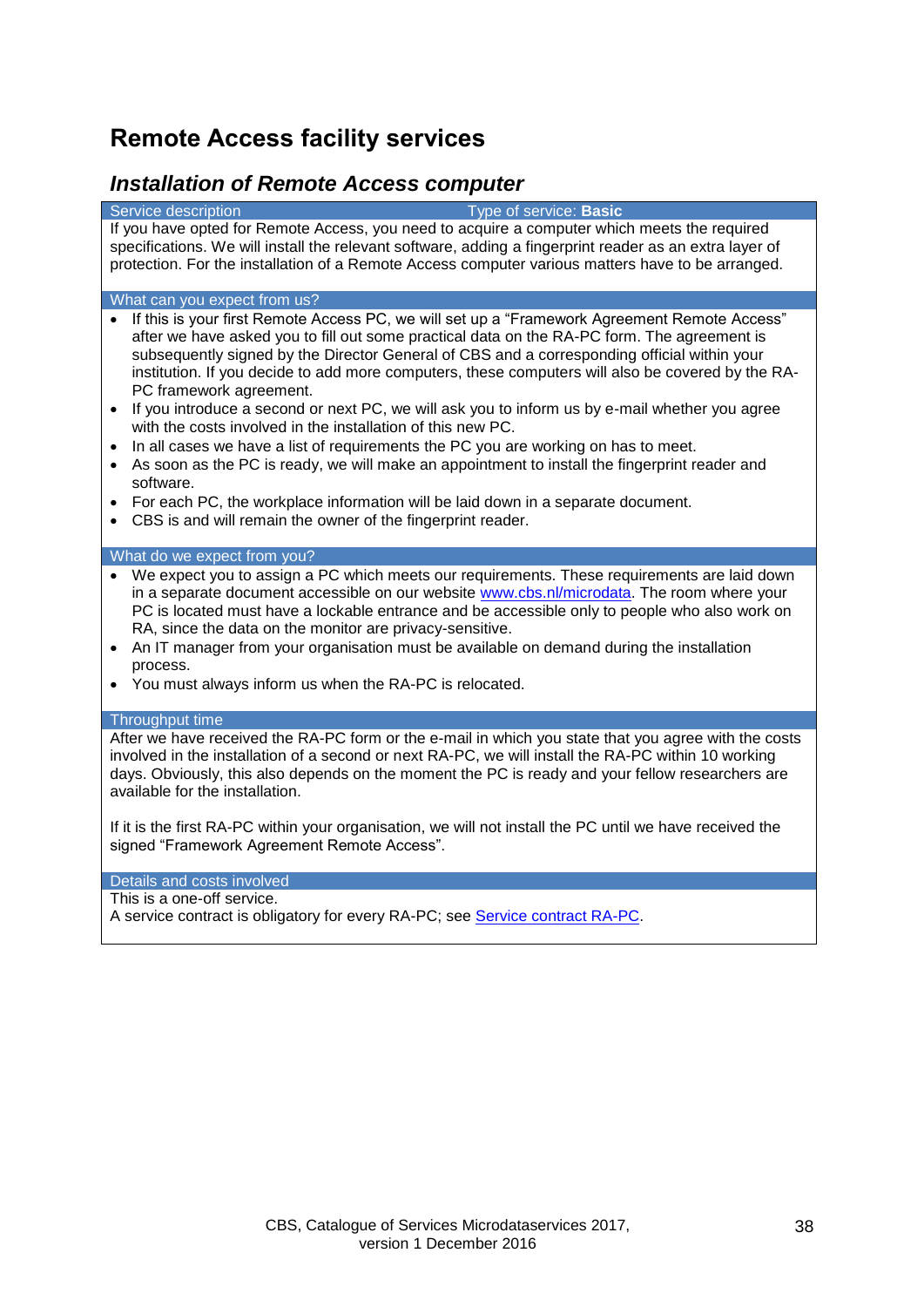#### <span id="page-39-0"></span>*Service contract RA-PC*

| Service description                                 | Type of service: <b>Basic – Compulsory (when</b> )<br>using RA-PC) |
|-----------------------------------------------------|--------------------------------------------------------------------|
| Compulsory monthly service contract for each RA-PC. |                                                                    |

#### What can you expect from us?

- Support in case fingerprint reader and/or software problems arise.
- Replacement of the fingerprint reader, if it breaks down.
- A Remote Access environment accessible 7 days a week, 24 hours a day, barring monthly service weekends and unforeseen calamities/incidents.

What do we expect from you?

- The fingerprint reader is provided on loan, so we expect you to handle it with care.
- We expect you to return the fingerprint reader to us in case the service contract RA-PC is terminated or temporarily frozen.

#### Throughput time

This is a permanent service for the duration of your RA-PC contract.

#### Details and costs involved

A monthly fee is paid for this service. Your subscription takes effect on the first day of the month the RA-PC is installed and runs until the last day of the month in which we have received the fingerprint reader back from you.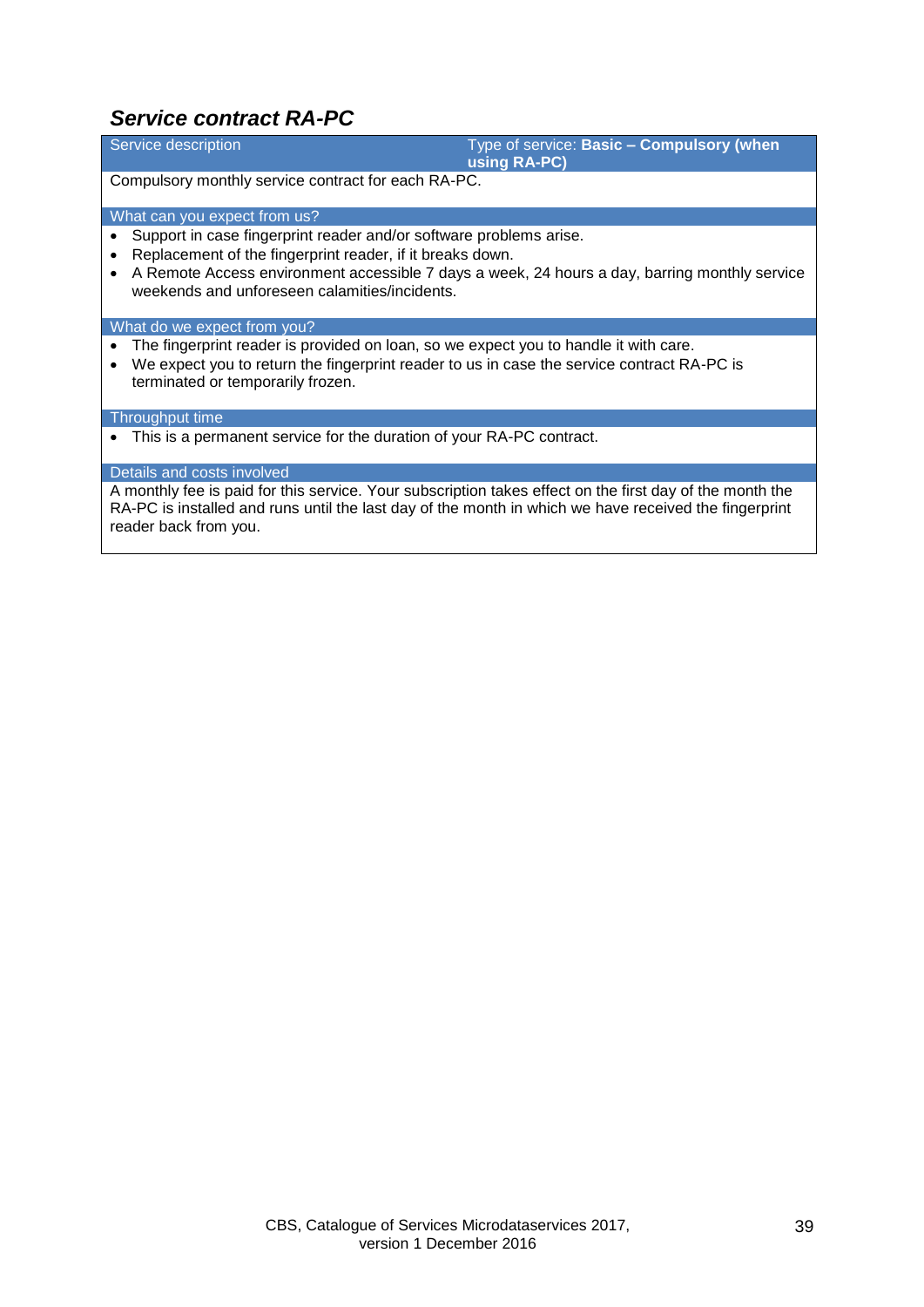### <span id="page-40-0"></span>*Temporarily freezing a service contract RA-PC*

| Service description                                                                                                                                                                                                                                          | Type of service: Supplementary                                                                       |
|--------------------------------------------------------------------------------------------------------------------------------------------------------------------------------------------------------------------------------------------------------------|------------------------------------------------------------------------------------------------------|
| If the RA-PC will temporarily not be used, the service contract RA-PC can temporarily be frozen.                                                                                                                                                             |                                                                                                      |
| What can you expect from us?                                                                                                                                                                                                                                 |                                                                                                      |
| We will keep the fingerprint reader for you<br>$\bullet$                                                                                                                                                                                                     |                                                                                                      |
| $\bullet$<br>your service contract RA-PC.                                                                                                                                                                                                                    | We will return the fingerprint reader to you within 5 working days as soon as you want to reactivate |
| • If you have trouble re-installing the fingerprint reader we offer you telephonic support.                                                                                                                                                                  |                                                                                                      |
| What do we expect from you?                                                                                                                                                                                                                                  |                                                                                                      |
| • We expect you to return the fingerprint reader to us within 5 working days after your request for<br>this service.                                                                                                                                         |                                                                                                      |
| We expect you to e-mail us when you want to reactivate the service contract.<br>$\bullet$                                                                                                                                                                    |                                                                                                      |
| We expect you to re-install the fingerprint reader yourself when we have returned it to you to<br>$\bullet$<br>resume the contract.                                                                                                                          |                                                                                                      |
| Throughput time                                                                                                                                                                                                                                              |                                                                                                      |
| Not applicable.                                                                                                                                                                                                                                              |                                                                                                      |
| Details and costs involved                                                                                                                                                                                                                                   |                                                                                                      |
| One-off service, charged in the quarter of request. This amount will be charged instead of the regular                                                                                                                                                       |                                                                                                      |
| monthly costs for the service.                                                                                                                                                                                                                               |                                                                                                      |
| The service Service contract RA-PC is freezed from the first day of the month after the request to<br>temporarily freeze the RA-PC contract. The service Service contract RA-PC re-activated in the month<br>that the service contract RA-PC is reactivated. |                                                                                                      |
| If it is necessary to re-install the RA-PC when you re-activate the service Service contract RA-PC,<br>you'll be charged for the service Re-installation of Remote Access computer.                                                                          |                                                                                                      |
|                                                                                                                                                                                                                                                              |                                                                                                      |